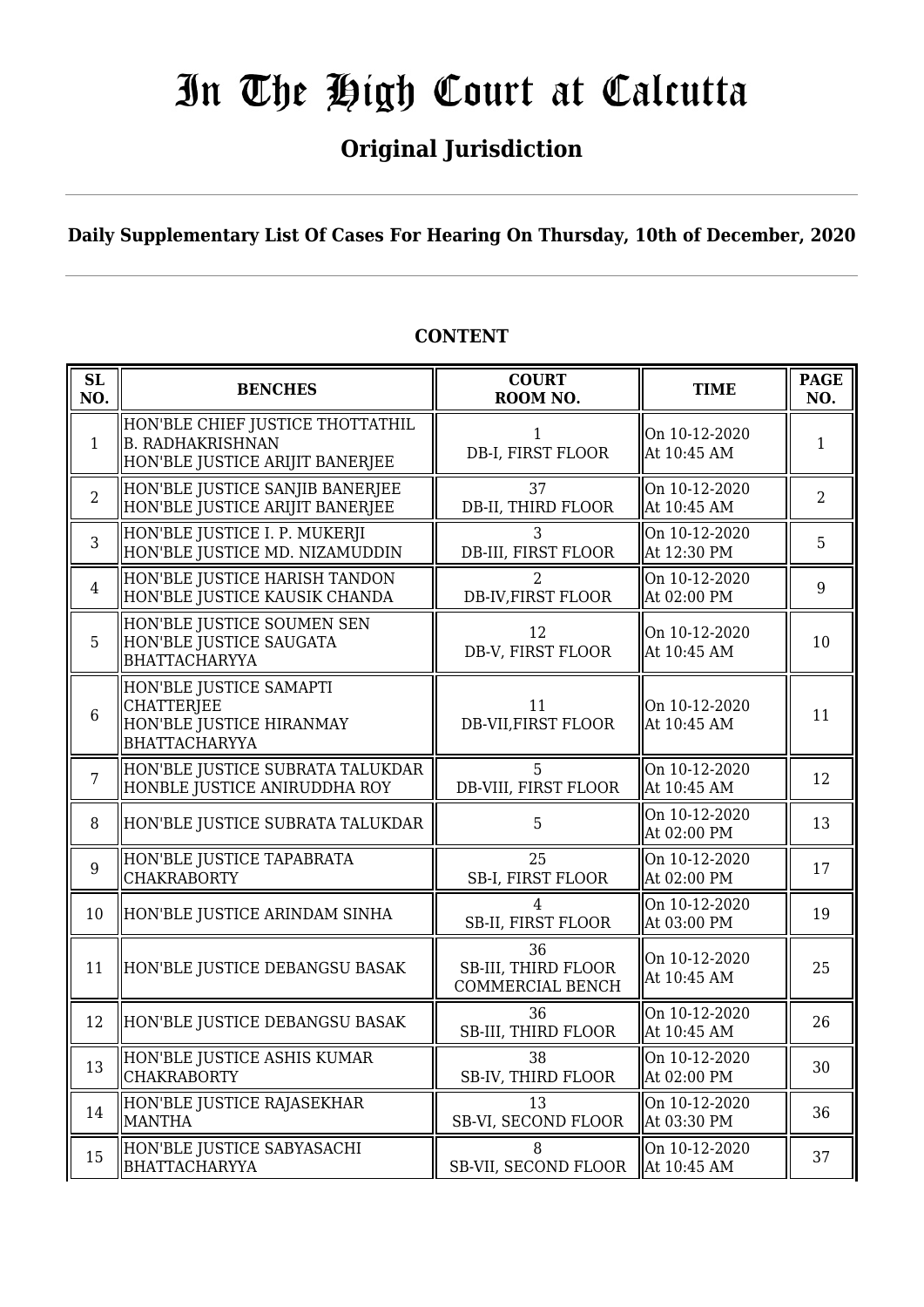| SL<br>NO. | <b>BENCHES</b>                                 | <b>COURT</b><br>ROOM NO.                              | <b>TIME</b>                  | <b>PAGE</b><br>NO. |
|-----------|------------------------------------------------|-------------------------------------------------------|------------------------------|--------------------|
| 16        | HON'BLE JUSTICE MOUSHUMI<br>BHATTACHARYA       | 39<br><b>SB-VIII, THIRD FLOOR</b><br>COMMERCIAL BENCH | On 10-12-2020<br>At 10:45 AM | 39                 |
| 17        | HON'BLE JUSTICE MOUSHUMI<br>BHATTACHARYA       | 39<br><b>SB-VIII, THIRD FLOOR</b>                     | On 10-12-2020<br>At 10:45 AM | 40                 |
| 18        | HON'BLE JUSTICE SHEKHAR B. SARAF               | 26<br>SB-IX, FIRST FLOOR                              | On 10-12-2020<br>At 03:00 PM | 43                 |
| 19        | HON'BLE JUSTICE RAJARSHI<br><b>BHARADWAJ</b>   | 15<br>SB-X, SECOND FLOOR                              | On 10-12-2020<br>At 10:45 AM | 44                 |
| 20        | HON'BLE JUSTICE RAVI KRISHAN<br><b>KAPUR</b>   | 10<br><b>SB-XII, FIRST FLOOR</b>                      | On 10-12-2020<br>At 10:45 AM | 45                 |
| 21        | HON'BLE JUSTICE ARINDAM<br>MUKHERJEE           | 23<br>SB-XIII, SECOND FLOOR                           | On 10-12-2020<br>At 02:00 PM | 47                 |
| 22        | HON'BLE JUSTICE AMRITA SINHA                   | 24<br><b>SB-XV, FIRST FLOOR</b>                       | On 10-12-2020<br>At 10:45 AM | 48                 |
| 23        | HON'BLE JUSTICE ABHIJIT<br><b>GANGOPADHYAY</b> | 22<br>SB-XVI, SECOND FLOOR                            | On 10-12-2020<br>At 03:30 PM | 49                 |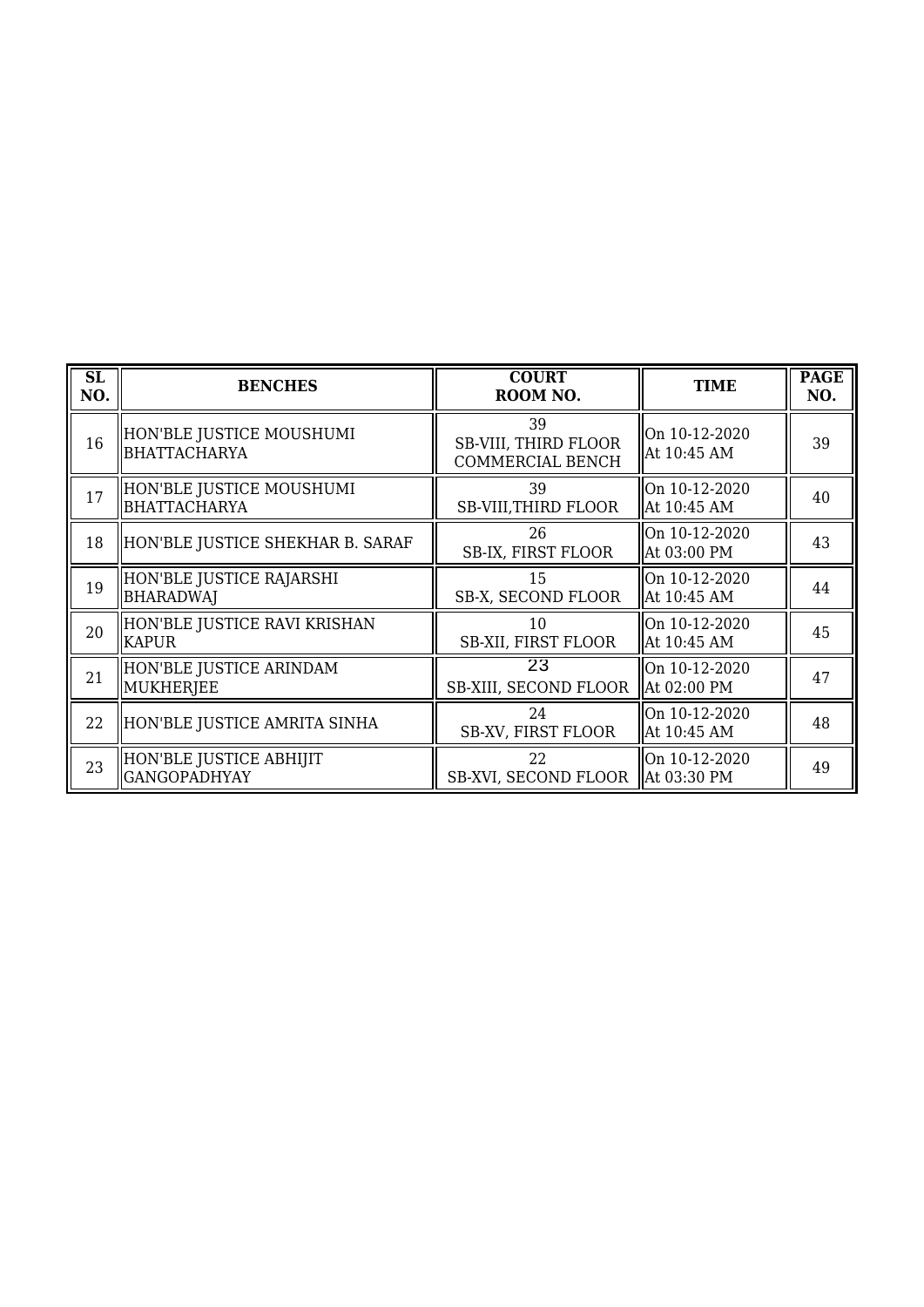

## **Original Side**

**DAILY CAUSELIST For Thursday The 10th December 2020**

**COURT NO. 1**

## **DIVISION BENCH (DB-I, FIRST FLOOR)**

**AT 10:45 AM**

**HON'BLE CHIEF JUSTICE THOTTATHIL B. RADHAKRISHNAN HON'BLE JUSTICE ARIJIT BANERJEE (VIA VIDEO CONFERENCE)**

**NOTE:MATTERS WILL BE TAKEN UP THROUGH PHYSICALHEARING ONLY WHEN BOTH THE PARTIES ARE AGREED.**

**NOTE: THE HON'BLE THE CHIEF JUSTICE AND THE HON'BLE JUSTICE ARIJIT BANERJEE WILL TAKE PUBLIC INTEREST LITIGATIONS IN THE FIRST HALF ON AND FROM DECEMBER 9, 2020 UNTIL FURTHER ORDERS.**

**NOTE: AS LONG AS THE DIVISION BENCH OF THE HON'BLE THE CHIEF JUSTICE AND HON'BLE JUSTICE ARIJIT BANERJEE DOES NOT SIT - HON'BLE JUSTICE SANJIB BANERJEE AND HON'BLEJUSTICE ARIJIT BANERJEE - WILL SIT TOGETHER AND TAKE THE LIST ANDDETERMINATION OF HON'BLE THE CHIEF JUSTICE AND HON'BLE JUSTICE ARIJIT BANERJEE IN ADDITION TO THE LIST AND DETERMINATION OF HON'BLE JUSTICE SANJIB BANERJEE AND HON'BLE JUSTICE ANIRUDDHA ROY.**

**NOTE: NO MENTIONING IN COURT.**

**NOT SITTING.**

Page  $\boxed{1}$  Of 50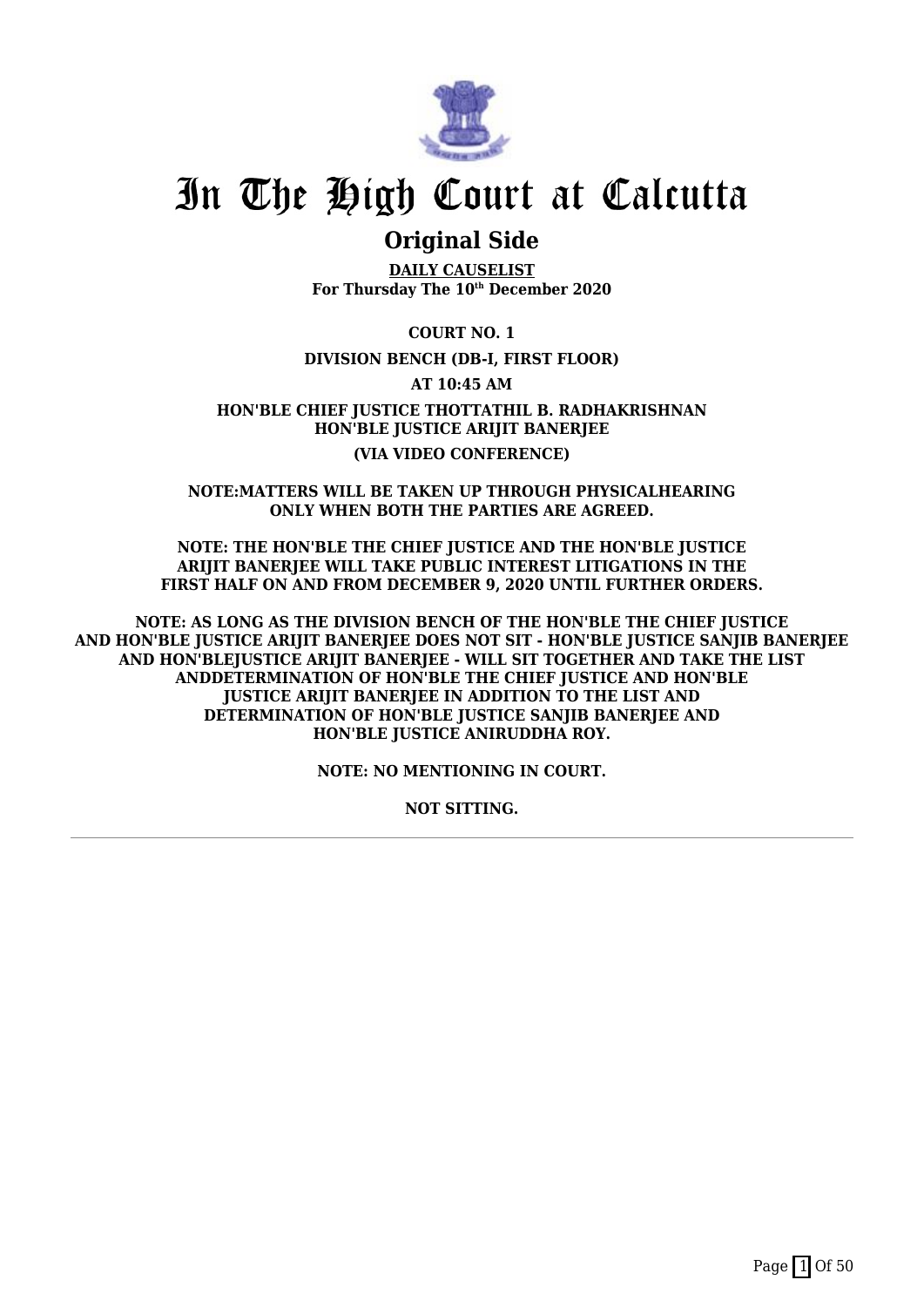

## **Original Side**

**DAILY CAUSELIST For Thursday The 10th December 2020**

**COURT NO. 37**

## **DIVISION BENCH (DB-II, THIRD FLOOR)**

**AT 10:45 AM**

**HON'BLE JUSTICE SANJIB BANERJEE HON'BLE JUSTICE ARIJIT BANERJEE**

### **(VIA VIDEO CONFERENCE) NOTE:MATTERS WILL BE TAKEN UP THROUGH PHYSICAL HEARING ONLY WHEN BOTH THE PARTIES ARE AGREED.**

 **NOTE: THE HON'BLE THE CHIEF JUSTICE AND THE HON'BLE JUSTICE ARIJIT BANERJEE WILL TAKE PUBLIC INTEREST LITIGATIONS IN THE FIRST HALF ON AND FROM DECEMBER 9, 2020 UNTIL FURTHER ORDERS.**

**NOTE: AS LONG AS THE DIVISION BENCH OF THE HON'BLE THE CHIEF JUSTICE AND HON'BLE JUSTICE ARIJIT BANERJEEDOES NOT SIT - WILL SIT TOGETHER AND TAKE THE LIST AND DETERMINATION OF HON'BLE THE CHIEF JUSTICE AND HON'BLE JUSTICE ARIJIT BANERJEE IN ADDITION TO THE LIST AND DETERMINATION OF HON'BLE JUSTICE SANJIB BANERJEE AND HON'BLE JUSTICE ANIRUDDHA ROY.**

**NOTE : ON AND FROM MONDAY, 14TH DECEMBER, 2020 TO THURSDAY 24TH DECEMBER,2020 - WILL SIT TOGETHER AND IN ADDITION TO THEIR OWN LIST, TAKE ALL THE APPEALS RELATING TO LAND UNDER GROUP - I AND APPEALS RELATING TO TRANSPORT AND TELECOMMUNICATION UNDER GROUP - VII AND REGULATION OF INDUSTRIES AND ESSENTIAL COMMODITIES AND VARIOUS CENTRAL ORDERS UNDER GROUP - VIII AND CONNECTED APPLICATIONS.**

### **SPECIALLY ASSIGNED MATTERS**

1 APO/103/2019 WITH TS 16/2009 IN THE GOODS OF - ARJUN KUMAR ROY (DEC.) -AND-SMT. PHULRANI ROY VS SRI AVIJIT DHAR

BIDYUT KUMAR BANERJEE

IA NO: GA/1/2019, GA/2/2019, GA/3/2019(Old No:GA/2601/2019)

**WRIT APPEALS**

2 APO/381/1983 WITH WPO 860/1982 UNION OF INDIA & ORS. VS PARASEA COLLIERIES LIMITED & ORS. S.N.PANDEY

IA NO: GA/2/2016(Old No:GA/1285/2016)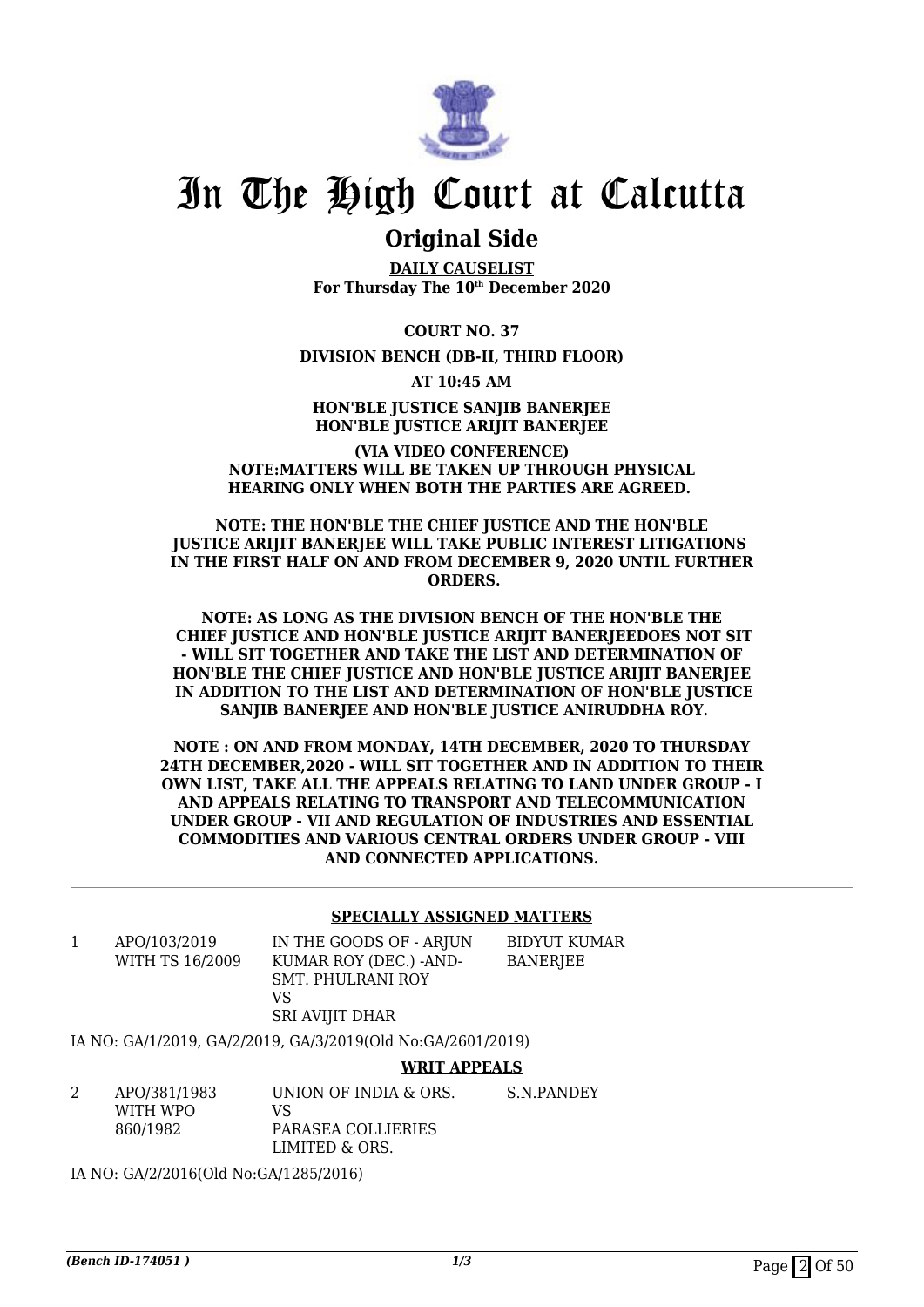| 3  | IA NO. GA/3/2017<br>(Old No:<br>GA/4063/2017)                                       | THE KOLKATA MUNICIPAL<br>CORPORATION & ANR.<br>Vs.<br>CHABI RANI ROY & ORS.                                                             | H. S. MONDAL<br>H.S. MONDAL        |
|----|-------------------------------------------------------------------------------------|-----------------------------------------------------------------------------------------------------------------------------------------|------------------------------------|
|    | In APO/359/2013                                                                     |                                                                                                                                         |                                    |
| 4  | IA NO. GA/4/2020<br>(Old No:<br>GA/662/2020)                                        | THE KOLKATA MUNICIPAL<br>CORPORATION & ANR.<br>Vs<br>CHABI RANI ROY & ORS.                                                              | H.S. MONDAL                        |
|    | In APO/359/2013                                                                     |                                                                                                                                         |                                    |
| 5  | IA NO. GA/2/2017<br>(Old No:<br>GA/4062/2017)                                       | THE KOLKATA MUNICIPAL<br><b>CORPORATION &amp; ANR.</b><br>Vs.<br>CHABI RANI ROY & ORS.                                                  | H. S. MONDAL<br>H.S. MONDAL        |
|    | In APO/359/2013                                                                     |                                                                                                                                         |                                    |
| 6  | APO/463/2014                                                                        | CHENNAI NETWORK<br>WITH APO 420/2013 INFRASTRUCTURE LIMITED<br>&ANR.<br><b>VS</b><br>KOLKATA MUNICIPAL<br><b>CORPORATION &amp; ORS.</b> | H.N. DATTA & CO.                   |
|    | IA NO: GA/2/2019                                                                    |                                                                                                                                         |                                    |
| 7  | APO/467/2014<br>WITH WPO<br>388/2014                                                | <b>DISHNET WIRELESS</b><br>LIMITED & ORS.<br><b>VS</b><br>THE KOLKATA MUNICIPAL<br><b>CORPORATION &amp; ORS.</b>                        | ATISH GHOSH &<br><b>ASSOCIATES</b> |
| 8  | APO/471/2014<br>WITH WPO 11/2013<br>FMA 807/2015 CAN<br>11536/2014 (A/S<br>MATTERS) | INDUS TOWERS LTD & ORS.<br>VS<br>THE KOLKATA MUNICIPAL<br><b>CORPORATION &amp; ORS.</b>                                                 | KHAITAN & CO                       |
| 9  | APO/475/2014<br>WITH WPO<br>339/2014                                                | VIOM NET WORKS LIMITED<br><b>AND ANOTHER</b><br>VS<br>KOLKATA MUNICIPAL<br><b>CORPORATION AND</b><br><b>OTHERS</b>                      | H.N. DATTA & CO.                   |
|    | IA NO: GA/3/2019                                                                    |                                                                                                                                         |                                    |
| 10 | APO/554/2017<br>WITH WPO 49/2017                                                    | DEBRAJ DHUR & ORS<br><b>VS</b><br>KOLKATA MUNICIPAL<br><b>CORPORATION &amp; ORS</b>                                                     | PINGAL<br><b>BHATTACHARYYA</b>     |
|    | IA NO: GA/2/2017(Old No:GA/3496/2017)                                               |                                                                                                                                         |                                    |
| 11 | APO/555/2017                                                                        | KOLKATA MUNICIPAL<br><b>CORPORATION &amp; ANR.</b><br><b>VS</b><br>DEBRAJ DHUR & ORS.                                                   | H. S. MONDAL                       |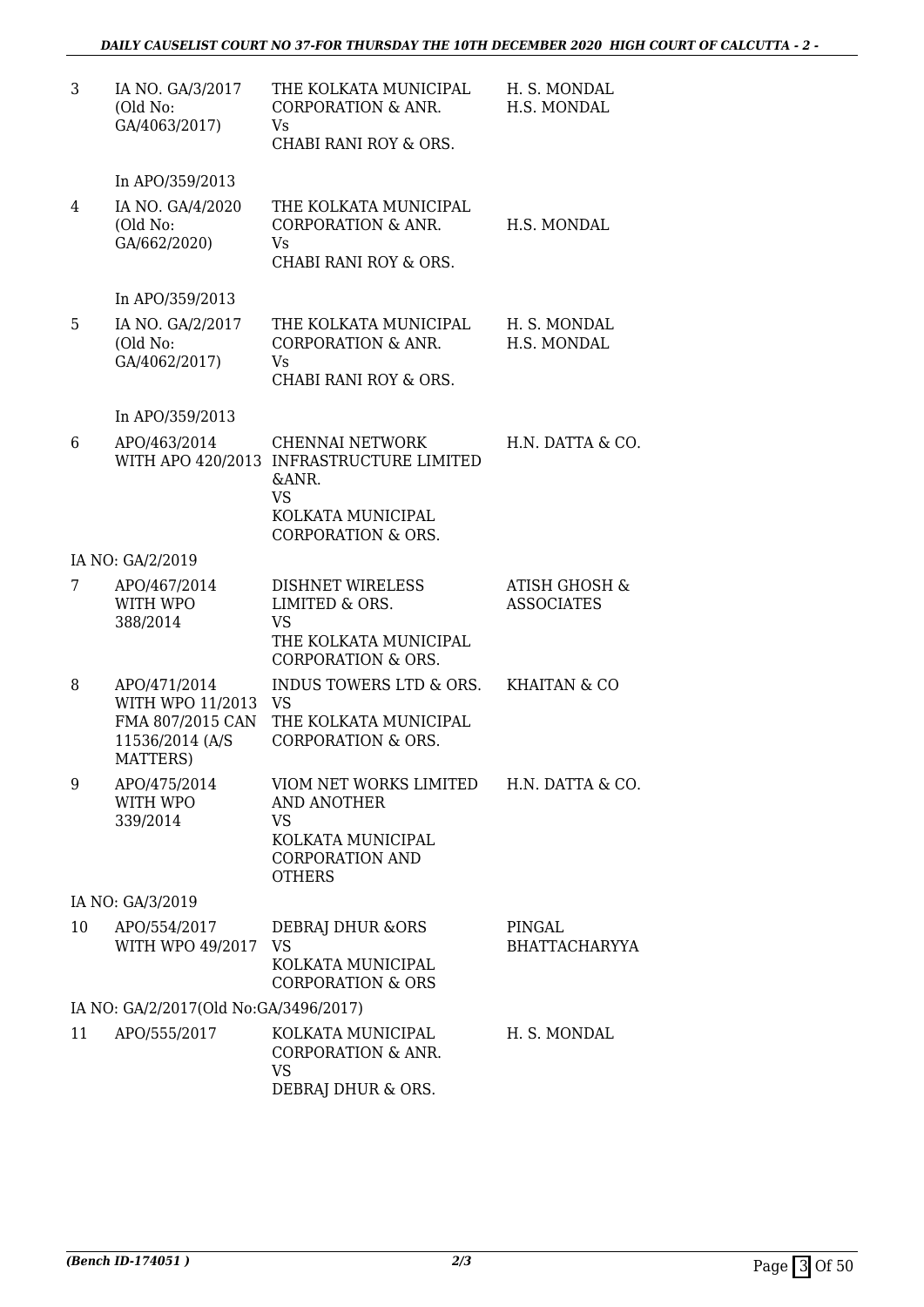| 12 | APO/208/2019<br>WITH WPO<br>1811/2003 | SALMA BEGUM & ANR.<br>VS.<br>ANANJAN MITTER & ORS.                                                       | <b>MR BRATIN KUMAR</b><br>DEY.           |
|----|---------------------------------------|----------------------------------------------------------------------------------------------------------|------------------------------------------|
|    |                                       | IA NO: GA/4/2019(Old No: GA/392/2019), GA/5/2019(Old No: GA/393/2019)                                    |                                          |
| 13 | APO/34/2020<br>WITH WPO<br>1442/2008  | COMMISSIONER OF<br>CENTRAL EXCISE,<br>KOLKATA-IV,<br>COMMISSIONERATE,<br>VS.<br>ASSAM TUBES LTD. & ORS.  | <b>BHASKAR PROSAD</b><br><b>BANERJEE</b> |
|    |                                       | IA NO: GA/1/2017(Old No:GA/1892/2017), GA/2/2017(Old No:GA/1893/2017)                                    |                                          |
| 14 | APO/106/2020<br>WITH<br>WPO/256/2020  | JAYGRIH NIRMAN PRIVATE<br>LIMITED AND ANR<br>VS.<br>THE KOLKATA MUNICIPAL<br><b>CORPORATION AND ORS</b>  | <b>CHOUDHURYS LAW</b><br><b>OFFICES</b>  |
|    | IA NO: GA/1/2020                      |                                                                                                          |                                          |
|    | wt15 APO/114/2020                     | THE KOLKATA MUNICIPAL<br>CORPORATION AND ORS.<br><b>VS</b><br>JAYGRIH NIRMAN PRIVATE<br>LIMITED AND ORS. | H. S. MONDAL                             |

IA NO: GA/1/2020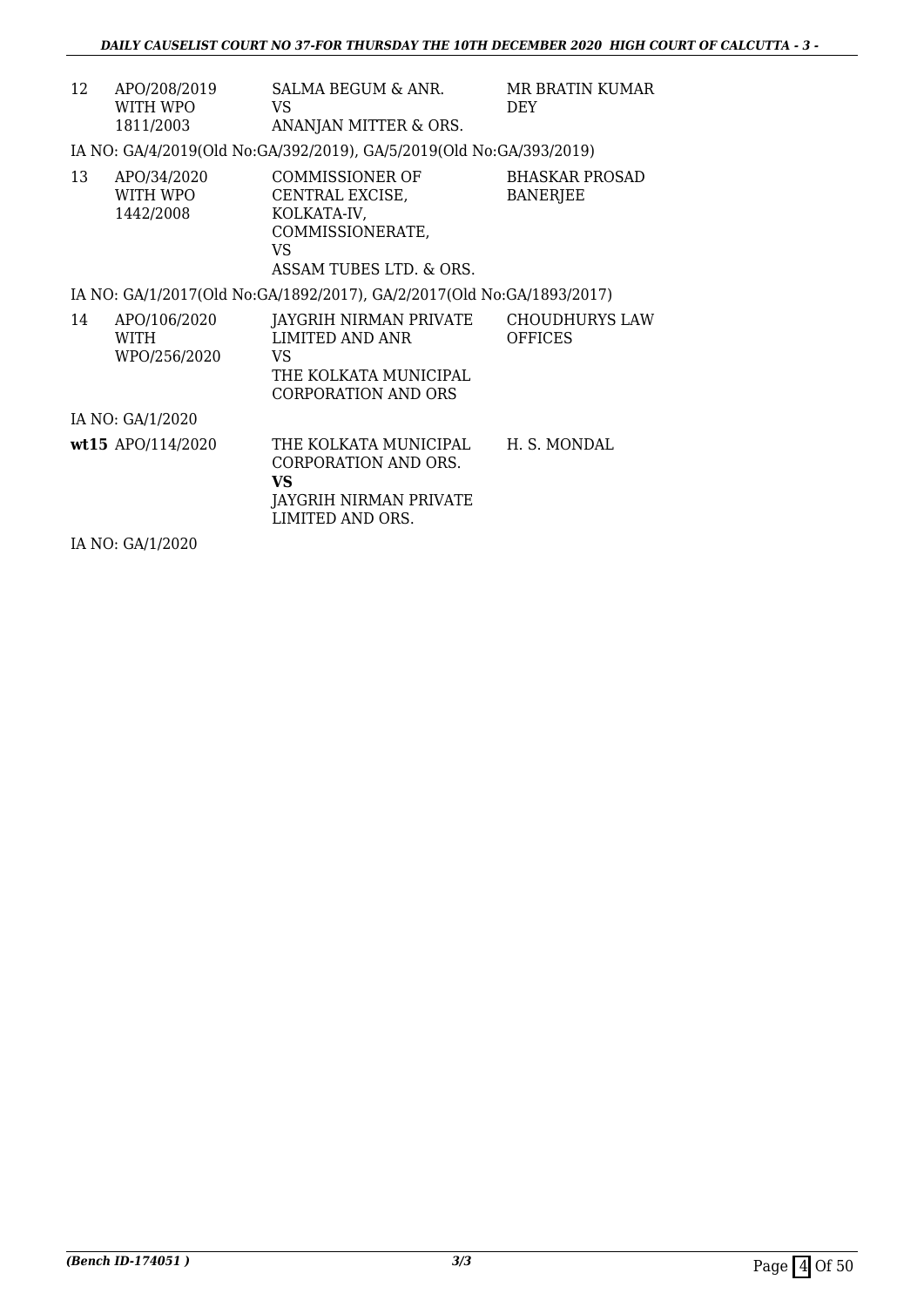

## **Original Side**

**DAILY CAUSELIST For Thursday The 10th December 2020**

**COURT NO. 3**

## **DIVISION BENCH (DB-III, FIRST FLOOR)**

**AT 12:30 PM**

**HON'BLE JUSTICE I. P. MUKERJI HON'BLE JUSTICE MD. NIZAMUDDIN (VIA VIDEO CONFERENCE)**

### **NOTE:MATTERS WILL BE TAKEN UP THROUGH PHYSICAL HEARING ONLY WHEN BOTH THE PARTIES ARE AGREED.**

**NOTE: (1) ORIGINAL SIDE MATTERS WILL BE TAKEN UP AT 12:30 P.M. EVERYDAY EXCEPT FRIDAY.**

**(2) MENTIONING WILL BE ALLOWED ON EVERY MONDAY AND THURSDAY AT 12:30 P.M.**

**(3) "NEW APPLICATION " , IF NOT EXHAUSTED, WILL CONTINUE FROM 2:00 P.M. THEREAFTER HEARING MATTERS WILL BE TAKEN UP.** 

**(4) ORIGINAL SIDE MATTERS WILL BE CALLED ON AT 12:30 P.M. OR UPON EXHAUSTION OF APPELLATE SIDE MATTERS WHICHEVER IS EARLIER.**

**(5) ON FRIDAY(11/12/2020), USUAL DETERMINATION WILL BE TAKEN UP.**

#### **TO BE MENTIONED** 1 APD/41/2019 [S.A.] WITH CS/302/2005 PUNJAB NATIONAL BANK VS APEEJAY HOPUSE PRIVATE LIMITED PRATYUSH PATWARI **NEW APPLICATIONS** 2 ITA/118/2012 COMMISSIONER OF INCOME TAX, KOLKATA-IV, KOLKATA VS VESUVIUS INDIA LIMITED MR. G. S. MAKKER 3 APO/195/2014 [S.A.] WITH WPO/400/2014 SABI KORA AND ANR VS COAL INDIA LTD AND ORS PARTHA GHOSH

IA NO: GA/1/2014(Old No:GA/1787/2014)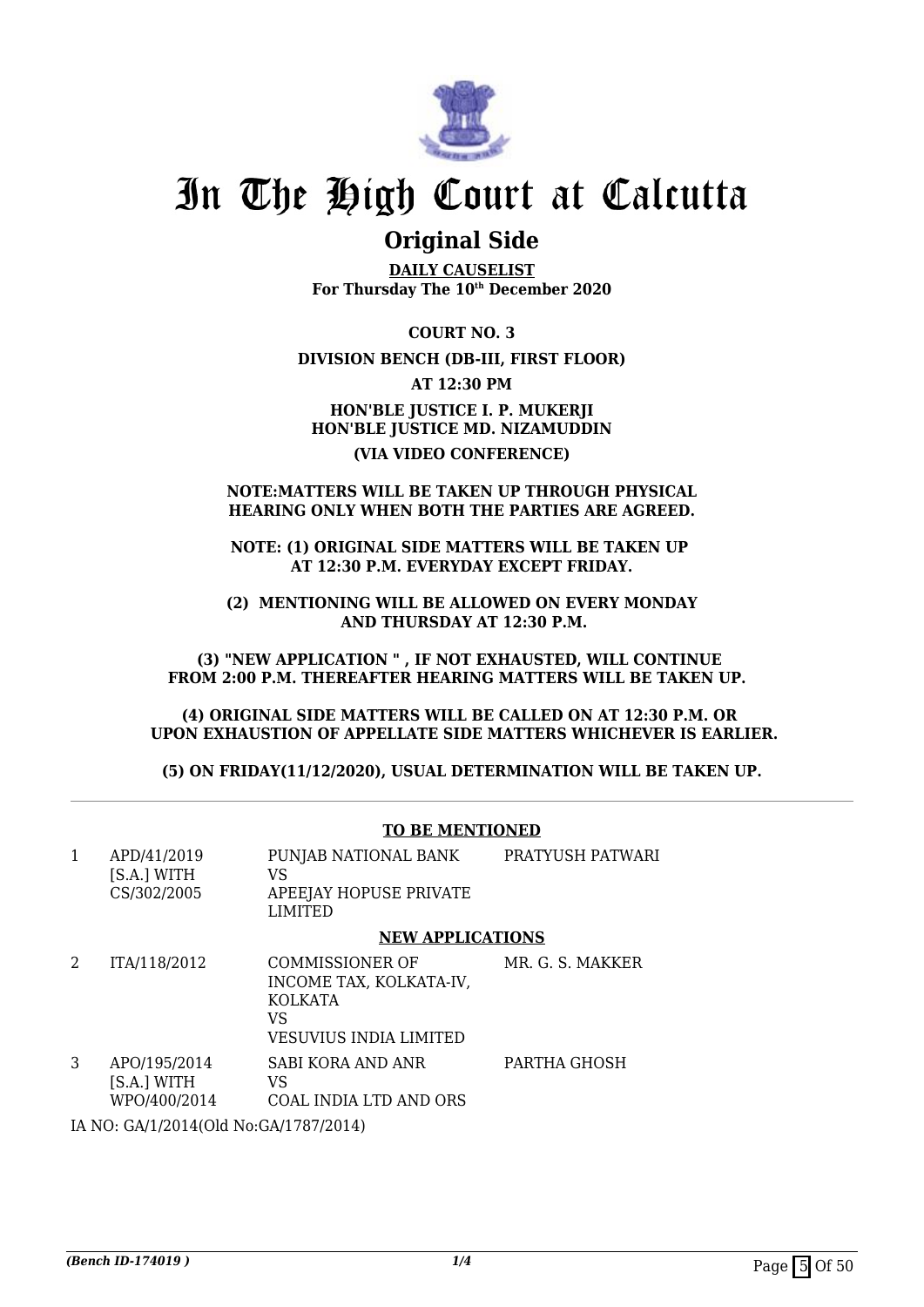| 4  | IA NO. GA/3/2019<br>(Old No:<br>GA/2899/2019) | PR. C.I.T. (CENTRAL)-1,<br><b>KOLKATA</b><br><b>Vs</b><br>M/S. NEZONE INDUSTRIES<br>LTD.                                                                         | YOGESH VATS                              |
|----|-----------------------------------------------|------------------------------------------------------------------------------------------------------------------------------------------------------------------|------------------------------------------|
|    | In ITAT/131/2018                              |                                                                                                                                                                  |                                          |
| 5  | CUSTA/33/2019                                 | <b>COMMISSIONER OF</b><br>CUSTOMS (PREVENTIVE),<br>WEST BENGAL, KOLKATA<br><b>VS</b><br><b>SUBIR ROY SOLE</b><br>PROPRIETOR OF M/S. M. N.<br><b>ROY AND SONS</b> | KAUSIK KANTI MAITI                       |
|    |                                               | IA NO: GA/1/2019(Old No:GA/2658/2019), GA/2/2019(Old No:GA/2659/2019)                                                                                            |                                          |
| 6  | IA NO. GA/2/2019                              | <b>COMMISSIONER OF</b><br>CUSTOMS (PREVENTIVE)<br><b>Vs</b>                                                                                                      | KAUSIK KANTI MAITI<br>KAUSIK KANTI MAITI |
|    | In CUSTA/37/2019                              | M/S. ASHOKA ENTERPRISE                                                                                                                                           |                                          |
| 7  | CEXA/59/2019                                  | <b>COMMISSIONER OF</b><br>CENTRAL EXCISE, HALDIA<br><b>COMMISSIONERATE</b><br><b>VS</b><br>INDIAN OIL CORPORATION                                                | <b>BHASKAR PROSAD</b><br><b>BANERJEE</b> |
|    |                                               | LTD.                                                                                                                                                             |                                          |
|    |                                               | IA NO: GA/1/2019(Old No:GA/2615/2019), GA/2/2019(Old No:GA/2616/2019)                                                                                            |                                          |
| 8  | ITAT/153/2019                                 | PRINCIPAL COMMISSIONER<br>OF INCOME TAX-5,<br><b>KOLKATA</b><br><b>VS</b><br>M/S. ANAND ENTERPRISES<br><b>LTD</b>                                                | YOGESH VATS                              |
|    |                                               | IA NO: GA/1/2019(Old No:GA/1905/2019), GA/2/2019(Old No:GA/1906/2019)                                                                                            |                                          |
| 9  | ITAT/175/2019                                 | <b>WEST BENGAL HOUSING</b><br><b>INFRASTRUCTURE</b><br>DEVELOPMENT<br>CORPORATION<br><b>VS</b><br>DEPUTY COMMISSIONER<br>OF INCOME TAX- CIRCLE<br>14(2)          | <b>KHAITAN AND CO</b>                    |
|    | IA NO: GA/1/2019(Old No:GA/2436/2019)         |                                                                                                                                                                  |                                          |
| 10 | ITAT/181/2019                                 | PRINCIPAL COMMISSIONER<br>OF INCOME TAX, ASANSOL<br><b>VS</b><br><b>SRI TUSHAR KANTI</b><br><b>BANERJEE</b>                                                      | Y VATS                                   |
|    |                                               | IA NO: GA/1/2019(Old No:GA/2655/2019), GA/2/2019(Old No:GA/2656/2019)                                                                                            |                                          |
| 11 | ITAT/185/2019                                 | PRINCIPAL COMMISSIONER<br>OF INCOME TAX-5,<br><b>KOLKATA</b><br><b>VS</b><br>M/S. JELENTA<br>POLYTRADERS PVT LTD                                                 | YOGESH VATS                              |
|    |                                               | IA NO: GA/1/2019(Old No:GA/2680/2019), GA/2/2019(Old No:GA/2681/2019)                                                                                            |                                          |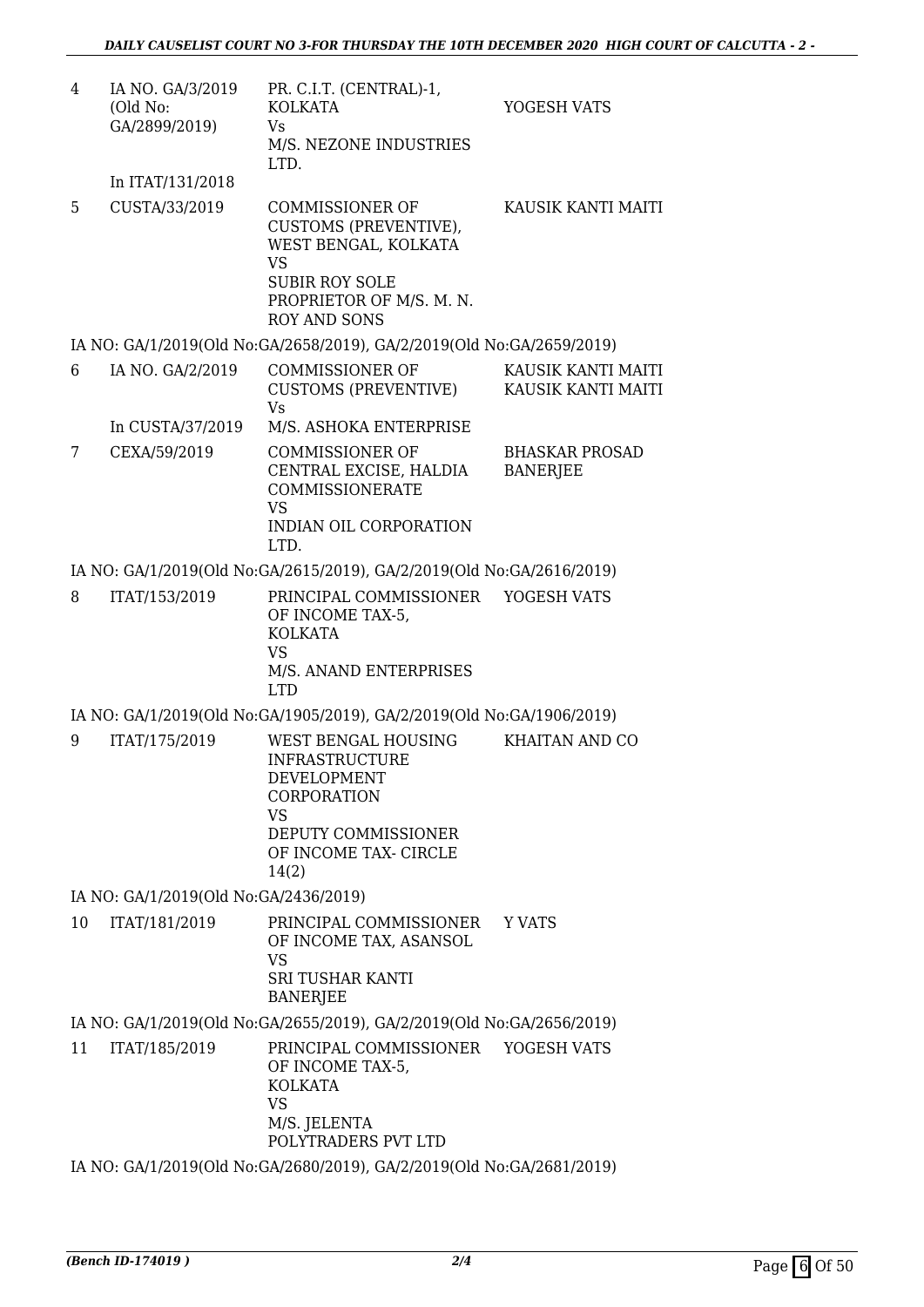| 12 | ACA/1/2020                            | THE INSTITUTE OF<br><b>CHARTERED</b><br>ACCOUNTANTS OF INDIA<br><b>VS</b>                                                  | RAJIB RAY                               |                                         |
|----|---------------------------------------|----------------------------------------------------------------------------------------------------------------------------|-----------------------------------------|-----------------------------------------|
|    |                                       | DWARKA PRASAD BHAIYA                                                                                                       |                                         |                                         |
| 13 | ITAT/1/2020                           | CHAMPALAL RAJKUMAR<br>TEXTILE PVT LTD.<br><b>VS</b><br>TAX RECOVERY OFFICER-2,<br>KOLKATA AND ORS                          | <b>BHASKAR SENGUPTA</b>                 |                                         |
|    | IA NO: GA/1/2020(Old No:GA/179/2020)  |                                                                                                                            |                                         |                                         |
| 14 | ITA/38/2020                           | PRINCIPAL CIT-4, KOLKATA                                                                                                   | YOGESH VATS                             |                                         |
|    |                                       | VS<br>ARYA ROADWAYS COMPANY<br>PVT LTD.                                                                                    |                                         |                                         |
|    | IA NO: GA/2/2019(Old No:GA/2902/2019) |                                                                                                                            |                                         |                                         |
| 15 | ITA/40/2020                           | PRINCIPAL COMMISSIONER<br>OF INCOME TAX, KOLKATA-<br>5, KOLKATA<br><b>VS</b>                                               | YOGESH VATS                             |                                         |
|    |                                       | M/S MERLIN RESOURCES<br>PRIVATE LIMITED                                                                                    |                                         |                                         |
|    | IA NO: GA/2/2019(Old No:GA/1873/2019) |                                                                                                                            |                                         |                                         |
|    |                                       | <b>FOR HEARING</b>                                                                                                         |                                         |                                         |
| 16 | ITA/34/2014                           | COMMISSIONER OF<br>INCOME TAX, KOLKATA-II<br><b>VS</b>                                                                     | MADHULIKA G.<br><b>UPADHYAY</b>         |                                         |
|    |                                       | TEA PROMOTERS (INDIA)<br>PVT.LTD.                                                                                          |                                         |                                         |
| 17 | CUSTA/7/2016                          | COMET OVERSEAS PVT.<br>LTD.<br><b>VS</b><br>UNION OF INDIA & ANR.                                                          | SANJAY KUMAR BAID                       |                                         |
| 18 | ITA/50/2018                           | <b>COMMISSIONER OF</b>                                                                                                     | S. LAMBA                                | L. P. TIWARI & CO.                      |
|    |                                       | <b>INCOME</b><br>TAX(INTERNATIONAL<br><b>TAXATION &amp; TRANSER</b><br>VS<br><b>GIFFORD &amp; PARTNERS LTD.</b>            |                                         |                                         |
| 19 | ITA/131/2018                          | PRINCIPAL COMMISSIONER<br>OF INCOME TAX-2,<br><b>KOLKATA</b><br><b>VS</b><br><b>KESORAM INDUSTRIES</b><br>LTD.             | S. LAMBA                                | <b>NILANJANA</b><br><b>BANERJEE PAL</b> |
| 20 | ITA/148/2018                          | <b>KESORAM INDUSTRIES</b><br><b>LIMITED</b><br><b>VS</b><br>PRINCIPAL COMMISSIONER<br>OF INCOME TAX - 2,<br><b>KOLKATA</b> | <b>NILANJANA</b><br><b>BANERJEE PAL</b> |                                         |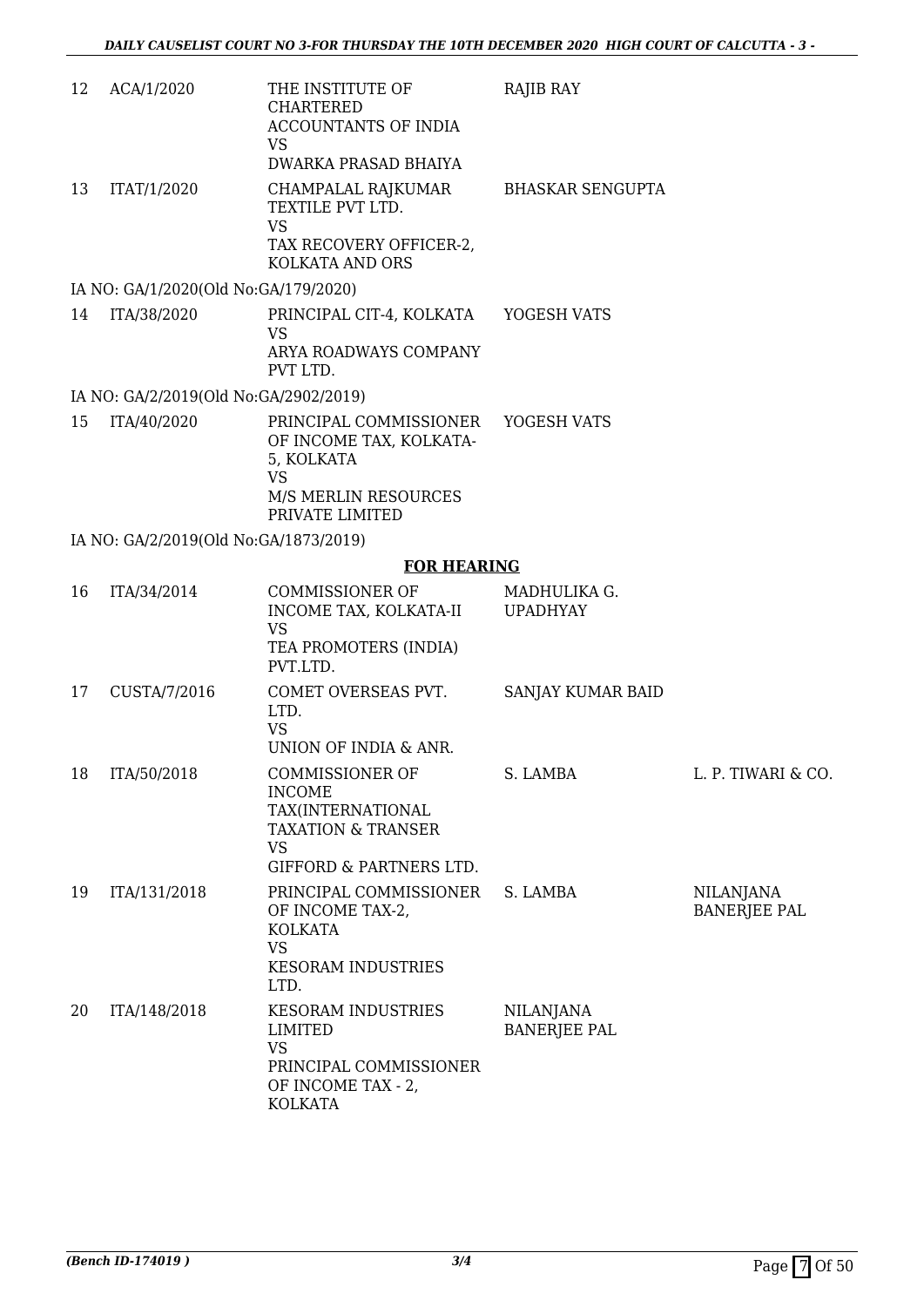| 21 | ITA/160/2018                     | PRINCIPAL COMMISSIONER YOGESH VATS<br>OF INCOME TAX -2,<br><b>KOLKATA</b><br><b>VS</b><br>M/S. MADHU JAYANTI<br><b>INTERNATIONAL LTD</b>          |                               |                               |
|----|----------------------------------|---------------------------------------------------------------------------------------------------------------------------------------------------|-------------------------------|-------------------------------|
| 22 | ITA/167/2018                     | M/S USHA MARTIN<br>TELEMATICS LTD<br><b>VS</b><br>DCIT CIRCLE 12 KOLKATA                                                                          | AVRA MAZUMDER                 |                               |
| 23 | ITA/172/2018                     | PRINCIPAL CIT 3 KOLKATA<br><b>VS</b><br>M/S BRITANIA INDUSTRIES<br><b>LTD</b>                                                                     | Y.VATS                        | <b>SUTAPA</b><br>ROYCHOUDHURY |
| 24 | ITA/173/2018                     | M/S. VISHNU TEA &<br><b>INDUSTRIES PRIVATE</b><br><b>LIMITED</b><br><b>VS</b><br>THE PRINCIPAL<br><b>COMMISSIONER OF</b><br>INCOME TAX, KOLKATA-2 | <b>SAROJ TULSIAN</b>          |                               |
| 25 | ITA/174/2018                     | VODAFONE IDEA LIMITED<br><b>VS</b><br><b>COMISSIONER OF INCOME</b><br>TAX, (TDS), KOLKATA                                                         | <b>INDRANIL BANERJEE</b>      |                               |
| 26 | ITA/184/2018                     | PRINCIPAL COMMISSIONER<br>OF INCOME TAX-4,<br><b>KOLKLATA</b><br><b>VS</b><br>M/S. TANTIA<br>CONSTRUCTION LIMITED                                 | Y VATS                        |                               |
| 27 | ITA/33/2019                      | M/S DEY ENGINEERING<br><b>WORKS</b><br><b>VS</b><br>THE INCOME TAX OFFICER<br>, WARD NO 48(4) KOLKATA                                             | DEBANUJ BASU<br><b>THAKUR</b> |                               |
|    |                                  | IA NO: GA/3/2018(Old No:GA/3322/2018), GA/4/2018(Old No:GA/3323/2018)                                                                             |                               |                               |
| 28 | APO/182/2019<br>WITH WP 134/2016 | SMT. KALPANA PODDAR<br>AND ORS<br><b>VS</b><br>STATE OF WEST BENGAL<br>AND ORS.                                                                   | SINGHVI AND CO.               |                               |
|    |                                  | IA NO: GA/1/2019(Old No:GA/2389/2019), GA/2/2019(Old No:GA/2390/2019)                                                                             |                               |                               |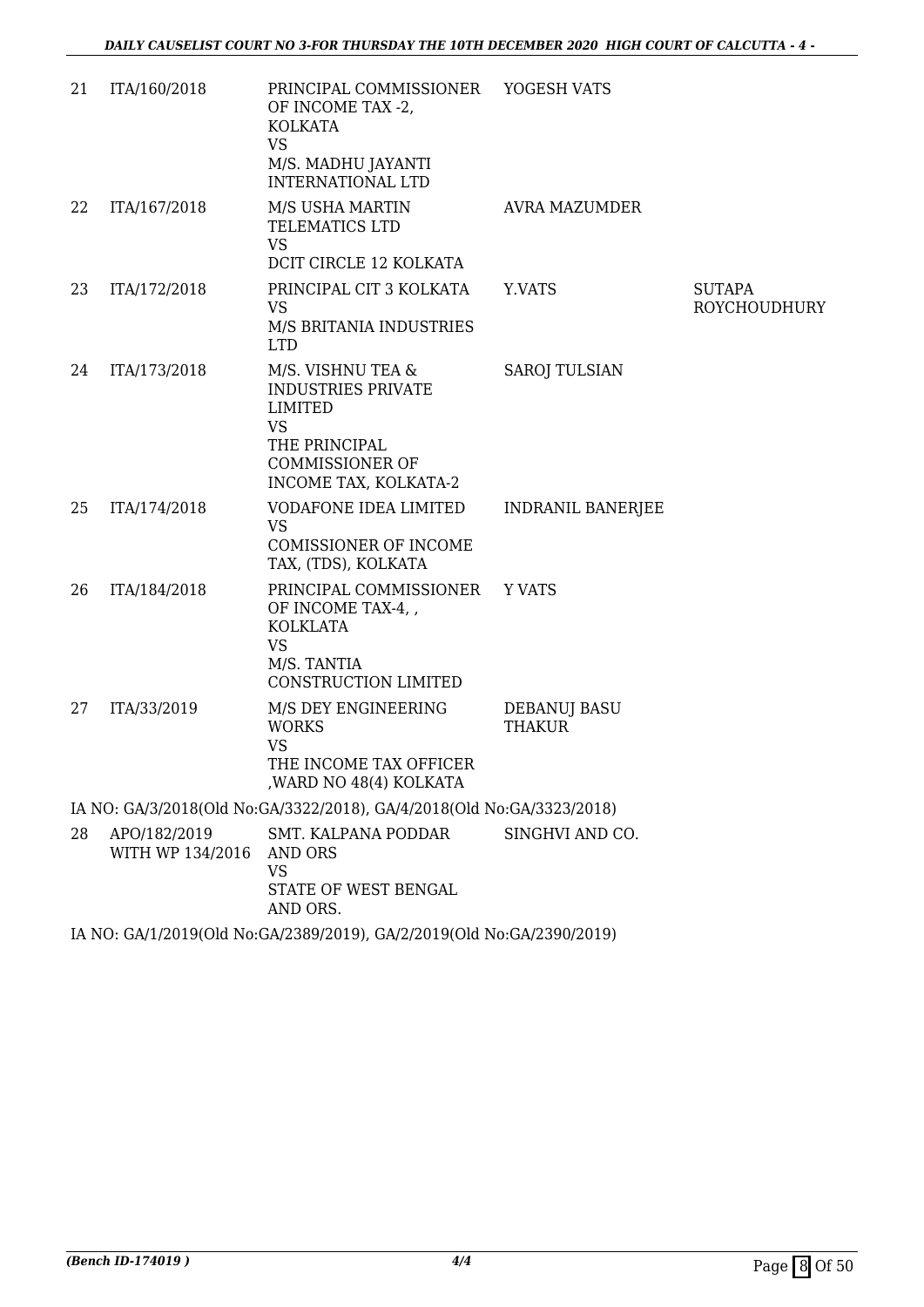

## **Original Side**

**DAILY CAUSELIST For Thursday The 10th December 2020**

**COURT NO. 2 DIVISION BENCH (DB-IV,FIRST FLOOR) AT 2:00 PM HON'BLE JUSTICE HARISH TANDON HON'BLE JUSTICE KAUSIK CHANDA (VIA VIDEO CONFERENCE)**

**NOTE:MATTERS WILL BE TAKEN UP THROUGH PHYSICALHEARING ONLY WHEN BOTH THE PARTIES ARE AGREED. NOTE : ON EVERY THURSDAY ORIGINAL SIDE MATTERS WILL BE TAKEN UP AT 2:00 P.M.**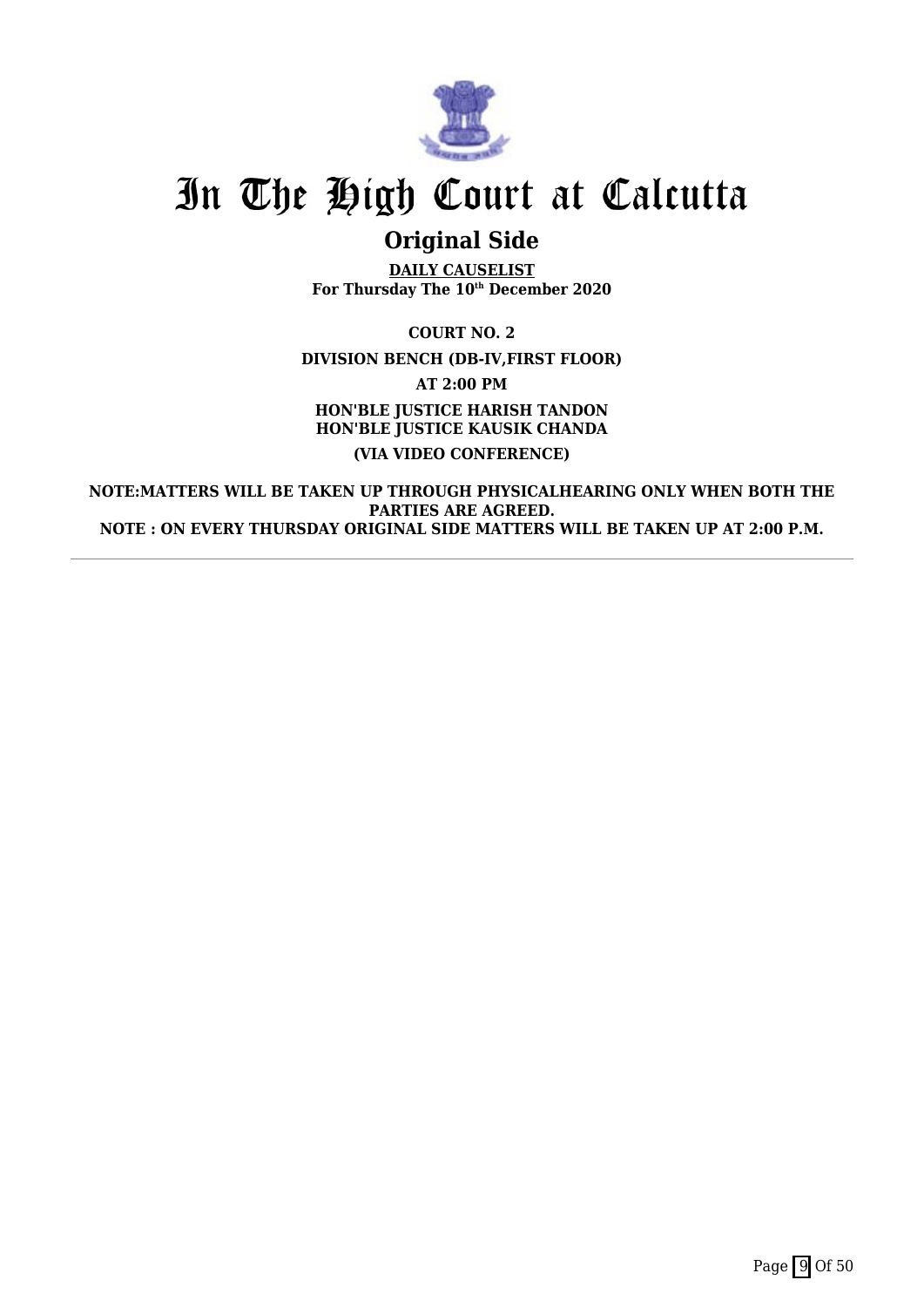

## **Original Side**

**DAILY CAUSELIST For Thursday The 10th December 2020**

**COURT NO. 12**

## **DIVISION BENCH (DB-V, FIRST FLOOR)**

**AT 10:45 AM**

**HON'BLE JUSTICE SOUMEN SEN HON'BLE JUSTICE SAUGATA BHATTACHARYYA (VIA VIDEO CONFERENCE)**

### **NOTE:MATTERS WILL BE TAKEN UP THROUGH PHYSICAL HEARING ONLY WHEN BOTH THE PARTIES ARE AGREED.**

**NOTE: ORIGINAL SIDE MATTERS SHALL BE TAKEN UP ON TUESDAY AT THE FIRST SITTING OF THE COURT.**

## **NEW APPLICATIONS**

| 1 | IA NO. GA/1/2020<br>(Old No:<br>GA/860/2020) | THE UNIVERSITY OF<br><b>CALCUTTA AND ORS</b><br>Vs<br>DR BISWARUP SARKAR AND<br>ANR | FOX AND MANDAL<br>FOX AND MANDAL        |
|---|----------------------------------------------|-------------------------------------------------------------------------------------|-----------------------------------------|
|   | In APOT/21/2020                              |                                                                                     |                                         |
| 2 | IA NO. GA/2/2020<br>(Old No:<br>GA/861/2020) | THE UNIVERSITY OF<br>CALCUTTA AND ORS<br>Vs<br>DR BISWARUP SARKAR AND               | FOX AND MANDAL<br><b>FOX AND MANDAL</b> |

ANR

In APOT/21/2020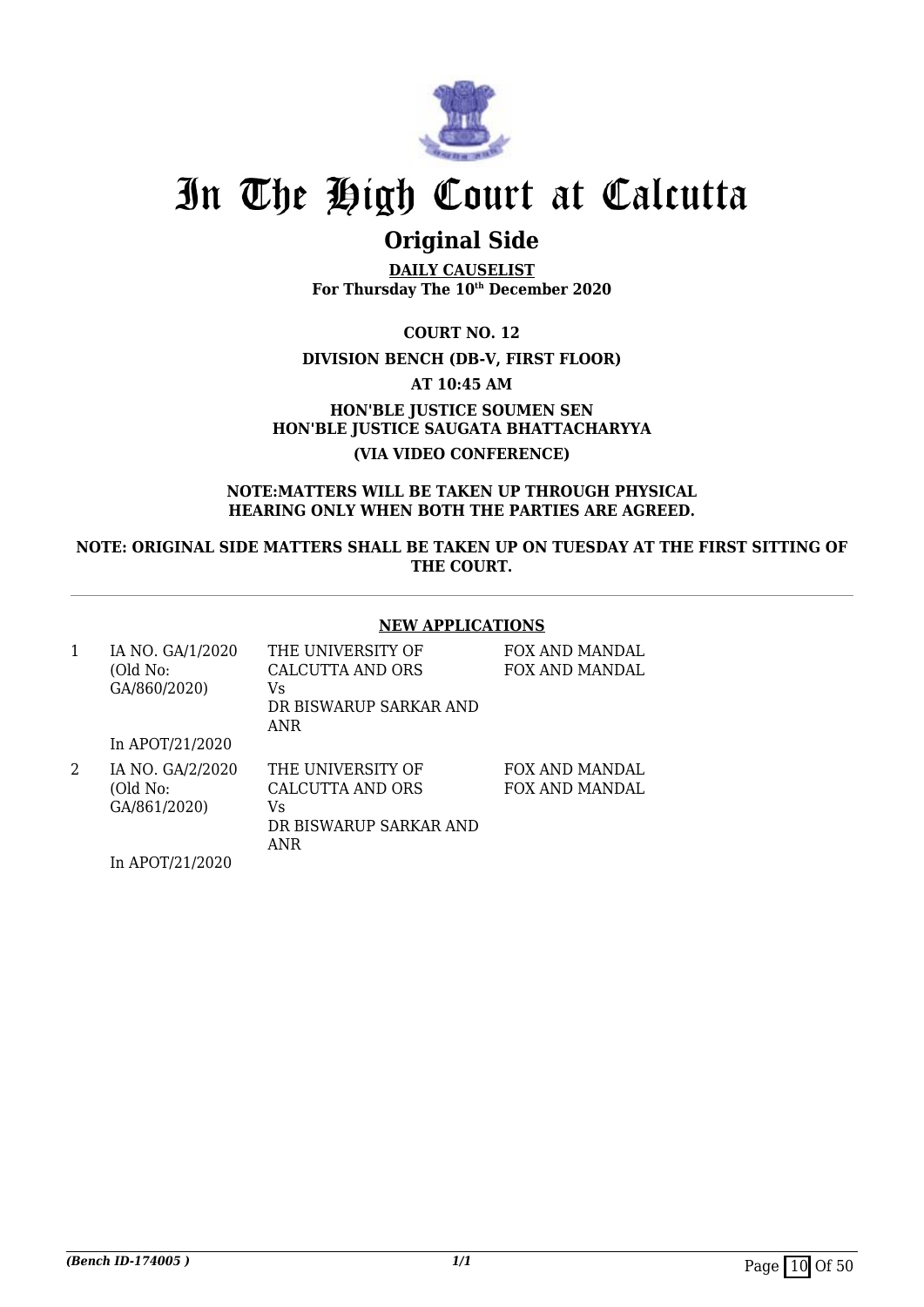

## **Original Side**

**DAILY CAUSELIST For Thursday The 10th December 2020**

**COURT NO. 11 DIVISION BENCH (DB-VII,FIRST FLOOR) AT 10:45 AM HON'BLE JUSTICE SAMAPTI CHATTERJEE HON'BLE JUSTICE HIRANMAY BHATTACHARYYA (VIA VIDEO CONFERENCE)**

**NOTE:MATTERS WILL BE TAKEN UP THROUGH PHYSICAL HEARING ONLY WHEN BOTH THE PARTIES ARE AGREED.**

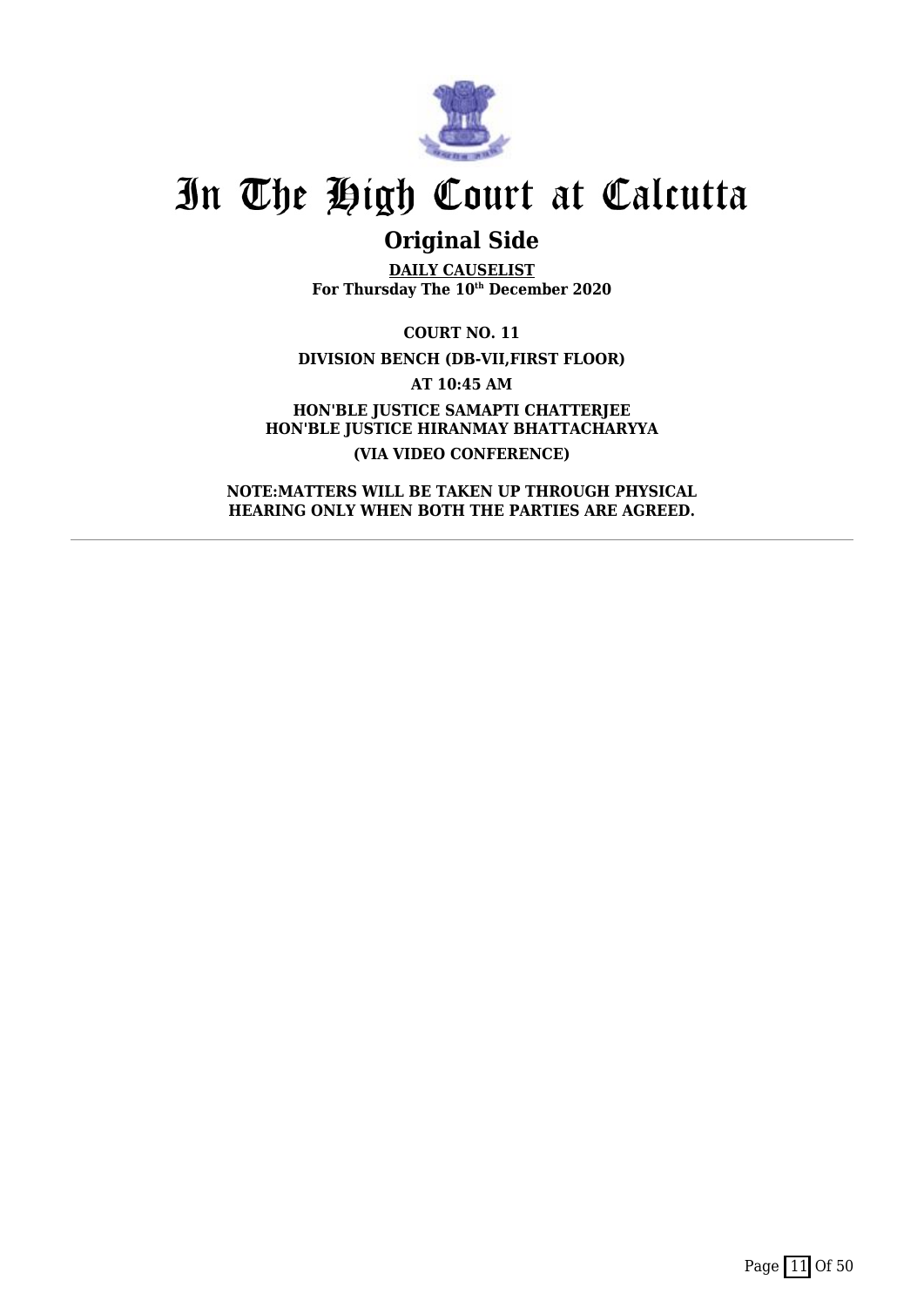

## **Original Side**

**DAILY CAUSELIST For Thursday The 10th December 2020**

**COURT NO. 5**

**DIVISION BENCH (DB-VIII, FIRST FLOOR)**

**AT 10:45 AM**

**HON'BLE JUSTICE SUBRATA TALUKDAR HONBLE JUSTICE ANIRUDDHA ROY (VIA VIDEO CONFERENCE)**

**NOTE:MATTERS WILL BE TAKEN UP THROUGH PHYSICAL HEARING ONLY WHEN BOTH PARTIES ARE AGREED**

**ON AND FROM WEDNESDAY, 9TH DECEMBER,2020 TO THURSDAY, 24TH DECEMBER, 2020 - WILL SIT TOGETHER AND TAKE THE DETERMINATION OF HON'BLE JUSTICE SUBRATA TALUKDAR AND HON'BLE JUSTICE SUBHASIS DASGUPTA**

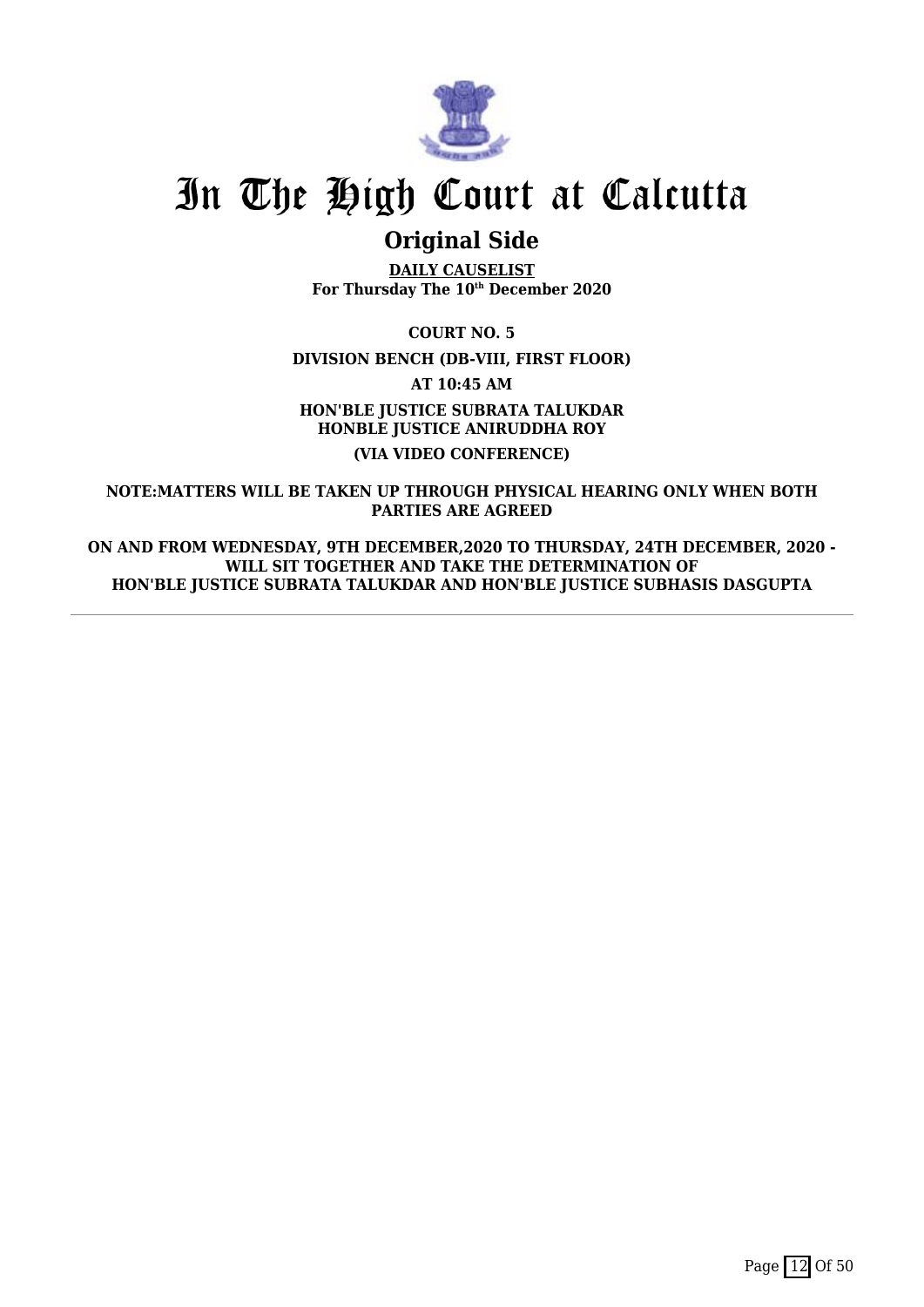

## **Original Side**

**DAILY CAUSELIST For Thursday The 10th December 2020**

## **COURT NO. 5 SINGLE BENCH () AT 2:00 PM HON'BLE JUSTICE SUBRATA TALUKDAR (VIA VIDEO CONFERENCE)**

## **NOTE:MATTERS WILL BE TAKEN UP THROUGH PHYSICAL HEARING ONLY WHEN BOTH THE PARTIES ARE AGREED.**

### **NOTE : ON FRIDAY, 11TH DECEMBER, 2020 - AT 2:00 P.M.- WILL SIT SINGLY TO TAKE UP SOME ASSIGNED MATTERS**

## **FOR 11/12/2020**

|              | <b>TO BE MENTIONED</b>                                   |                                                                                                                                                                          |                                  |             |
|--------------|----------------------------------------------------------|--------------------------------------------------------------------------------------------------------------------------------------------------------------------------|----------------------------------|-------------|
| $\mathbf{1}$ | (Old No:<br>CA/99/2017)<br>[S.A.]<br>In CP/2/1987        | IA NO. $CA/137/2017$ IN THE MATTER OF :<br>BARANAGORE JUTE<br>FACTORY PLC(IN LIQN)-<br>AND-<br><b>Vs</b><br>KRISHNA MURARI<br>TAPURIAH -VS- O/L, HIGH<br>COURT, CALCUTTA | ADITYA KANODIA<br>L P MANOT & CO | A AGARWALLA |
| 2            | IA NO. CA/146/2017<br>(Old No:<br>CA/480/2017)<br>[S.A.] | IN THE MATTER OF<br><b>BARANAGORE JUTE</b><br>FACTORY PLC (IN LIQN) -<br>AND-<br><b>Vs</b>                                                                               | ADITYA KANODIA<br>L P MANOT & CO | A AGARWALLA |
|              | In CP/2/1987                                             | <b>KRISHNA MURARI</b><br>TAPURIAH -VS- O/L, HIGH<br>COURT, CALCUTTA                                                                                                      |                                  |             |
| 3            | IA NO. CA/94/2010<br>(Old No:<br>CA/586/2010)            | IN THE MATTER OF CHITAN<br>CHOWDHURY & ANR.<br>Vs.<br>OFFICIAL LIQUIDATOR,                                                                                               | NILAY SENGUPTA<br>L P MANOT & CO | A AGARWALLA |
|              | [S.A.]<br>In CP/2/1987                                   | HIGH COURT, CALCUTTA -<br>AND-KRISHNA MURA                                                                                                                               |                                  |             |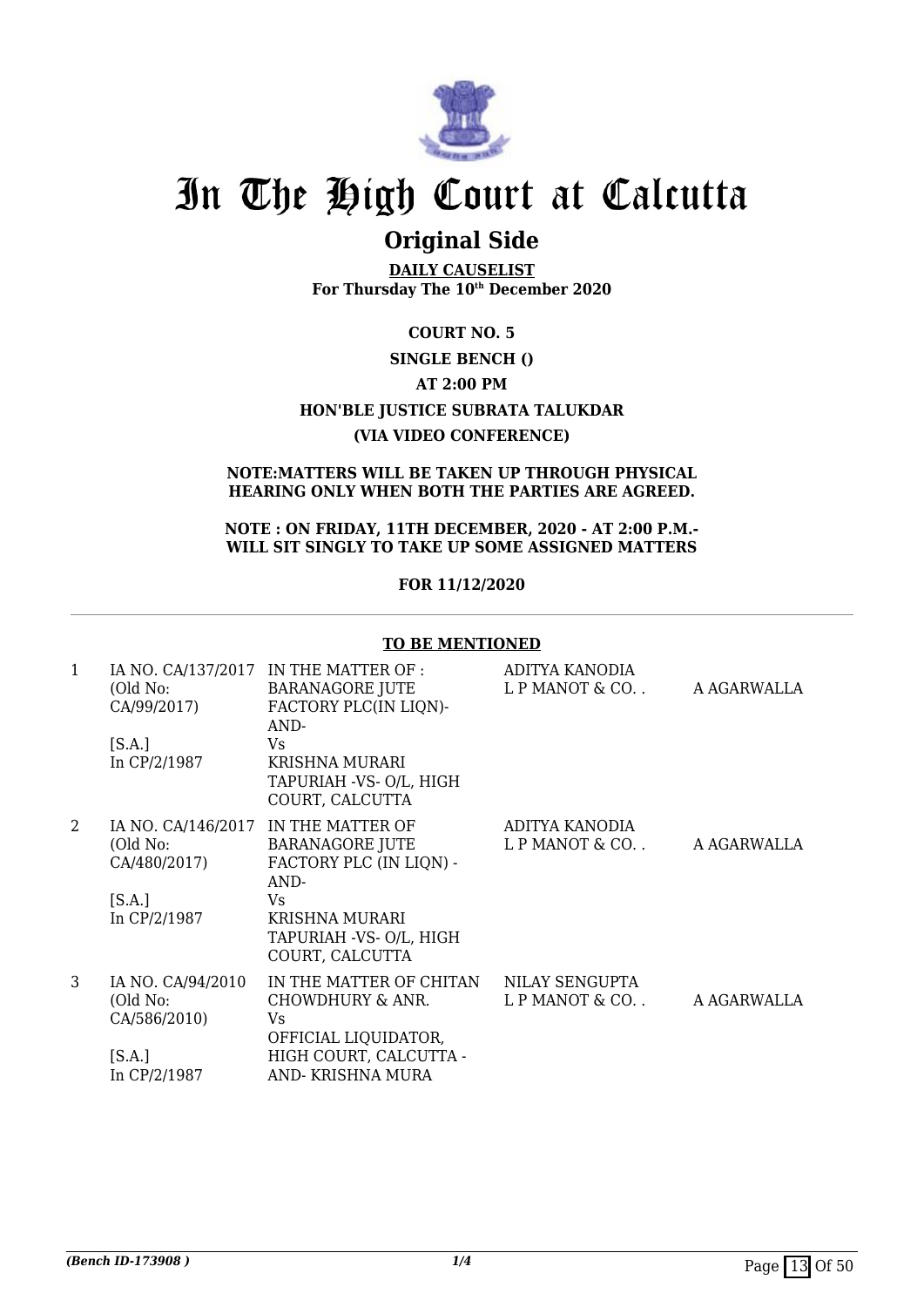| 4  | (Old No:<br>CA/388/2013)                                       | IA NO. CA/106/2013 RE:BARANAGORE JUTE<br>FACTORY PLC(IN LIQN) -<br>AND-<br>Vs                                           | NILAY SENGUPTA<br>L P MANOT & CO                                          | A AGARWALLA |
|----|----------------------------------------------------------------|-------------------------------------------------------------------------------------------------------------------------|---------------------------------------------------------------------------|-------------|
|    | [S.A.]<br>In CP/2/1987                                         | RE : KRISHNA MURARI<br>TAPURIAH -VS- O.L., HIGH<br>CT., CAL & ORS                                                       |                                                                           |             |
| 5  | (Old No:<br>CA/905/2016)                                       | IA NO. CA/128/2016 IN THE MATTER OF<br><b>BARANAGORE JUTE</b><br>FACTORY PLC                                            | DEEPAK KUMAR JAIN<br>L P MANOT & CO                                       | A AGARWALLA |
|    | [S.A.]<br>In CP/2/1987                                         | <b>Vs</b><br>CHAITAN CHOWDHURY<br>THE O/L                                                                               |                                                                           |             |
| 6  | IA NO. CA/13/2016<br>(Old No:<br>CA/312/2016)                  | RE: TITAGHUR PLC -AN-<br>-LOOMTEX ENGINEERING<br>PVT LTD -AND-<br>Vs<br><b>GHANSHYAM SARDA</b>                          | ADITYA KANODIA<br><b>CHANCHAL</b><br><b>KR.DUTTA</b>                      |             |
|    | In CP/80/1990                                                  |                                                                                                                         |                                                                           |             |
| 7  | IA NO. CA/14/2016<br>(Old No:<br>CA/320/2016)                  | TITAGHUR PLC & ORS. - AND<br><b>Vs</b><br>TITAGHUR JUTE MILLS NOS                                                       | <b>SHUKLA &amp; CO</b><br><b>CHANCHAL</b><br><b>KR.DUTTA</b>              |             |
|    |                                                                | 1, 2 MAZDOOR UNION (AFF<br>TO AITUC)&                                                                                   |                                                                           |             |
|    | In CP/80/1990                                                  |                                                                                                                         |                                                                           |             |
| 8  | IA NO. CA/15/2017<br>(Old No:<br>CA/63/2017)                   | RE : TITAGHUR JUTE<br><b>FACTORY</b><br>Vs                                                                              | SACHCHIDA NAND<br><b>PANDEY</b><br><b>CHANCHAL</b><br><b>KR.DUTTA</b>     |             |
|    | In CP/80/1990                                                  |                                                                                                                         |                                                                           |             |
| 9  | IA NO. CA/16/2017<br>(Old No:<br>CA/348/2017)<br>In CP/80/1990 | RE : TITAGHUR PLC(<br>FORMERLY TITAGHUR JUTE<br>FACTORY PLC)-AND-<br>Vs<br>DEDICO VYAPAAR PVT LTD-<br><b>VS-LOOMTEX</b> | CHANCHAL KUMAR<br><b>DUTT</b><br><b>CHANCHAL</b><br><b>KR.DUTTA</b>       |             |
|    |                                                                | <b>ENGINEERING PVT LTD &amp;</b><br><b>ORS</b>                                                                          |                                                                           |             |
| 10 | IA NO. CA/9/2016<br>(Old No:<br>CA/153/2016)                   | TITAGHUR JUTE FACTORY -<br>AND-<br><b>Vs</b><br><b>LOOMTEX ENGINERING</b><br>P.LTD.-VS-TITAGHUR PLC@                    | <b>SUVRADAL</b><br><b>CHOUDHURY</b><br><b>CHANCHAL</b><br><b>KR.DUTTA</b> |             |
|    | In CP/80/1990                                                  | TITAGHUR JUTE FAC                                                                                                       |                                                                           |             |
| 11 | IA NO. CA/10/2016<br>(Old No:<br>CA/196/2016)                  | TITAGHUR JUTE FACTORY -<br>AND-<br><b>Vs</b><br>LOOMTEX ENGINEERING P.                                                  | <b>SUVRADAL</b><br><b>CHOUDHURY</b><br>CHANCHAL<br><b>KR.DUTTA</b>        |             |
|    | In CP/80/1990                                                  | LTD. - VS- BISHNU KUMAR<br><b>MUKLANIA</b>                                                                              |                                                                           |             |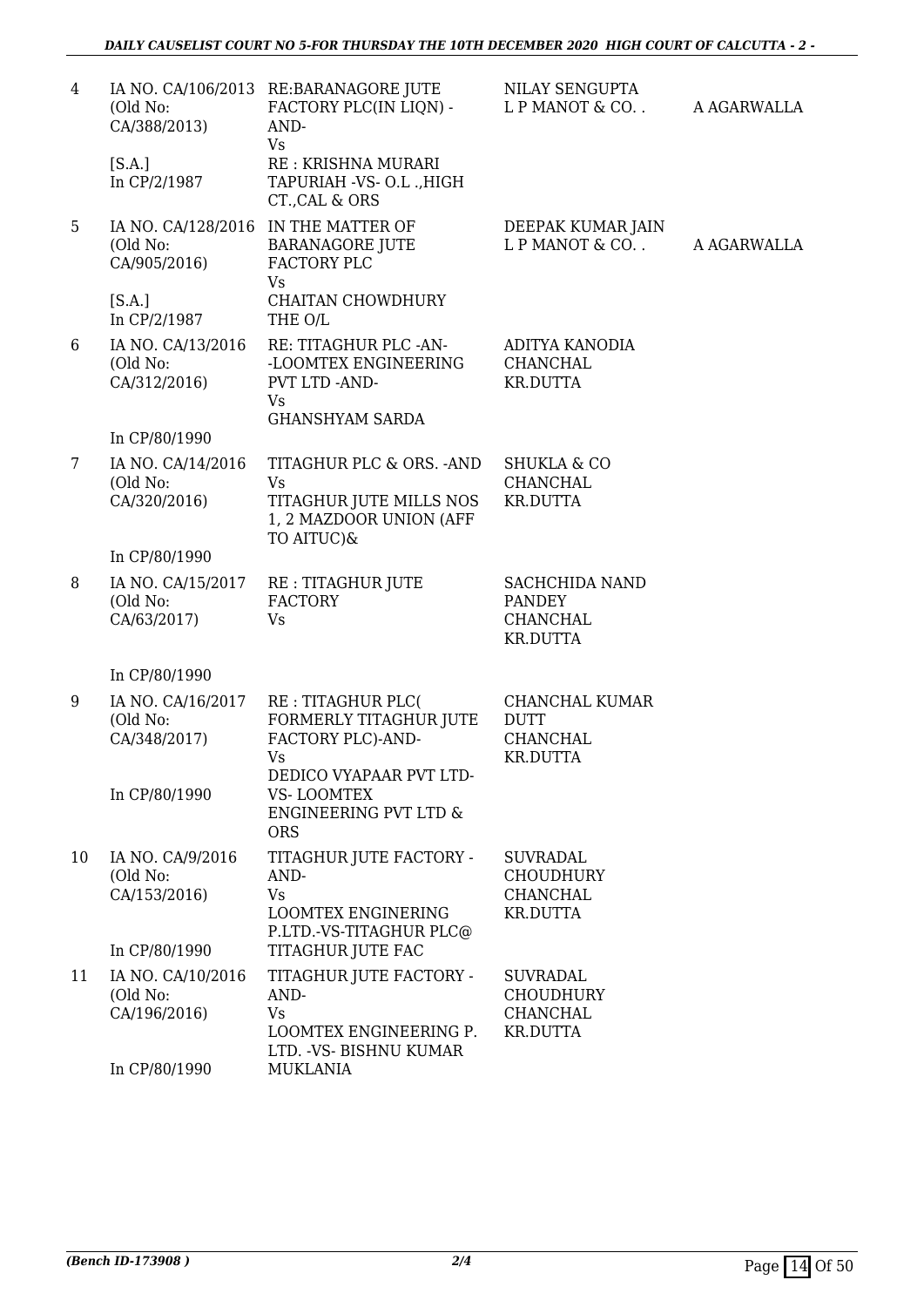| 12 | IA NO. CA/11/2016<br>(Old No:<br>CA/274/2016)                  | TITAGARH PLC (FORMERLY-<br>TITAGHUR JUTE FACTORY)-<br>AND<br><b>Vs</b><br><b>LOOMTEX ENGINEERING</b>                                  | CHANCHAL KUMAR<br><b>DUTT</b><br><b>CHANCHAL</b><br><b>KR.DUTTA</b> |
|----|----------------------------------------------------------------|---------------------------------------------------------------------------------------------------------------------------------------|---------------------------------------------------------------------|
|    | In CP/80/1990                                                  | PRIVATE LIMITED & ORS.                                                                                                                |                                                                     |
| 13 | IA NO. CA/12/2016<br>(Old No:<br>CA/279/2016)<br>In CP/80/1990 | TITAGHUR JUTE FACTORY -<br>AND-<br>Vs<br>RE: LOOMTEX<br><b>ENGINEERING PVT. LTD. -</b><br>AND- GHANSHYAM SARDA                        | ADITYA KANODIA<br><b>CHANCHAL</b><br><b>KR.DUTTA</b>                |
|    |                                                                |                                                                                                                                       |                                                                     |
| 14 | IA NO. CA/17/2017<br>(Old No:<br>CA/405/2017)<br>In CP/80/1990 | TITAGHUR JUTE FACTORY<br>(IN LIQN) - AND-<br><b>Vs</b><br>NATIONAL UNION OF JUTE<br><b>WORKERS -VS- OFFICIAL</b><br><b>LIQUIDATOR</b> | <b>ARNAB SARDAR</b><br>CHANCHAL<br><b>KR.DUTTA</b>                  |
| 15 | IA NO. CA/19/2019<br>(Old No:<br>CA/84/2019)                   | TITAGHUR JUTE FACTORY<br><b>Vs</b>                                                                                                    | CHANCHAL<br><b>KR.DUTTA</b><br><b>CHANCHAL</b><br><b>KR.DUTTA</b>   |
|    | In CP/80/1990                                                  |                                                                                                                                       |                                                                     |
| 16 | IA NO. CA/6/2019<br>(Old No:<br>CA/126/2019)                   | THE TITAGHAR JUTE<br>FACTORY PLC (IN LIQN.)<br><b>Vs</b><br>RAJENDRA KUMAR DUGAR                                                      | <b>SAROJ TULSIAN</b><br><b>SAROJ TULSIAN</b>                        |
|    | In CP/485/1997                                                 |                                                                                                                                       |                                                                     |
| 17 | IA NO. CA/5/2018<br>(Old No:<br>CA/151/2018)                   | RE: TITAGHUR PLC (IN<br>LIQN.)-AND-<br>Vs<br>SUNEETA DUGAR & ORS. -                                                                   | PRASHANT AHARWAL<br><b>SAROJ TULSIAN</b>                            |
|    | In CP/485/1997                                                 | VS-THE O/L                                                                                                                            |                                                                     |
| 18 | WPO/43/2009                                                    | AJIT KUMAR GHOSH<br><b>VS</b><br>THE BOARD OF TRUSTEES<br>FOR THE POR OF<br>CALCUTTA & ORS.                                           | <b>HIRANMAY</b><br><b>BHATTACHARYYA</b>                             |
| 19 | IA NO. GA/1/2009<br>(Old No:<br>GA/2809/2009)                  | <b>LOOMTEX ENGINEERING</b><br>PRIVATE LIMITED & ANR.<br>Vs<br><b>JITENDRA NATH CHAUBEY</b><br>& ORS.                                  | SURANA &<br><b>CHOUDHURY</b><br><b>SUVRADAL</b><br><b>CHOUDHURY</b> |
|    | In CS/308/2009                                                 |                                                                                                                                       |                                                                     |
| 20 | IA NO. GA/10/2015<br>(Old No:<br>GA/3837/2015)                 | <b>LOOMTEX ENGINEERING</b><br>PRIVATE LIMITED & ANR.<br>Vs<br>JITENDRA NATH CHAUBEY<br>& ORS.                                         | KANODIA & CO<br><b>SUVRADAL</b><br><b>CHOUDHURY</b>                 |

In CS/308/2009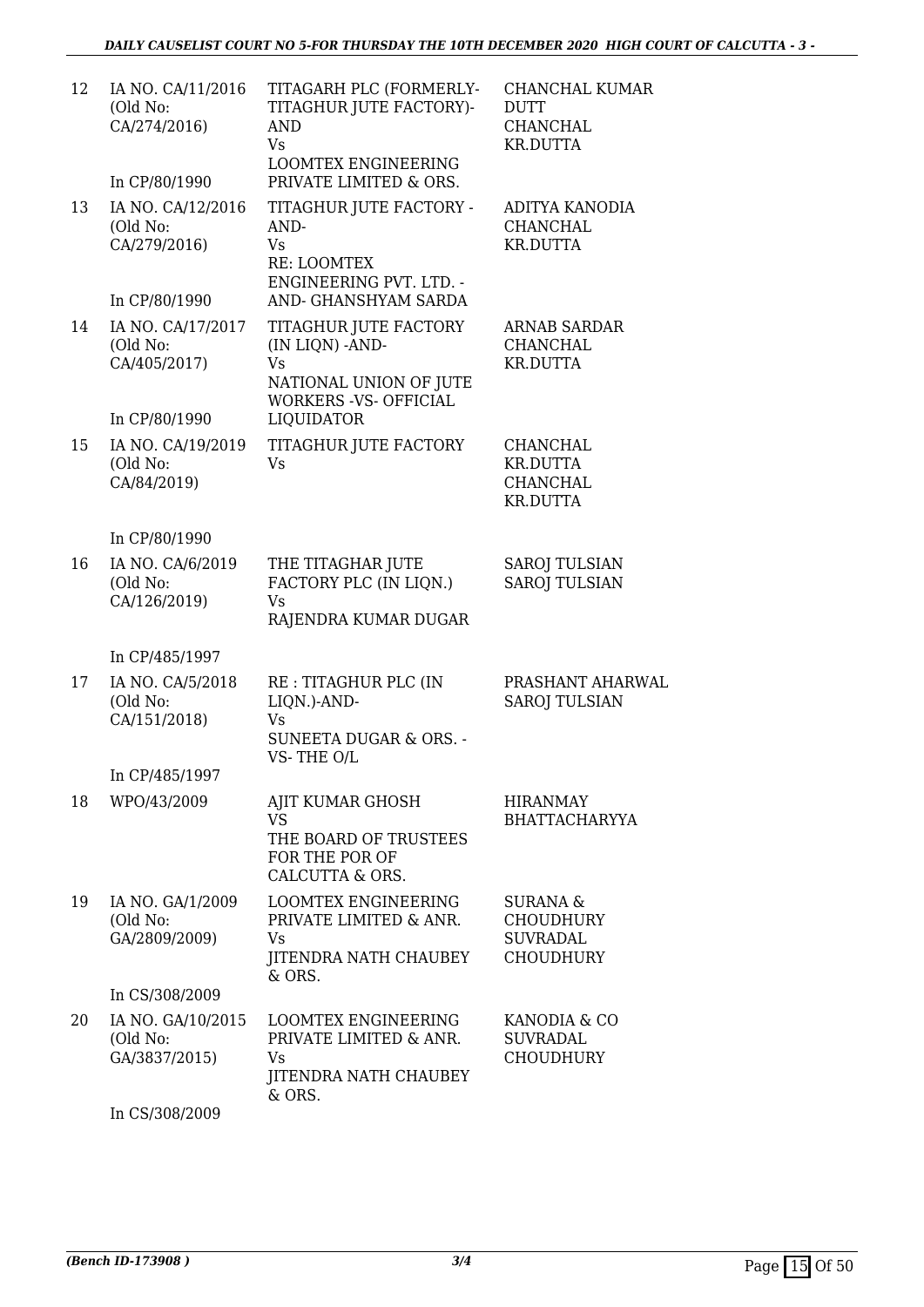| 21 | IA NO. GA/4/2009<br>(Old No:<br>GA/3099/2009) | <b>LOOMTEX ENGINEERING</b><br>PRIVATE LIMITED & ANR.<br>Vs<br><b>JITENDRA NATH CHAUBEY</b><br>& ORS.             | <b>SANDERSONS &amp;</b><br><b>MORGANS</b><br><b>SUVRADAL</b><br><b>CHOUDHURY</b> |
|----|-----------------------------------------------|------------------------------------------------------------------------------------------------------------------|----------------------------------------------------------------------------------|
|    | In CS/308/2009                                |                                                                                                                  |                                                                                  |
| 22 | IA NO. GA/7/2013<br>(Old No:<br>GA/824/2013)  | <b>LOOMTEX ENGINEERING</b><br>PRIVATE LIMITED & ANR.<br>Vs<br><b>JITENDRA NATH CHAUBEY</b><br>& ORS.             | <b>DIPAYAN</b><br><b>CHOUDHURY</b><br><b>SUVRADAL</b><br><b>CHOUDHURY</b>        |
|    | In CS/308/2009                                |                                                                                                                  |                                                                                  |
| 23 | IA NO. GA/8/2013<br>(Old No:<br>GA/901/2013)  | <b>LOOMTEX ENGINEERING</b><br>PRIVATE LIMITED & ANR.<br>Vs<br><b>JITENDRA NATH CHAUBEY</b><br>& ORS.             | KANODIA & CO,<br><b>SUVRADAL</b><br><b>CHOUDHURY</b>                             |
|    | In CS/308/2009                                |                                                                                                                  |                                                                                  |
| 24 | IA NO. GA/3/2009<br>(Old No:<br>GA/2868/2009) | <b>LOOMTEX ENGINEERING</b><br>PVT. LTD. & ANR.<br>Vs<br><b>JITENDRA NATH CHUNDER</b><br>& ORS.                   | DIPENDRA NATH<br><b>CHUNDER</b><br><b>SUVRADAL</b><br><b>CHOUDHURY</b>           |
|    | In CS/308/2009                                |                                                                                                                  |                                                                                  |
| 25 | WPO/637/2013<br>[S.A.]                        | <b>GOUTAM MUKHOPADHYAY</b><br><b>VS</b><br><b>BOARD OF TRUSTEES FOR</b><br>THE PORT OF KOLKATA<br><b>AND ORS</b> | <b>SOUNAK</b><br><b>BHATTACHARYA</b>                                             |
| 26 | CC/24/2017                                    | LOOMTEX ENGINEERING P.<br>LTD. & ANR.<br><b>VS</b><br><b>JITENDRA NATH CHAUBEY</b><br>& ORS.                     | <b>SUVAM SINHA</b>                                                               |
| 27 | WPO/554/2018                                  | MUNMUN BASU & ANR.<br><b>VS</b><br>THE STATE OF WEST<br><b>BENGAL &amp; ORS.</b>                                 | UTTAM KUMAR DE                                                                   |

IA NO: GA/1/2019(Old No:GA/850/2019), GA/2/2019(Old No:GA/851/2019)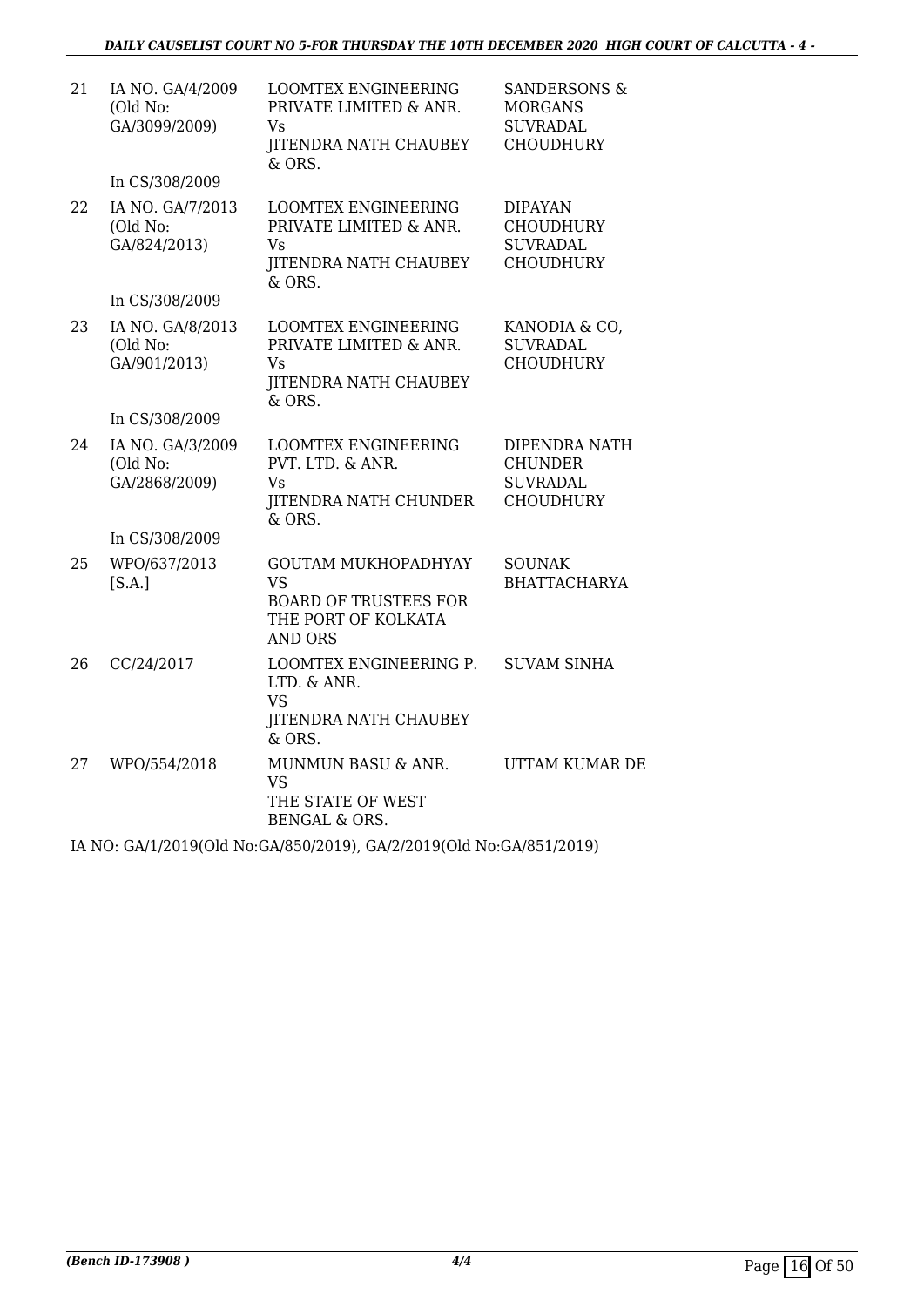

## **Original Side**

**DAILY CAUSELIST For Thursday The 10th December 2020**

**COURT NO. 25 SINGLE BENCH (SB-I, FIRST FLOOR) AT 2:00 PM HON'BLE JUSTICE TAPABRATA CHAKRABORTY (VIA VIDEO CONFERENCE)**

**NOTE:MATTERS WILL BE TAKEN UP THROUGH PHYSICALHEARING ONLY WHEN BOTH THE PARTIES ARE AGREED.**

**NOTE : ON EVERY THURSDAY ORIGINAL SIDE MATTERS WILL BE TAKEN UP AT 2:00 P.M.**

| 1              | WPO/65/2020  | PRANATI MAHANTI<br><b>VS</b><br>THE STATE OF WEST<br><b>BENGAL AND 5 OTHERS</b>       | <b>SYED SHAMSUL</b><br><b>AREFIN</b> |
|----------------|--------------|---------------------------------------------------------------------------------------|--------------------------------------|
| $\overline{2}$ | WPO/72/2020  | MANJU ROY MAHAPATRA<br><b>VS</b><br>THE STATE OF WEST<br><b>BENGAL AND 5 OTHERS</b>   | <b>SYED SHAMSUL</b><br><b>AREFIN</b> |
| 3              | WPO/82/2020  | USHA DAS (MAHAPATRA)<br><b>VS</b><br>THE STATE OF WEST<br><b>BENGAL AND 5 ORS</b>     | <b>SYED SHAMSUL</b><br><b>AREFIN</b> |
| 4              | WPO/116/2020 | <b>ASHARAM DUBEY</b><br><b>VS</b><br>THE STATE OF WEST<br><b>BENGAL AND ORS</b>       | <b>ANJAN</b><br><b>BHATTACHARYA</b>  |
| 5              | WPO/119/2020 | <b>SUSMITA GAYEN</b><br><b>VS</b><br>THE STATE OF WEST<br><b>BENGAL AND ORS</b>       | <b>ANJAN</b><br><b>BHATTACHARYA</b>  |
| 6              | WPO/135/2020 | <b>KAMALA PRADHAN</b><br><b>VS</b><br>THE STATE OF WEST<br><b>BENGAL AND 5 OTHERS</b> | <b>SYED SHAMSUL</b><br><b>AREFIN</b> |
| 7              | WPO/136/2020 | HARIPRIYA GIRI<br><b>VS</b><br>THE STATE OF WEST<br><b>BENGAL AND 5 OTHERS</b>        | <b>SYED SHAMSUL</b><br><b>AREFIN</b> |

## **COURT APPLICATIONS UNDER ART.226**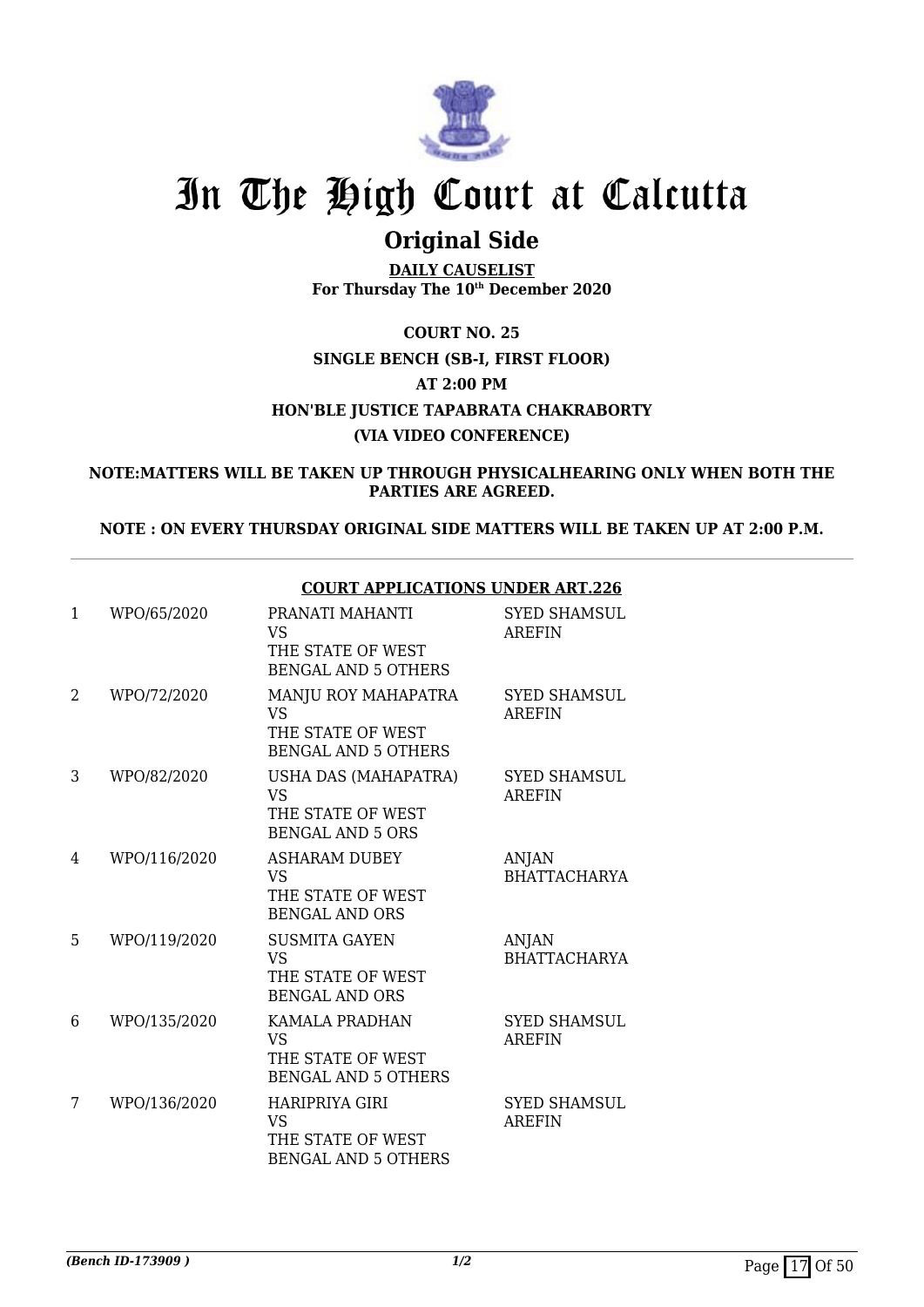| 8 | WPO/152/2020 | CHAITALI DE SARKAR |
|---|--------------|--------------------|
|   |              | VS                 |
|   |              | THE STATE OF WEST  |
|   |              | BENGAL AND ORS     |

IA NO: GA/1/2020

ANJAN BHATTACHARYA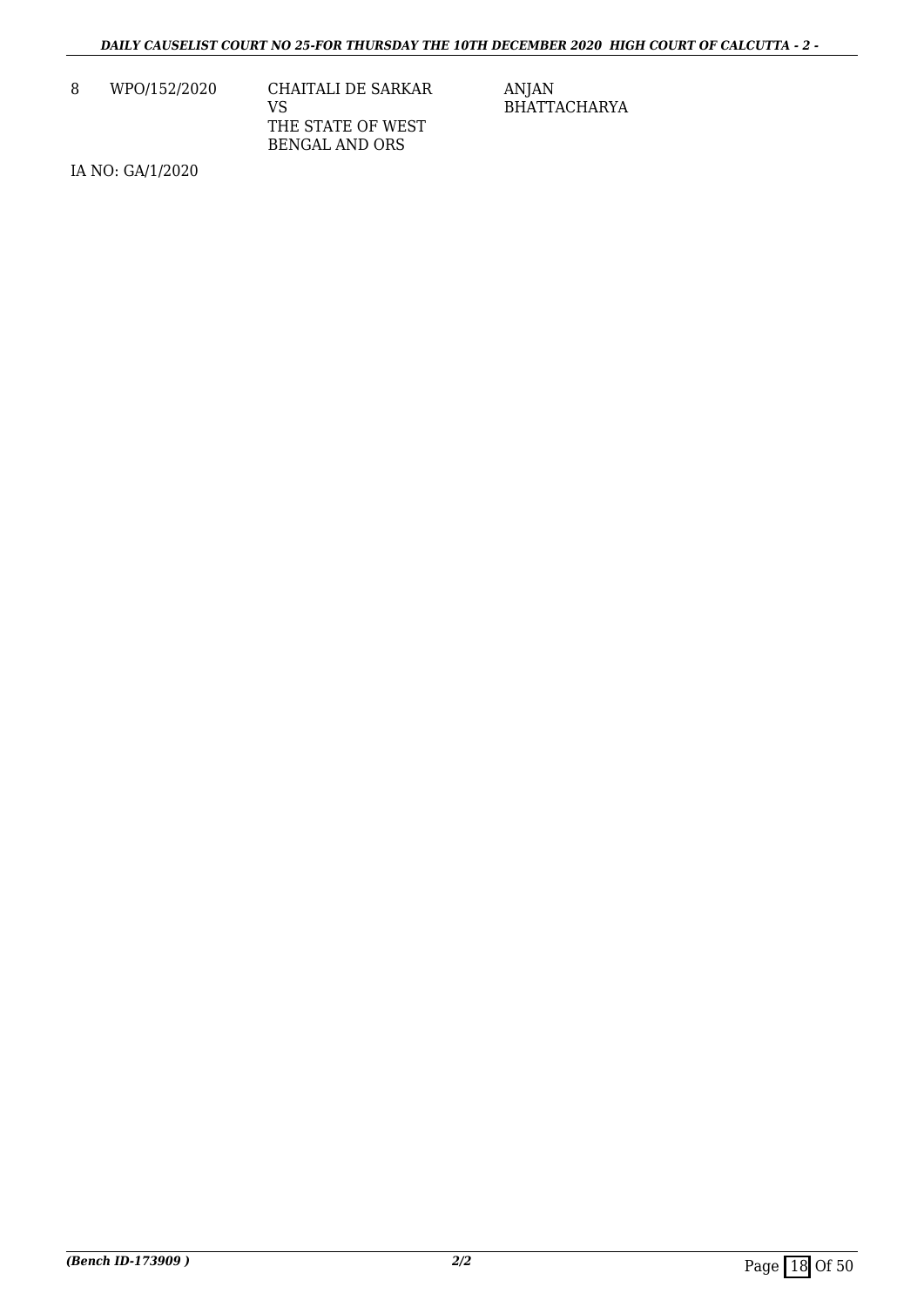

## **Original Side**

**DAILY CAUSELIST For Thursday The 10th December 2020**

**COURT NO. 4 SINGLE BENCH (SB-II, FIRST FLOOR) AT 3:00 PM HON'BLE JUSTICE ARINDAM SINHA (VIA VIDEO CONFERENCE)**

### **NOTE:MATTERS WILL BE TAKEN UP THROUGH PHYSICAL HEARING ONLY WHEN BOTH THE PARTIES ARE AGREED.**

### **NOTE : 1) ON MONDAY, TUESDAY AND THURSDAY ORIGINAL SIDE MATTERS WILL BE TAKEN UP FROM 3:00 P.M.**

**2) ON WEDNESDAY ORIGINAL SIDE MATTERS WILL BE TAKEN UP FROM 10:45 A.M.**

### **FOR DISMISSAL**

1 CP/274/1967  $[S.A.]$ TURNER MORRISON & CO LTD VS HUNGERFORD

INVESTMENT TRUST LTD (IN LIQN)

IA NO: CA/1/2015(Old No:CA/250/2015), CA/2/2015(Old No:CA/252/2015), CA/3/2015(Old No:CA/253/2015), CA/4/2015(Old No:CA/274/2015), CA/5/2017(Old No:CA/355/2017), CA/6/2017(Old No:CA/356/2017), CA/7/2017(Old No:CA/415/2017), CA/8/2017(Old No:CA/417/2017)

## **COURT APPLICATIONS UNDER ART.226**

| 2 | IA NO. GA/1/2019<br>(Old No:<br>GA/1058/2019) | CHHATER SINGH BAID<br>Vs<br>THE KOLKATA MUNICIPAL<br>CORPORATION & ORS. | ATISH GHOSH<br>ATISH GHOSH &<br><b>ASSOCIATES</b> |
|---|-----------------------------------------------|-------------------------------------------------------------------------|---------------------------------------------------|
|   | In WPO/700/2016                               |                                                                         |                                                   |
| 3 | WPO/43/2019                                   | PIJUSH KUMAR SEN<br>VS<br>KOLKATA MUNICIPAL<br>CORPORATION & ORS        | <b>TANUSREE DAS</b>                               |
| 4 | WPO/82/2019                                   | NANDALAL DUTTA<br>VS<br>THE KOLKATA MUNICIPAL<br>CORPORATION AND ORS    | <b>TRIPTIMOY</b><br><b>TALUKDER</b>               |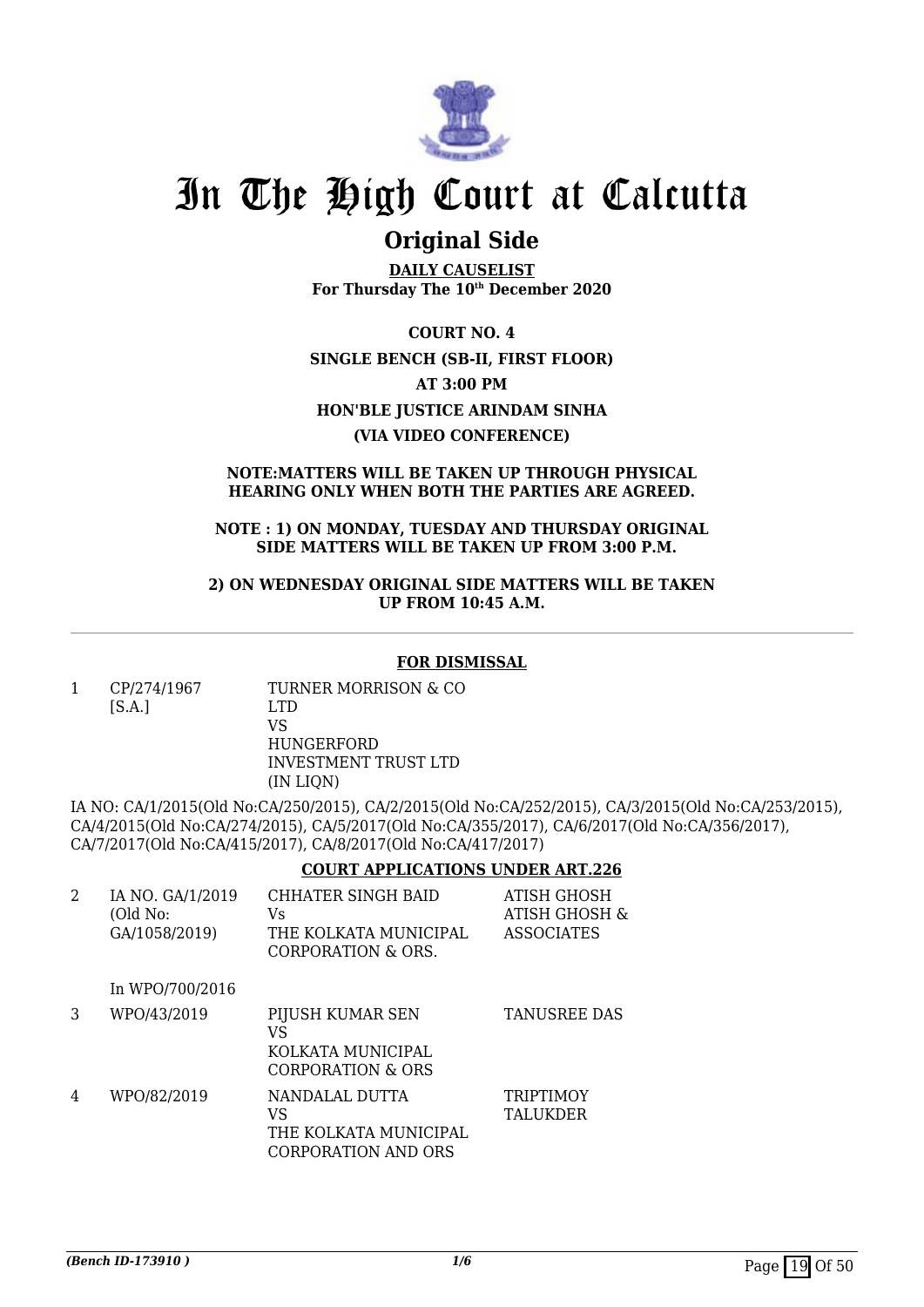| 5  | WPO/258/2019                                                    | LAND AND BRICKS AND<br><b>ENTERTAINMENTS</b><br><b>LIMITED AND ANR</b><br><b>VS</b><br>THE STATE OF WEST<br><b>BENGAL AND ORS</b> | DAS AND COMPANY                                                         |                                                       |
|----|-----------------------------------------------------------------|-----------------------------------------------------------------------------------------------------------------------------------|-------------------------------------------------------------------------|-------------------------------------------------------|
| 6  | IA NO. GA/1/2019<br>(Old No:<br>GA/2074/2019)                   | RAGHABENDRA SINGH AND<br>ANR<br>Vs<br>KOLKATA MUNICIPAL<br><b>CORPORATION AND</b><br><b>OTHERS</b>                                | <b>DEBALEENA</b><br><b>CHATTERJEE</b><br>DEBALEENA<br><b>CHATTERJEE</b> |                                                       |
| 7  | In WPO/261/2019<br>WPO/302/2019                                 | PRADIP KUMAR GHOSH<br>AND ANR.<br><b>VS</b><br>KOLKATA MUNICIPAL<br>CORPORATION AND ORS.                                          | <b>AMAR KUMAR</b><br><b>HALDAR</b>                                      |                                                       |
| 8  | WPO/418/2019                                                    | MAHBOOB ALAM<br><b>VS</b><br>THE KOLKATA MUNICIPAL<br>CORPORATION AND ORS.                                                        | SWARVANU SAHA                                                           |                                                       |
| 9  | WPO/433/2019                                                    | <b>SUKHAMOY MALLICK</b><br><b>VS</b><br>THE KOLKATA MUNICIPAL<br><b>CORPORATION AND ORS</b>                                       | MAHABOOB AHMED                                                          |                                                       |
| 10 | WPO/435/2019                                                    | JIBAN KUMAR SEN<br><b>VS</b><br>THE KOLKATA MUNICIPAL<br><b>CORPORATION AND 3</b><br><b>OTHERS</b>                                | M/S. N.C. BOSE AND<br>CO.                                               |                                                       |
| 11 | IA NO. GA/1/2020<br>(Old No:<br>GA/362/2020)<br>In WPO/439/2019 | JUSTIN CONRAD NAGLE<br><b>AND ORS</b><br>Vs<br>THE DY. CHIEF ENGINEER<br>(N) BOROUGH VI CALCUTTA<br>MUNICIPAL CORPORATION         | J BANERJEE AND CO<br>J BANERJEE AND CO                                  |                                                       |
| 12 | WPO/443/2019                                                    | <b>AND ORS</b><br>SANJOY DUTTA<br><b>VS</b><br>THE KOLKATA MUNICIPAL<br><b>CORPORATION AND ORS</b>                                | DEB KUMAR<br><b>CHANDRA</b>                                             |                                                       |
| 13 | WPO/444/2019                                                    | RAJKUMAR SINGH AND ANR<br><b>VS</b><br>THE KOLKATA MUNICIPAL<br><b>CORPORATION AND ORS</b>                                        | ANJAN<br><b>BHATTACHARYA</b>                                            | <b>SOUNAK</b><br><b>BHATTACHARYA</b><br>(FOR RES.5,6) |
| 14 | WPO/446/2019                                                    | RAMPURIA INDUSTRIES<br>AND INVESTMENTS<br>LIMITED AND ANR.<br><b>VS</b><br>KOLKATA MUNICIPAL<br>CORPORATION AND ORS.              | MANNA AND CO.                                                           |                                                       |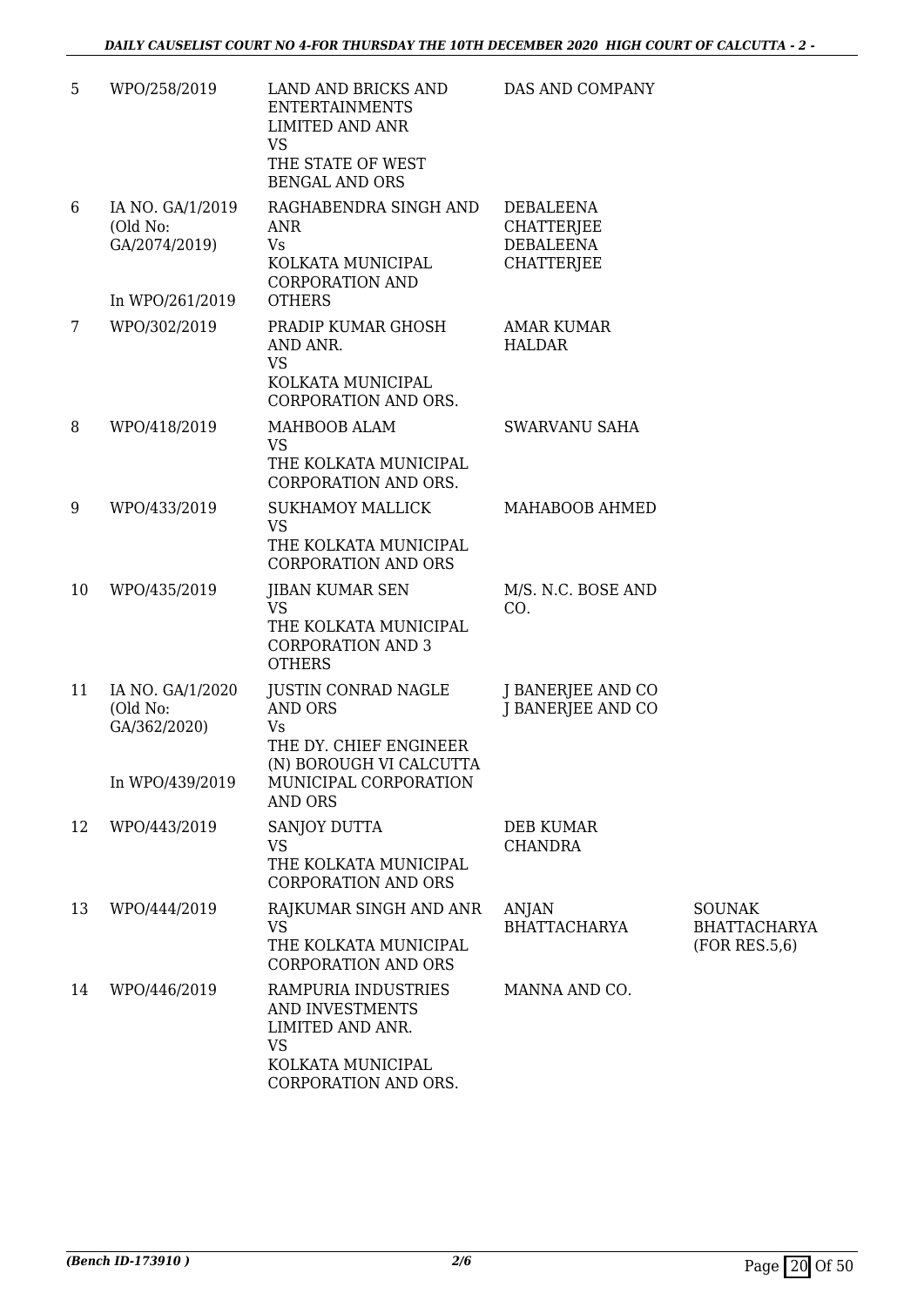| 15 | WPO/452/2019 | PRABIR PALADHI AND 3<br><b>OTHERS</b><br><b>VS</b><br>THE KOLKATA MUNICIPAL<br><b>CORPORATION AND 8</b>          | <b>SUTIRTHA DAS</b>                  | NITIN KR. DAS (FOR<br>RES.9                                       |
|----|--------------|------------------------------------------------------------------------------------------------------------------|--------------------------------------|-------------------------------------------------------------------|
| 16 | WPO/469/2019 | <b>OTHERS</b><br><b>BIPIN MEHTA AND ORS</b><br><b>VS</b><br>KOLKATA MUNICIPAL                                    | PRADEEP PANDEY                       |                                                                   |
| 17 | WPO/470/2019 | <b>CORPORATION AND ORS</b><br>SMT. SUHASINI LOHIA<br>VS<br>KOLKATA MUNICIPAL<br>CORPORATION AND ORS.             | S. KAKRANIA AND CO.                  | <b>MUKHERJEE</b><br><b>PRASAD &amp;</b><br>ASSO.(FOR PRO.<br>RES. |
| 18 | WPO/473/2019 | KALLU BABU LALCHAND<br><b>HUF</b><br><b>VS</b><br>KOLKATA MUNICIPAL<br><b>CORPORATION AND 6</b><br><b>OTHERS</b> | <b>VINAY KUMAR</b><br><b>PUROHIT</b> | 16, 17, 18, 22, 24, 28)                                           |
| 19 | WPO/475/2019 | MOHANLAL KHEMKA AND<br><b>ANR</b><br><b>VS</b><br>KOLKATA MUNICIPAL<br><b>CORPORATION AND 7</b><br><b>OTHERS</b> | PRADEEP KUMAR<br><b>JEWRAJKA</b>     |                                                                   |
| 20 | WPO/494/2019 | MD. MEHTAB<br><b>VS</b><br><b>KOLKATA</b><br>MUNICIPALCORPORATION<br>AND ORS.                                    | RAMPRAVESH SINGH                     | <b>IMTIYAZ ASLAM</b><br>LODHI (FOR RES.6)                         |
| 21 | WPO/504/2019 | ADIBANSTALA MOHALLA<br>SEVA SAMITY AND ANR.<br>VS<br>KOLKATA MUNICIPAL<br><b>CORPORATION AND ORS.</b>            | PRIYANKAR BASU<br><b>MALLICK</b>     |                                                                   |
| 22 | WPO/505/2019 | HARIS CHANDRA DALEI<br><b>VS</b><br>THE KOLKATA MUNICIPAL<br>CORPORATION AND ORS.                                | <b>ALOTRIYA</b><br><b>MUKHERJEE</b>  |                                                                   |
| 23 | WPO/519/2019 | PRASANTA SEN<br><b>VS</b><br>THE KOLKATA MUNICIPAL<br><b>CORPORATION AND ORS</b>                                 | SHARMISTHA LAHA                      |                                                                   |
| 24 | WPO/526/2019 | <b>BIMAN PAN</b><br><b>VS</b><br>THE KOLKATA MUNICIPAL<br><b>CORPORATION AND ORS</b>                             | PRASHANT AGARWAL                     | ASHIM KR.<br><b>CHATTERJEE (FOR</b><br>RES.5-13)                  |
| 25 | WPO/545/2019 | SUBHABRATA BISWAS AND<br>ANR.<br><b>VS</b><br>STATE OF WEST BENGAL<br>AND ORS.                                   | RAKESH ROY                           |                                                                   |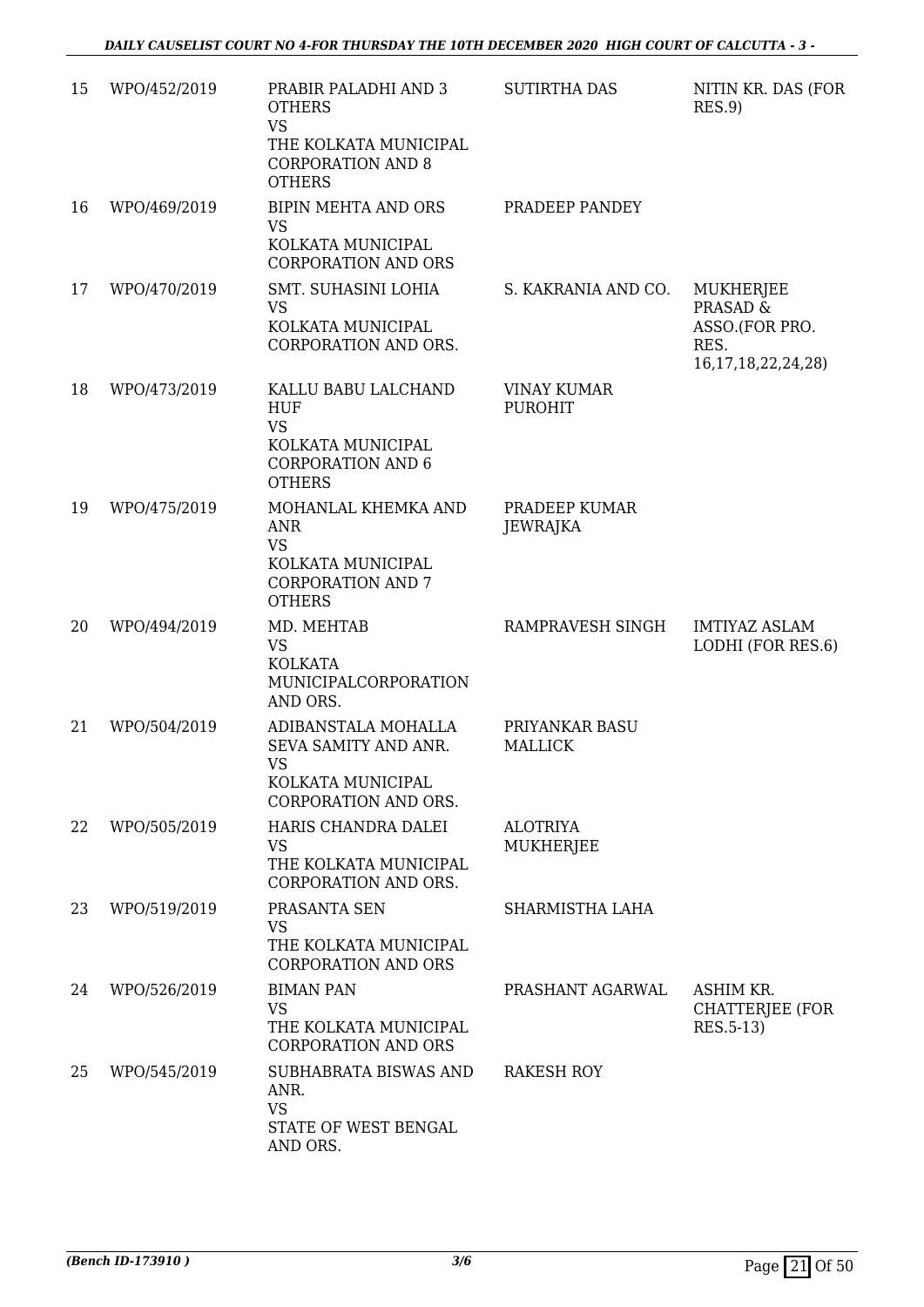| 26 | WPO/557/2019 | SUDIP KUSARYE AND ANR<br><b>VS</b><br>KOLKATA MUNICIPAL<br><b>CORPORATION AND 4</b><br><b>OTHERS</b> | <b>KOUSHIK</b><br><b>BHATTACHARYYA</b> |                                                   |
|----|--------------|------------------------------------------------------------------------------------------------------|----------------------------------------|---------------------------------------------------|
| 27 | WPO/577/2019 | KRISHANA PRASAD SHAW<br><b>VS</b><br>THE KOLKATA MUNICIPAL<br><b>CORPORATION AND ORS</b>             | <b>SK SAMIM AKHTER</b>                 |                                                   |
| 28 | WPO/594/2019 | LAKHU DUBEY<br><b>VS</b><br>THE KOLKATA MUNICIPAL<br><b>CORPORATION AND ORS</b>                      | MAHABOOB AHMED                         |                                                   |
| 29 | WPO/598/2019 | AMITAVA CHATTERJEE AND<br><b>ANR</b><br><b>VS</b><br>STATE OF WEST BENGAL<br><b>AND ORS</b>          | <b>RANJIT KUMAR</b><br><b>GHOSAL</b>   |                                                   |
| 30 | WPO/600/2019 | MD. ALLAUDDIN AND ORS<br><b>VS</b><br>KOLKATA MUNICIPAL<br><b>CORPORATION AND ORS</b>                | <b>SANCHITA</b><br><b>CHAUDHURI</b>    |                                                   |
| 31 | WPO/606/2019 | ABDUL KADER AND ORS.<br><b>VS</b><br>KOLKATA MUNICIPAL<br>CORPORATION AND ORS.                       | SK. REAZUL ISLAM                       | SABYASACHI<br><b>BHATTACHARJEE</b><br>(PVT. RES.) |
| 32 | WPO/633/2019 | RENU SHAW AND ANR.<br><b>VS</b><br>THE KOLKATA MUNICIPAL<br><b>CORPORATION AND ORS</b>               | <b>GAUTAM DAS</b>                      |                                                   |
| 33 | WPO/635/2019 | BIKASH KAMAL BANERJEE<br><b>VS</b><br>KOLKATA MUNICIPAL<br>CORPORATION AND ORS.                      | KHAITAN AND CO.                        |                                                   |
| 34 | WPO/643/2019 | RADHEYSHYAM KESHRI<br><b>VS</b><br>STATE OF WEST BENGAL<br><b>AND ORS</b>                            | NILAY SENGUPTA                         | <b>GARGI GOSWAMI</b><br>(FOR RES.6)               |
| 35 | WPO/646/2019 | RATAN SINGH<br><b>VS</b><br>THE KOLKATA MUNICIPAL<br>CORPORATION AND ORS.                            | <b>ARPITA BASU</b>                     |                                                   |
| 36 | WPO/6/2020   | AFSHA NADIM<br><b>VS</b><br>THE KOLKATA MUNICIPAL<br><b>CORPORATION AND 6</b><br><b>OTHERS</b>       | <b>RAMIJ MUNSI</b>                     |                                                   |
| 37 | WPO/7/2020   | OM PRAKASH BHARTIA<br><b>VS</b><br>THE KOLKATA MUNICIPAL<br>CORPORATION AND ORS.                     | TARUNJYOTI TEWARI                      |                                                   |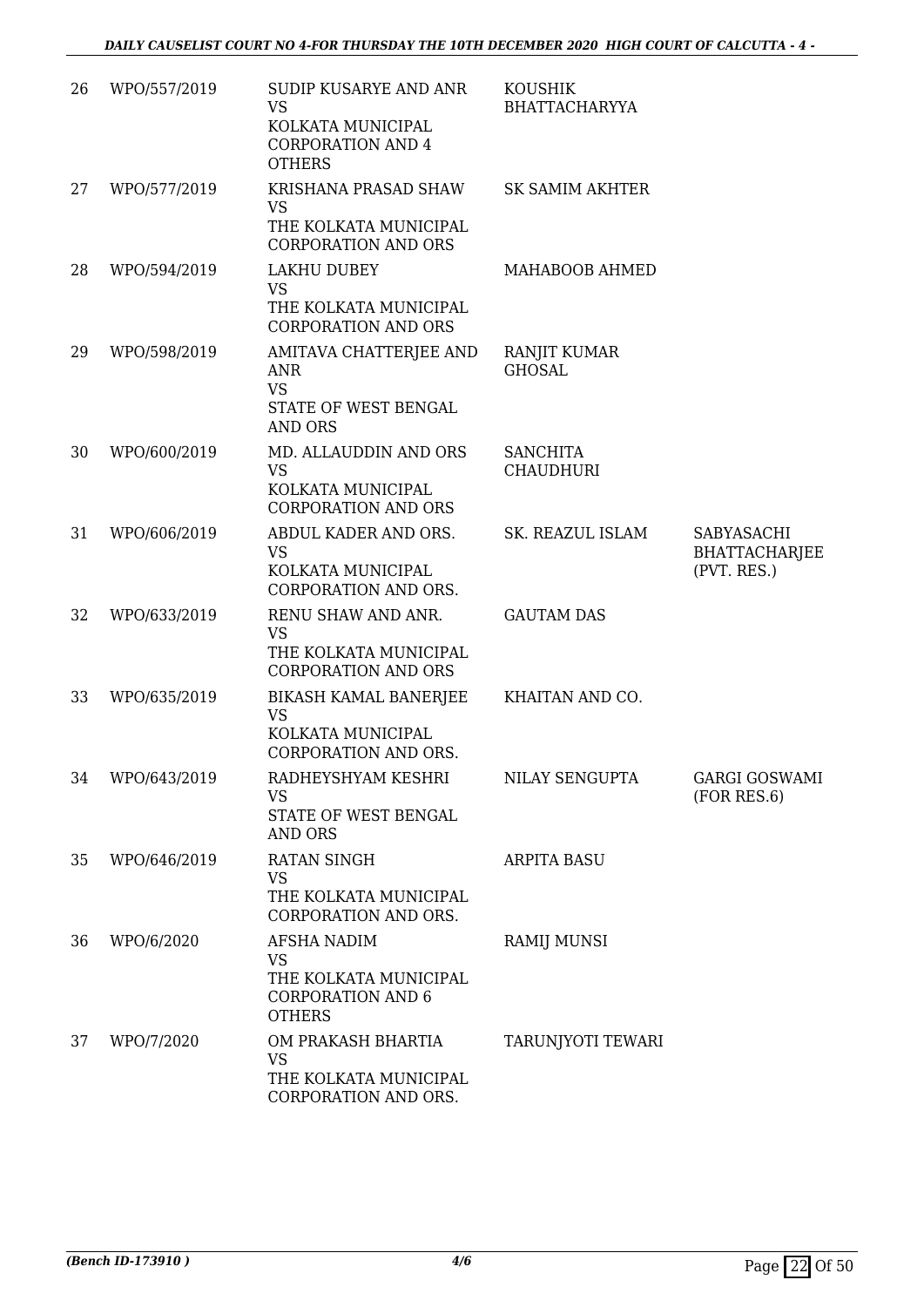| 38 | WPO/17/2020  | SHAHID AHMED AND ORS<br><b>VS</b><br>KOLKATA MUNICIPAL<br><b>CORPORATION AND ORS</b>                      | <b>NITIN KUMAR DAS</b>                |
|----|--------------|-----------------------------------------------------------------------------------------------------------|---------------------------------------|
| 39 | WPO/30/2020  | M/S. BRIJNATH<br>KHANDELWAL AND CO.<br><b>VS</b><br>KOLKATA MUNICIPAL<br>CORPORATION AND ORS.             | DIPENDRA NATH<br><b>CHUNDER</b>       |
| 40 | WPO/40/2020  | RARVEZ AHMED<br><b>VS</b><br>KOLKATA MUNICIPAL<br>CORPORATION AND ORS.                                    | RAMPRAVESH SINGH                      |
| 41 | WPO/62/2020  | <b>SMT USHA JAISWAL</b><br><b>VS</b><br>THE KOLKATA MUNICIPAL<br><b>CORPORATION AND ORS</b>               | PRODYOT KR. ROY                       |
| 42 | WPO/64/2020  | MD. MEHTAB<br><b>VS</b><br>KOLKATA MUNICIPAL<br>CORPORATION AND ORS.                                      | RAMPRAVESH SINGH                      |
| 43 | WPO/73/2020  | MIR MOHASIN ALI<br><b>VS</b><br>THE KOLKATA MUNICIPAL<br><b>CORPORATION AND 20</b><br><b>OTHERS</b>       | <b>RAMIJ MUNSI</b>                    |
| 44 | WPO/74/2020  | HILLMAN DEVELOPERS (P)<br>LTD AND ANR<br><b>VS</b><br>THE KOLKATA MUNICIPAL<br><b>CORPORATION AND ORS</b> | <b>SIMA CHAKRABORTY</b>               |
| 45 | WPO/76/2020  | <b>MANISH KOCHAR</b><br>VS<br>THE KOLKATA MUNICIPAL<br>CORPORATION AND ORS.                               | <b>EMON</b><br><b>BHATTACHARYA</b>    |
| 46 | WPO/91/2020  | SRI SANTOSH KUMAR<br><b>DALMIA</b><br><b>VS</b><br>THE KOLKATA MUNICIPAL<br><b>CORPORATION AND ORS</b>    | SAPTARSHI MAL                         |
| 47 | WPO/96/2020  | AJAY MADHOGARIA AND<br>ORS.<br><b>VS</b><br>KOLKATA MUNICIPAL<br>CORPORATION AND ORS.                     | NILAY SENGUPTA                        |
| 48 | WPO/97/2020  | <b>SAMPA DUTTA AND ANR</b><br><b>VS</b><br>THE STATE OF WEST<br><b>BENGAL AND ORS</b>                     | ANIRUDHA SARKAR                       |
| 49 | WPO/127/2020 | MR. HARSH VARDHAN RUIA<br><b>VS</b><br>KOLKATA MUNICIPAL<br>CORPORATION AND ORS.                          | <b>SANCHARI</b><br><b>CHAKRABORTY</b> |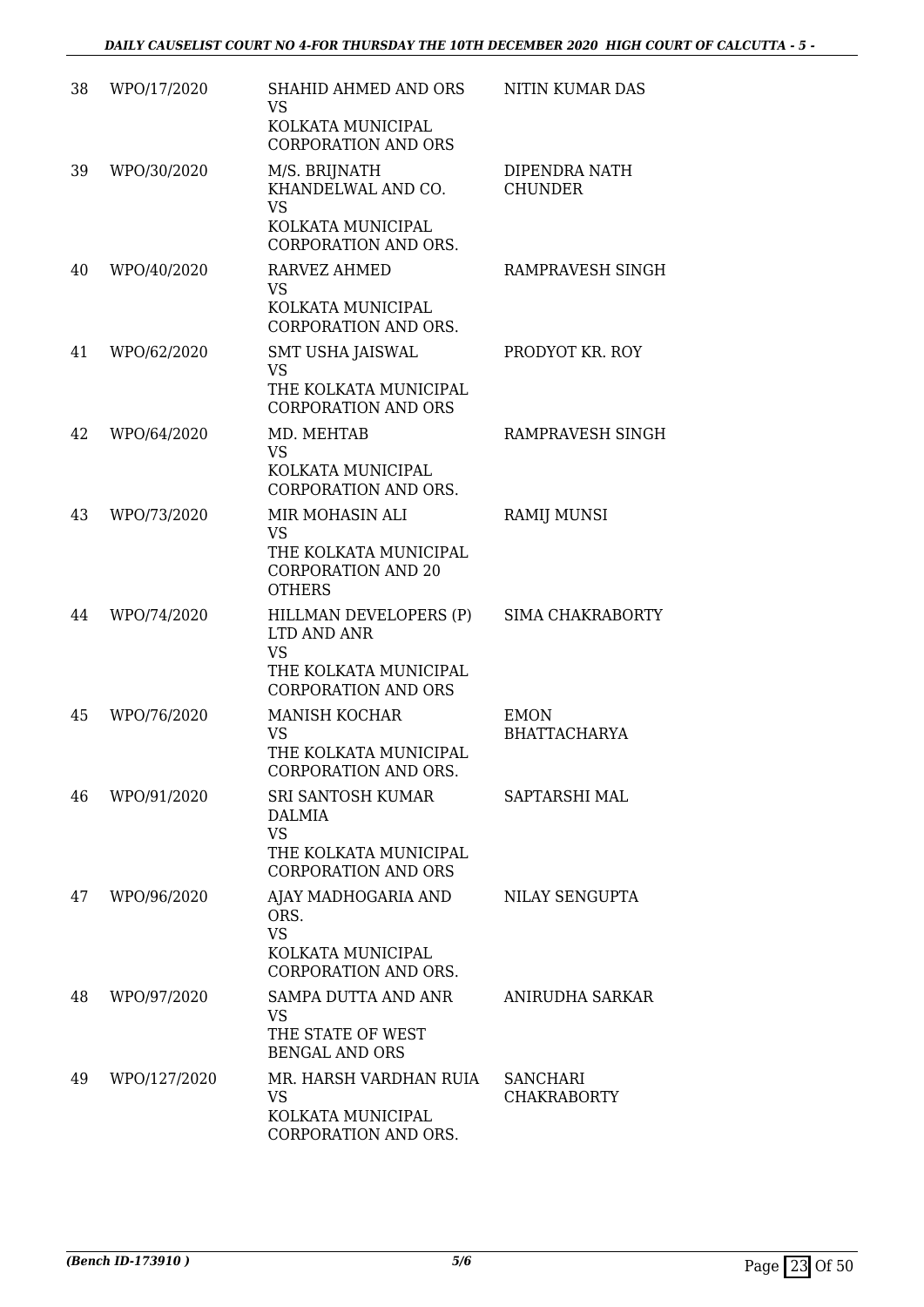| 50 | WPO/134/2020 | MD. QASIM<br>VS <sub>1</sub><br>THE KOLKATA MUNICIPAL<br>CORPORATION AND ORS                                                | <b>SUNITI CHATTERJEE</b>       |
|----|--------------|-----------------------------------------------------------------------------------------------------------------------------|--------------------------------|
| 51 | WPO/137/2020 | <b>GAYATRI GUPTA</b><br>VS<br>KOLKATA MUNICIPAL<br><b>CORPORATION AND ORS.</b>                                              | MAHESH KUMAR<br>JOSHI          |
| 52 | WPO/138/2020 | TAPAS KUMAR MAJUMDAR<br>VS<br><b>STATE OF WEST BENGAL</b><br>AND ORS.                                                       | CHIRANJIB SINHA                |
| 53 | WPO/150/2020 | MUSTARI BEGUM AND ORS.<br><b>VS</b><br>THE STATE OF WEST<br><b>BENGAL AND ORS.</b>                                          | <b>MAINAK SWARNOKAR</b>        |
| 54 | WPO/151/2020 | <b>SILICAL HOUSING</b><br>SYSTEMS LIMITED AND<br><b>ORS</b><br><b>VS</b><br>KOLKATA MUNICIPAL<br><b>CORPORATION AND ORS</b> | <b>VICTOR MOSES AND</b><br>CO. |
| 55 | WPO/407/2020 | SMT NIHAR LAW AND ANR<br><b>VS</b><br>THE KOLKATA MUNICIPAL<br><b>CORPORATION AND ORS</b>                                   | <b>SYANTAN BOSE</b>            |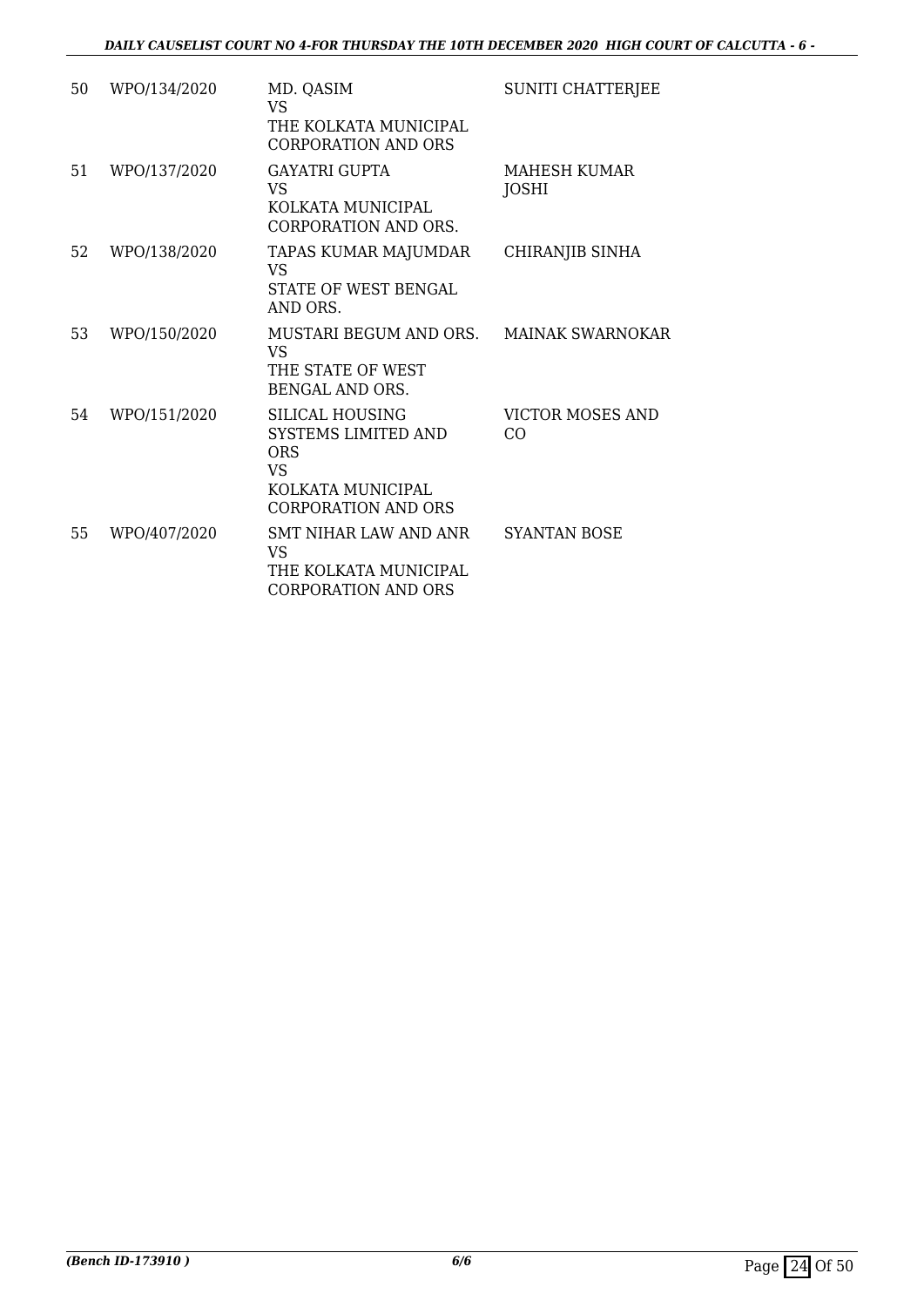

## **Original Side**

**DAILY CAUSELIST For Thursday The 10th December 2020**

**COURT NO. 36 SINGLE BENCH (SB-III, THIRD FLOOR COMMERCIAL BENCH) AT 10:45 AM HON'BLE JUSTICE DEBANGSU BASAK (VIA VIDEO CONFERENCE)** 

**NOTE:MATTERS WILL BE TAKEN UP THROUGH PHYSICAL HEARING ONLY WHEN BOTH THE PARTIES ARE AGREED**

## **NEW MOTION (UNDER COMMERCIAL DIVISION)**

1 AP/244/2020 SREI EQUIPMENT FINANCE LIMITED VS SEIRRA INFRAVENTURE PRIVATE LIMITED SINHA AND CO.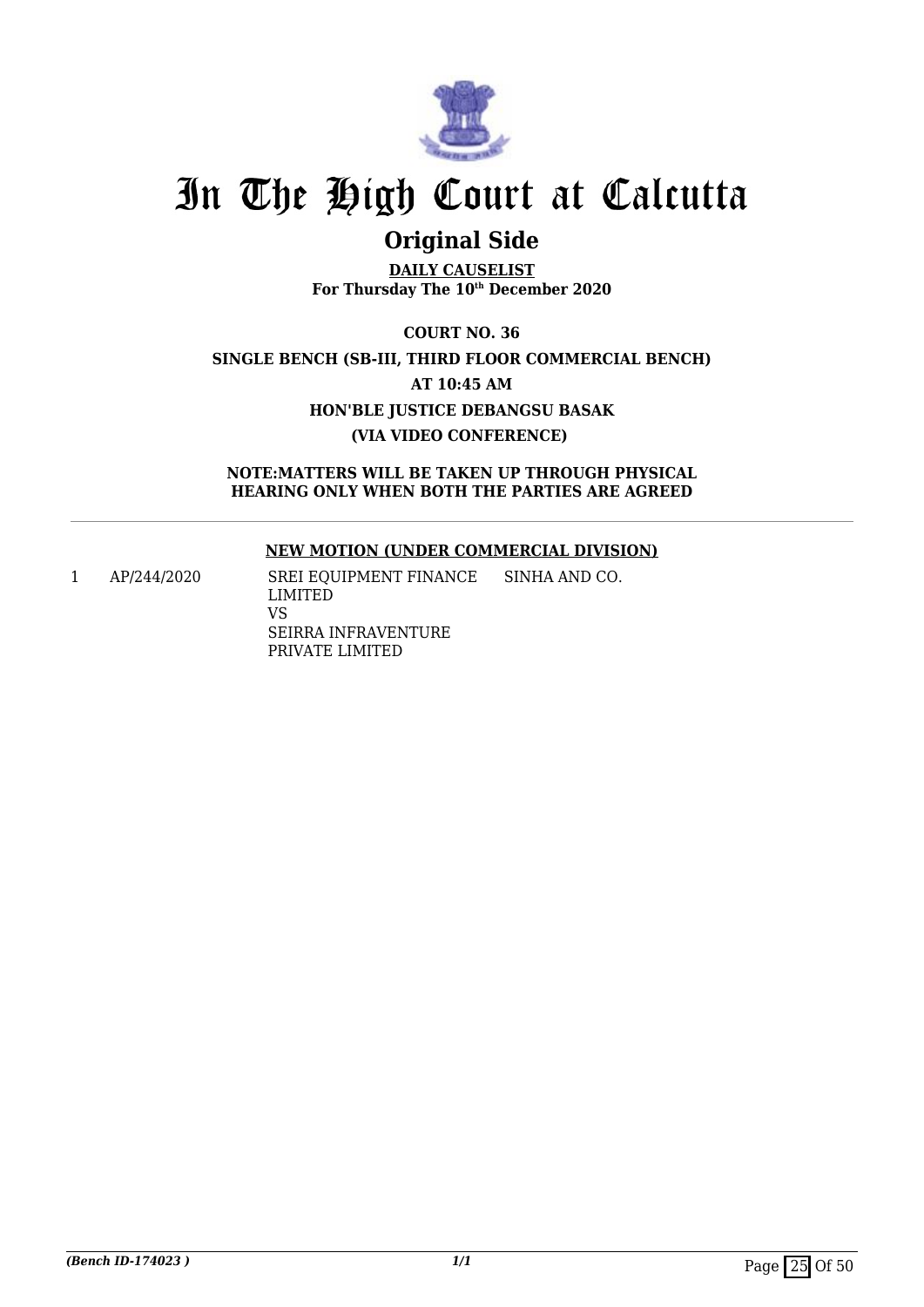

## **Original Side**

**DAILY CAUSELIST For Thursday The 10th December 2020**

**COURT NO. 36 SINGLE BENCH (SB-III, THIRD FLOOR) AT 10:45 AM HON'BLE JUSTICE DEBANGSU BASAK (VIA VIDEO CONFERENCE)** 

## **NOTE:MATTERS WILL BE TAKEN UP THROUGH PHYSICAL HEARING ONLY WHEN BOTH THE PARTIES ARE AGREED.**

## **NEW CHAMBER APPLICATIONS**

| $\mathbf{1}$ | IA NO. GA/1/2018<br>(Old No:<br>GA/3292/2018)                  | M/S. B. B. M. ENTERPRISES<br>Vs<br>STATE OF WEST BENGAL                                                       | <b>SUPRATIK BASU</b><br>TAPAS KUMAR DEY       |
|--------------|----------------------------------------------------------------|---------------------------------------------------------------------------------------------------------------|-----------------------------------------------|
|              | In EC/132/2012                                                 |                                                                                                               |                                               |
| 2            | IA NO. GA/1/2018<br>(Old No:<br>GA/3293/2018)                  | M/S. B. B. M. ENTERPRISES<br>Vs<br>STATE OF WEST BENGAL                                                       | <b>SUPRATIK BASU</b><br>TAPAS KUMAR DEY       |
|              | In EC/133/2012                                                 |                                                                                                               |                                               |
| 3            | IA NO. GA/4/2020<br>(Old No:<br>GA/751/2020)<br>In CS/409/2013 | JAY PLYWOOD INDUSTRIES<br><b>PVT LTD</b><br>Vs<br>ASSOCIATED AESBY<br><b>INDUSTRIES PVT LTD &amp;</b><br>ORS. | A.K.SINGH<br>A.K.SINGH &<br><b>ASSOCIATES</b> |
| 4            | IA NO. GA/2/2018<br>(Old No:<br>GA/1833/2018)                  | <b>FAIR DEAL SUPPLIES</b><br><b>LIMITED</b><br>Vs<br>ALLAHABAD BANK & ANR                                     | V. RAJA RAO<br>KAUSHIK BANERJEE               |
|              | In CS/195/2017                                                 |                                                                                                               |                                               |
| 5            | IA NO. GA/2/2018<br>(Old No:<br>GA/1950/2018)                  | <b>SHANKAR PRASAD GARGA</b><br>Vs<br>THE REGISTRAR OF<br>ASSURANCES, KOLKATA                                  | CHATTERJEE, SIL &<br>CO<br>ROIBAT BANERJI     |

In CS/247/2017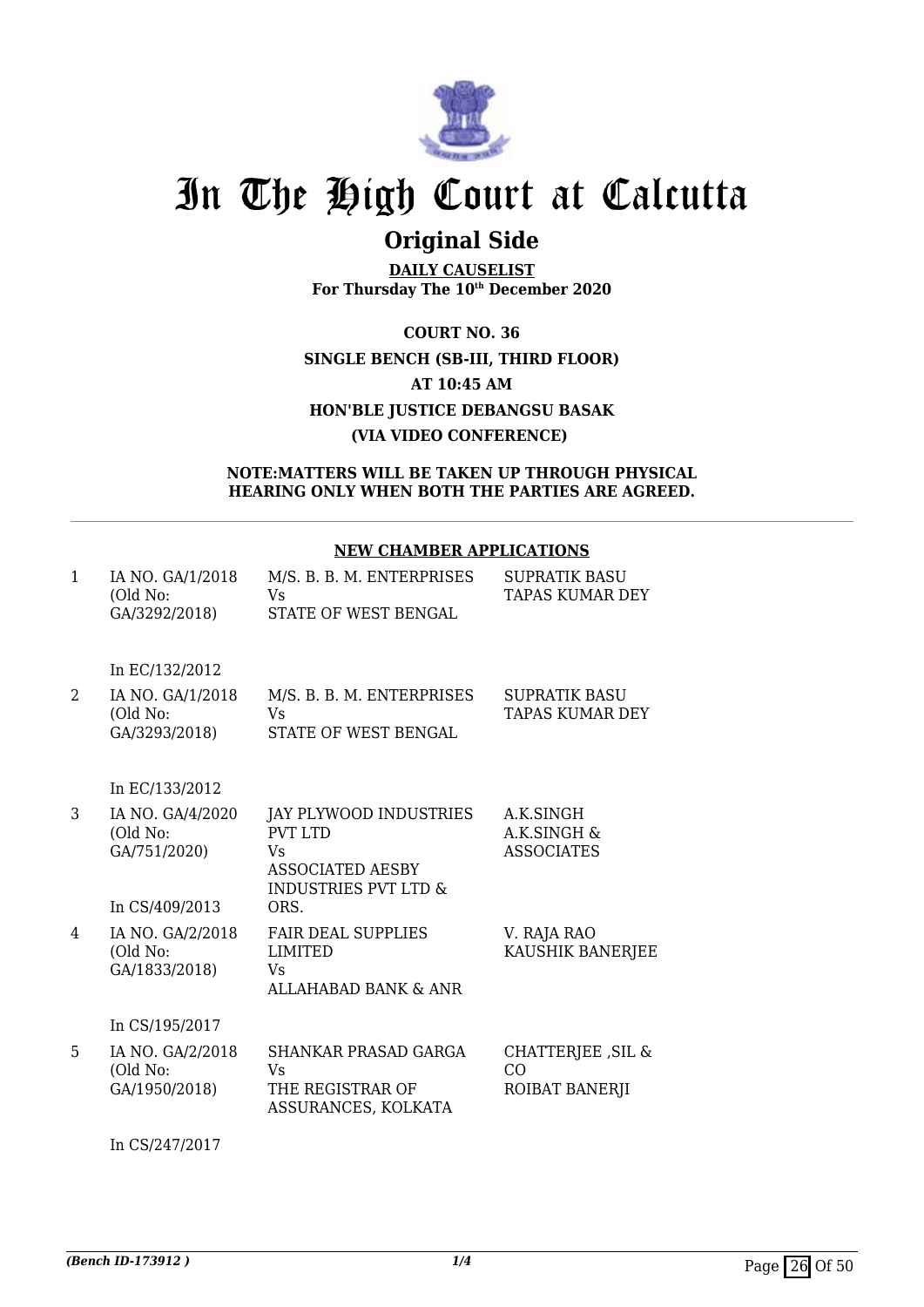| 6  | IA NO. GA/3/2018<br>(Old No:<br>GA/1904/2018)<br>In CS/267/2017 | <b>WOODLAND</b><br>MANUFACTURERS LIMITED<br>Vs<br><b>SANKAR PROSAD GARGA &amp;</b><br>ORS.                              | CHATTERJEE, SIL &<br>CO.<br>CHATTERJEE, SIL &<br>CO. |
|----|-----------------------------------------------------------------|-------------------------------------------------------------------------------------------------------------------------|------------------------------------------------------|
| 7  | IA NO. GA/3/2020<br>In TS/15/2018                               | IN THE GOODS OF:<br><b>SANKARI PRASAD</b><br>CHATTERJEE, DECEASED -<br>AND-                                             | J.N. BOSE<br>J.N. BOSE & CO.                         |
|    |                                                                 | Vs<br>PRASANTA CHATTERJEE -<br>VS- KRISHNA MAJUMDER &<br>ANR.                                                           |                                                      |
| 8  | IA NO. GA/2/2020<br>In TS/15/2018                               | IN THE GOODS OF:<br><b>SANKARI PRASAD</b><br>CHATTERJEE, DECEASED -<br>AND-                                             | J.N. BOSE<br>J.N. BOSE & CO.                         |
|    |                                                                 | <b>Vs</b><br>PRASANTA CHATTERJEE -<br>VS- KRISHNA MAJUMDER &<br>ANR.                                                    |                                                      |
| 9  | IA NO. GA/1/2019<br>(Old No:<br>GA/1354/2019)                   | TATA CAPITAL FINANCIAL<br>SERVICES LTD.<br>Vs<br><b>SIARAM CHOUDHURY AND</b><br>ANR.                                    | <b>AVISHEK GUHA</b><br><b>AVISHEK GUHA</b>           |
|    | In EC/130/2019                                                  |                                                                                                                         |                                                      |
| 10 | IA NO. GA/1/2020<br>In PLA/57/2020                              | IN THE GOODS OF<br><b>SACHINDRA NATH BASAK</b><br>(DEC)<br><b>Vs</b>                                                    | <b>SOM NATH NAG</b><br><b>SOM NATH NAG</b>           |
|    |                                                                 | N/A                                                                                                                     |                                                      |
| 11 | IA NO. GA/1/2020                                                | MAGMA FINCORP LIMITED<br>Vs<br>MUKESH KUMAR AND ORS.                                                                    | SINHA AND CO.                                        |
|    | In EC/76/2020                                                   |                                                                                                                         |                                                      |
| 12 | EC/122/2020                                                     | <b>SWAPAN TRADERS</b><br><b>VS</b><br><b>UNION OF INDIA</b>                                                             | <b>TAPAS DUTTA</b>                                   |
|    | IA NO: GA/1/2020(Old No:GA/967/2020)                            |                                                                                                                         |                                                      |
| 13 | EC/282/2020                                                     | MESSERS ASHOKA<br><b>TUBEWELL AND</b><br><b>ENGINEERING</b><br><b>CORPORATION</b><br><b>VS</b><br><b>UNION OF INDIA</b> | AMIT KUMAR NAG                                       |
| 14 | EC/286/2020                                                     | M/S RAJPATH<br>CONTRACTORS AND<br><b>ENGINEERS LTD</b><br><b>VS</b><br>STATE OF WEST BENGAL                             | AMRITAM MANDAL                                       |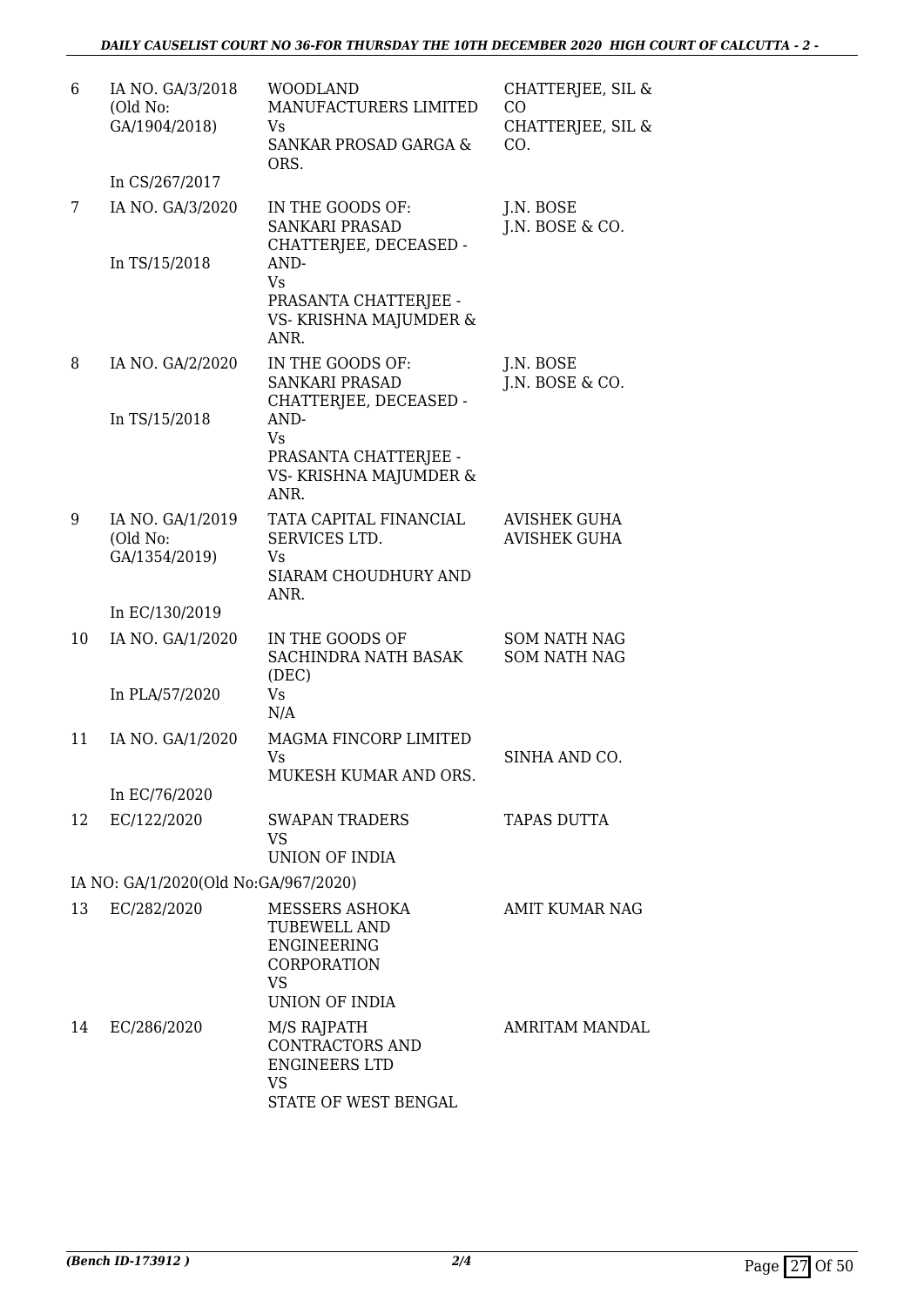| 15 | EC/287/2020                                                     | M/S RAJPATH<br>CONTRACTORS AND<br><b>ENGINEERS LTD</b><br><b>VS</b><br>State of West Bengal                       | <b>AMRITAM MANDAL</b>                                        |                                                                                        |
|----|-----------------------------------------------------------------|-------------------------------------------------------------------------------------------------------------------|--------------------------------------------------------------|----------------------------------------------------------------------------------------|
| 16 | EC/288/2020                                                     | TCI FINANCE LIMITED<br><b>VS</b><br>GODAVARI COMMERCIAL<br><b>SERVICES PRIVATE</b><br>LIMITED AND ORS.            | <b>ABHIJIT SARKAR</b>                                        |                                                                                        |
|    |                                                                 | <b>NEW MOTIONS</b>                                                                                                |                                                              |                                                                                        |
| 17 | IA NO. GA/21/2020<br>(Old No:<br>GA/1231/2020)                  | SURESH KUMAR BENANI &<br>ORS.<br>Vs<br>RAMGOPAL BENANI & ORS.                                                     | JAYDEB GHORAI<br><b>JAYDEB GHORAI</b>                        | SHARMA KAJARIA<br>SHARMA KAJARIA &<br>$CO.(1-13,22,23)$<br><b>CHANDAN KUMAR</b><br>LAL |
| 18 | In CS/321/2011<br>IA NO. GA/2/2020<br>(Old No:<br>GA/1013/2020) | <b>GODREJ PROJECTS</b><br>DEVELOPMENT LTD<br><b>Vs</b><br><b>SIMOCO</b><br><b>TELECOMMUNICATIONS</b>              | <b>CHOUDHURY</b><br><b>CHOUDHURY'S LAW</b><br><b>OFFICES</b> |                                                                                        |
|    | In AP/25/2016                                                   | (SOUTH ASIA) LTD AND<br><b>ANR</b>                                                                                |                                                              |                                                                                        |
| 19 | IA NO. GA/6/2018<br>(Old No:<br>GA/2429/2018)                   | <b>ROMIT MITRA</b><br><b>Vs</b><br>SHYAMAL KUMAR MITRA &<br>ORS.                                                  | <b>SOUVICK MITRA</b><br>DEEP NARAYAN<br>MUKHERJEE            | <b>SOUVICK MITRA</b>                                                                   |
|    | In CS/135/2017                                                  |                                                                                                                   |                                                              |                                                                                        |
| 20 | AP/113/2020                                                     | SREI EQUIPMENT FINANCE<br><b>LIMITED</b><br><b>VS</b><br><b>RCC INFRA VENTURES</b><br><b>LIMITED AND 2 OTHERS</b> | <b>SKR AND</b><br><b>ASSOCIATES</b>                          |                                                                                        |
| 21 | IA NO. GA/1/2020                                                | <b>BABITA KHAITAN</b><br>Vs<br>MAJHAN LALL SARAF AND                                                              | <b>SWATI KEDIA</b><br><b>SWATI KEDIA</b>                     |                                                                                        |
|    | In CS/141/2020                                                  | ORS.                                                                                                              |                                                              |                                                                                        |
| 22 | AP/162/2020                                                     | SREI EQUIPMENT FINANCE<br><b>LIMITED</b><br><b>VS</b><br>BIKASH RANJAN POLEI AND<br>ANR                           | AYAN CHAKRABORTY                                             |                                                                                        |
| 23 | AP/309/2020                                                     | MS. MADHU DHANANI AND<br>ORS.<br><b>VS</b><br>M/S. GIGGLES PVT. LTD.                                              | <b>SKB AND</b><br><b>ASSOCIATES</b>                          |                                                                                        |
| 24 | AP/310/2020                                                     | K. R. ASHOK KUMAR<br><b>VS</b><br><b>SKG PULP AND PAPER</b><br>MILLS PRIVATE LIMITED                              | FOX AND MANDAL                                               |                                                                                        |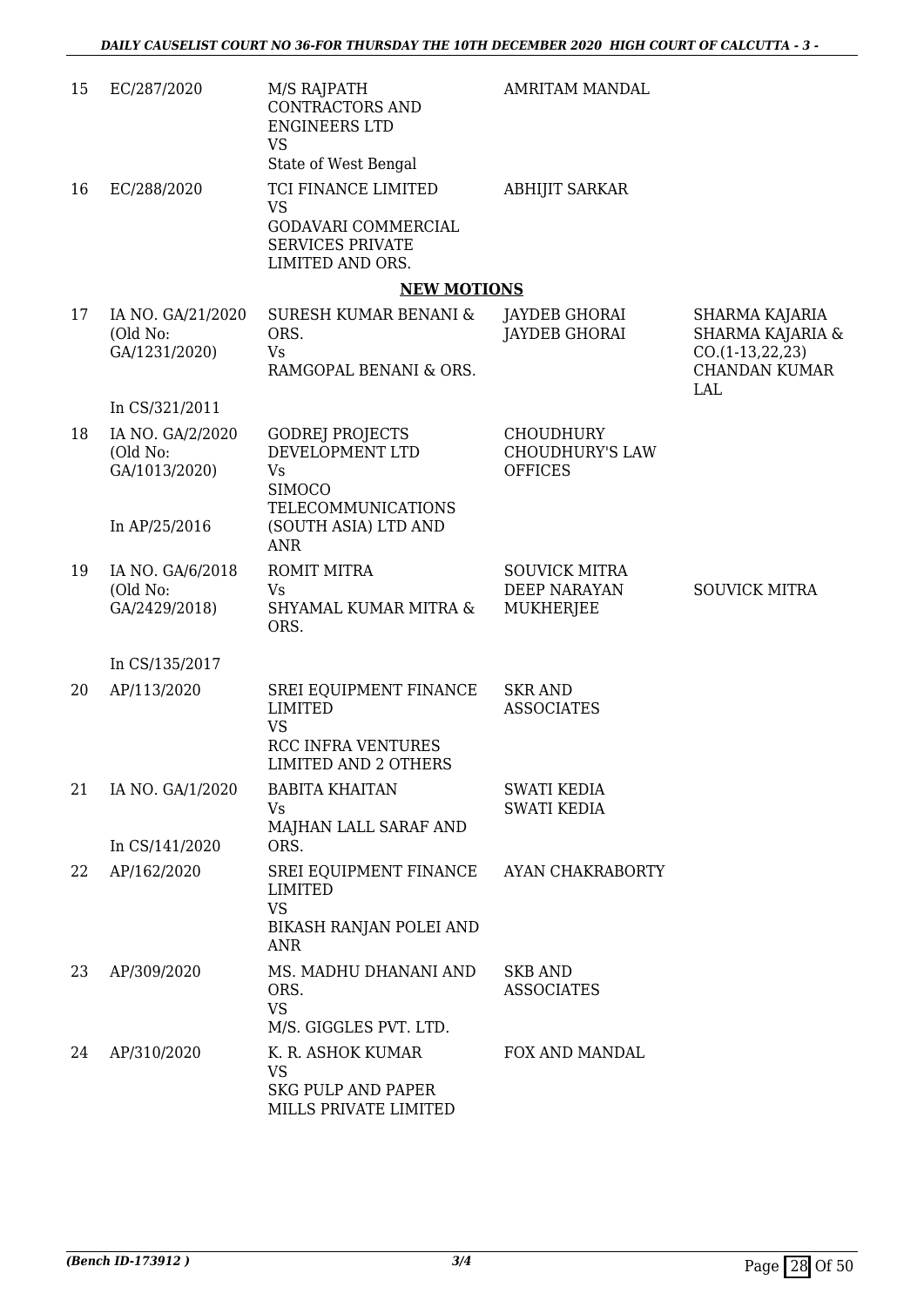25 AP/350/2020 MD SAMSUDDIN ALI VS CHOLAMANDALAM INVESTMENT AND FINANCE COM LTD

NIRAJ GUPTA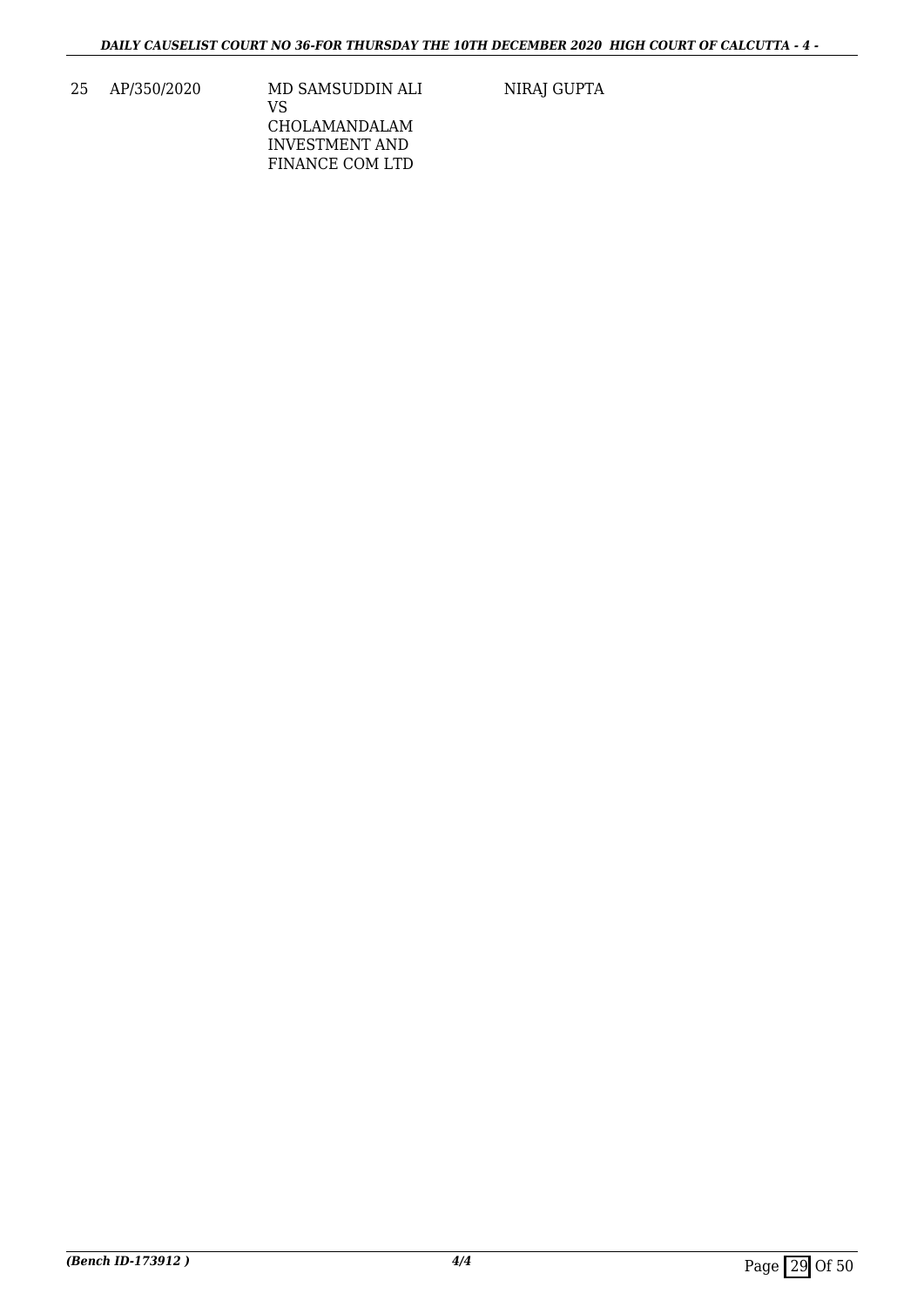

## **Original Side**

**DAILY CAUSELIST For Thursday The 10th December 2020**

**COURT NO. 38 SINGLE BENCH (SB-IV, THIRD FLOOR)**

**AT 2:00 PM**

**HON'BLE JUSTICE ASHIS KUMAR CHAKRABORTY**

**VIA VIDEO CONFERENCE)**

### **NOTE:MATTERS WILL BE TAKEN UP THROUGH PHYSICAL HEARING ONLY WHEN BOTH THE PARTIES ARE AGREED.**

**NOTE: ORIGINAL SIDE MATTERS WILL BE TAKEN UP FROM 2:00 P.M** 

**NOTE: ROSTER FOR COMMERCIAL APPELLATE DIVISION AND COMMERCIAL DIVISION, CALCUTTA HIGH COURT ON AND FROM MONDAY, THE 7TH DECEMBER, 2020 ISSUED ON 1ST DECEMBER, 2020 IS MODIFIED TO THE FOLLOWING EXTENT - MATTERS UNDER SECTION 11 OF THE ARBITRATION AND CONCILIATION ACT, 1996 INCLUDING APPLICATION CONNECTED THERETO.**

|              |                   | NEW MUTIONS                                                  |                  |                                           |
|--------------|-------------------|--------------------------------------------------------------|------------------|-------------------------------------------|
| $\mathbf{1}$ | IA NO. GA/2/2020  | SREI EQUIPMENT FINANCE<br>LIMITED<br>Vs.                     | AYAN CHAKRABORTY |                                           |
|              | In AP/639/2019    | <b>GANNON DUNKERLEY AND</b><br>CO. LTD.                      |                  |                                           |
| 2            | IA NO. GA/3/2020  | <b>SREI EQUIPMENT FINANCE</b><br><b>LIMITED</b><br>Vs.       | AYAN CHAKRABORTY |                                           |
|              | In AP/639/2019    | <b>GANNON DUNKERLEY AND</b><br>CO. LTD.                      |                  |                                           |
|              |                   | <b>COMPANY MATTER (NEW)</b>                                  |                  |                                           |
| 3            | IA NO. CA/33/2020 | IN THE MATTER OF-<br><b>BENGAL PAPER MILLS</b><br>CO.LTD.    | A.C.KAR          | <b>SANDERSONS &amp;</b><br><b>MORGANS</b> |
|              | In CP/245/1985    | Vs<br>SANJAY JHUNJHUNWALA -<br>$VS - O/L$                    |                  |                                           |
| 4            | IA NO. CA/1/2020  | IN THE MATTER OF<br>ROLLSPRING (PACKAGING)<br><b>LIMITED</b> |                  |                                           |
|              | In CP/478/1987    | Vs                                                           |                  |                                           |

## **NEW MOTIONS**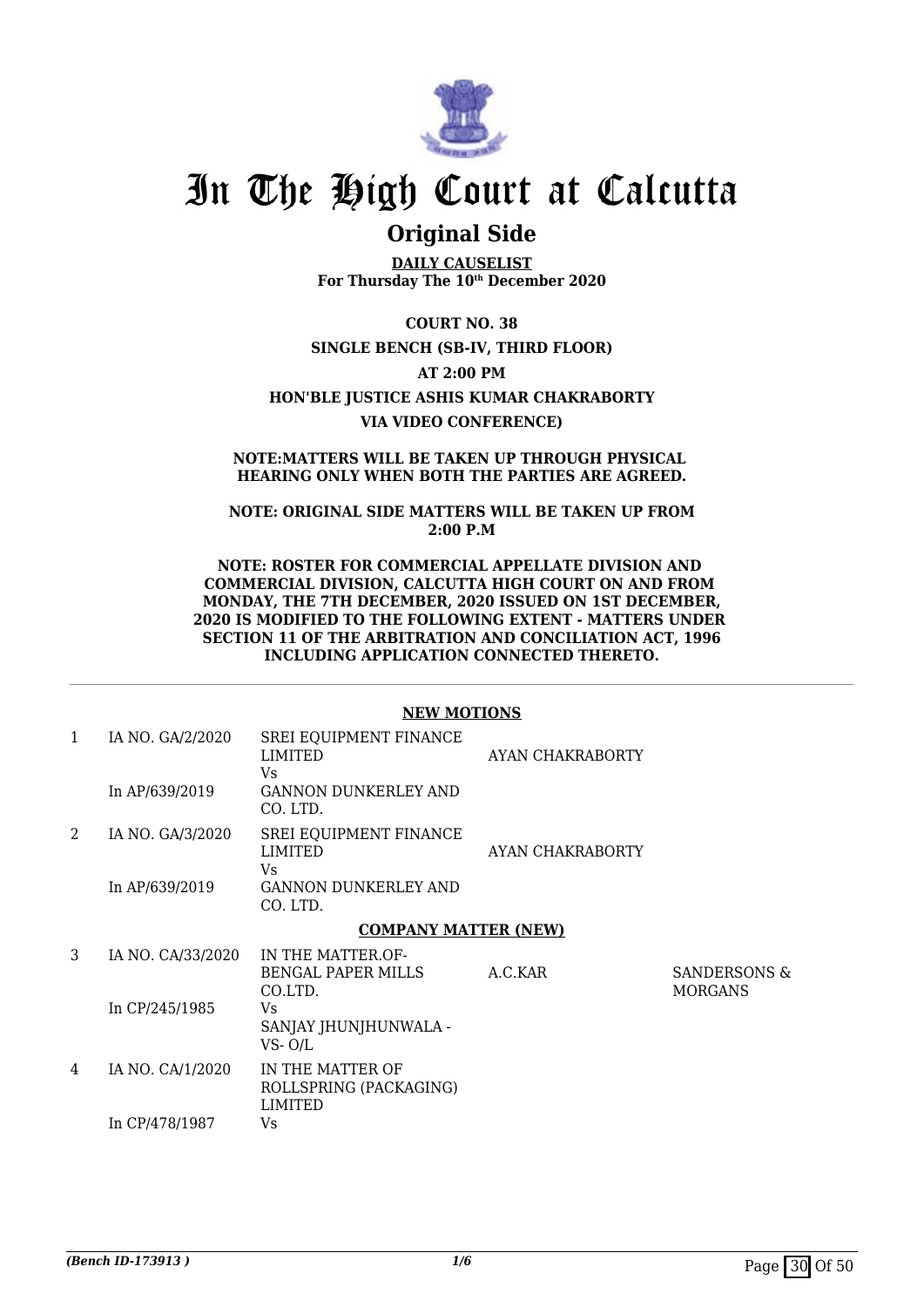| 5. | IA NO. CA/24/2020<br>(Old No:<br>CA/67/2020) | IN THE MATTER OF<br>REYROLLE BURN LTD. (IN<br>LIQN.)<br><b>Vs</b>          | NILOY SENGUPTA<br>NILOY SENGUPTA           |                      |
|----|----------------------------------------------|----------------------------------------------------------------------------|--------------------------------------------|----------------------|
|    | In BIFR/506/1994                             |                                                                            |                                            |                      |
| 6  | IA NO. CA/23/2020<br>(Old No:<br>CA/66/2020) | IN THE MATTER OF<br>REYROLLE BURN LTD. (IN<br>LIQN.)<br>Vs                 | NILOY SENGUPTA<br>NILOY SENGUPTA           |                      |
|    | In BIFR/506/1994                             |                                                                            |                                            |                      |
| 7  | IA NO. CA/67/2020                            | <b>RE: THE GOURIPORE</b><br>COMPANY LIMITED (IN                            | A.K.GHOSH,K.N.JADAV                        | K.CHOWDHURY, N.DAWN  |
|    | In CP/355/1997                               | LIQN.)<br>Vs                                                               |                                            |                      |
| 8  | IA NO. CA/68/2020                            | <b>RE: THE GOURIPORE</b><br>COMPANY LIMITED (IN<br>LIQN.)                  | A.K.GHOSH,K.N.JADAV                        | K.CHOWDHURY, N.DAWN  |
|    | In CP/355/1997                               | <b>Vs</b>                                                                  |                                            |                      |
| 9  | IA NO. CA/20/2020                            | RE: RUBI STAR REAL<br><b>ESTATE &amp; HOUSING</b><br>DEVELOPMENT LTD -AND- | ANANTA KUMAR LALA                          |                      |
|    | In CP/313/2012                               | Vs<br>SMT. REBA MANDAL AND<br>ORS.                                         |                                            |                      |
| 10 | IA NO. CA/3/2020                             | IN THE MATTER OF : JAIN<br><b>INFRAPROJECTS LTD -AND-</b><br>Vs            | PRADEEP KUMAR<br>JEWRAJKA<br>PRADEEP KUMAR |                      |
|    | In CP/334/2013                               | LAFARGE AGGREGATES &<br>CONCRETE INDIA PVT.LTD                             | <b>JEWRAJKA</b>                            |                      |
| 11 | IA NO. CA/13/2020                            | IN THE MATTER OF:<br>VRAJRAJ ISPAT LTD. - AND-<br>Vs                       | <b>SANJIB DAWN</b>                         |                      |
|    | In CP/420/2016                               | KOHINOOR STEEL PVT.<br>LTD.                                                |                                            |                      |
|    |                                              | <b>NEW MOTIONS (SECTION 11)</b>                                            |                                            |                      |
| 12 | AP/63/2019                                   | SHRACHI REALITY PRIVATE<br><b>LIMITED</b><br><b>VS</b>                     | SINHA AND CO.                              |                      |
|    |                                              | MRS. KUMUD SHARMA                                                          |                                            |                      |
| 13 | AP/159/2019                                  | WEST BENGAL GOLF<br>SOCIETY AND ANR.<br><b>VS</b><br>THE INDIAN GOLF UNION | R. GINODIA AND CO.                         | ANURAG BAGARIA       |
|    |                                              | AND ORS.                                                                   |                                            |                      |
| 14 | AP/296/2019                                  | <b>BANI PRASAD SAHA</b><br><b>VS</b><br><b>ANJANA BORA</b>                 | <b>SANTANU</b><br><b>CHATTERJEE</b>        |                      |
| 15 | AP/361/2019                                  | RELIANCE COMMERCIAL<br>FINANCE LIMITED<br><b>VS</b><br>AXIS BANK LIMITED   | <b>ABM ASSOCIATES</b>                      | <b>AMRIN KHATOON</b> |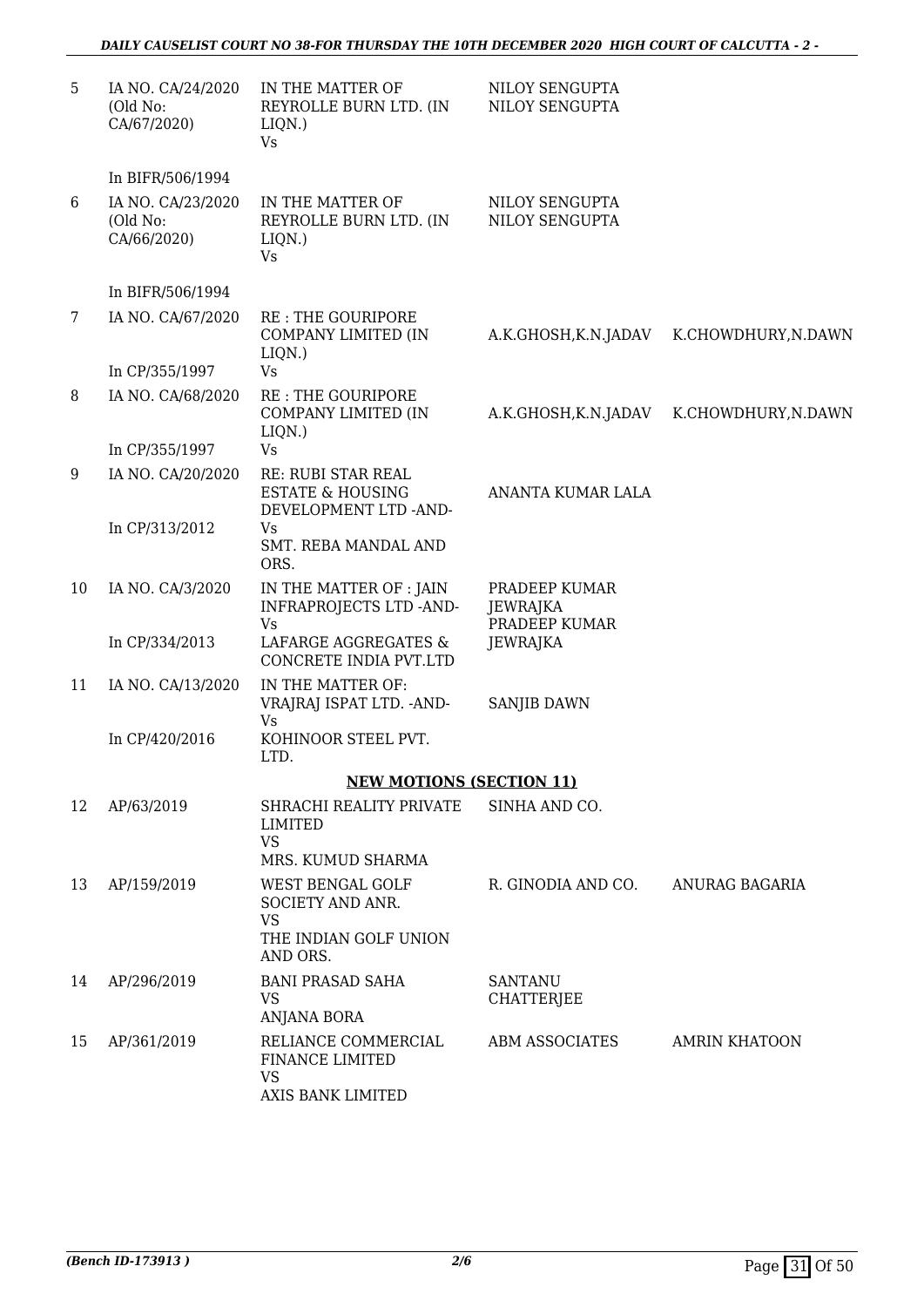| 16 | AP/388/2019                            | KIRAN PATRA AND ANR<br>VS<br>RATNA DEY AND ORS                                                         | <b>SOUMO CHAUDHURY</b>                    |
|----|----------------------------------------|--------------------------------------------------------------------------------------------------------|-------------------------------------------|
|    | IA NO: GA/1/2019(Old No:GA/2968/2019)  |                                                                                                        |                                           |
| 17 | AP/571/2019                            | MR. TANMOY DAS AND ANR MR. ARNAB ROY<br><b>VS</b><br>VEDIC REALITRY LIMITED<br>AND ANR                 |                                           |
|    | IA NO: GA/1/2019(Old No: GA/2840/2019) |                                                                                                        |                                           |
| 18 | AP/883/2019                            | M/S ELECON ENGINEERING<br><b>COMPANY LTD</b><br><b>VS</b><br>STEEL AUTHORITY OF<br><b>INDIA LTD</b>    | PRADEEP KUMAR<br><b>JEWRAJKA</b>          |
| 19 | AP/44/2020                             | SMT. RANJANA<br><b>BHATTACHARJEE</b><br>VS<br>ORIENTAL EPC PRIVATE<br>LIMITED                          | <b>AVIJIT DEY</b>                         |
| 20 | AP/73/2020                             | DHARAMSINH RAJPUT<br>VS<br>QUIPPO OIL AND GAS<br><b>INFRASTRUCTURE LIMITED</b>                         | <b>RITESH KUMAR</b><br><b>GANGULY</b>     |
| 21 | AP/76/2020                             | <b>SUBHRA GHOSH</b><br><b>VS</b><br><b>SMT MAYA GHOSH AND</b><br><b>ORS</b>                            | <b>MR ANIRBAN DAS</b>                     |
| 22 | AP/81/2020                             | MIPL-DRAIPL (JV)<br>VS<br><b>EASTERN RAILWAY</b>                                                       | SOUVIK MAJI                               |
| 23 | AP/86/2020                             | PAUL BUILDERS PVT LTD<br><b>AND ANR</b><br>VS<br><b>INDIAN STATISTICAL</b><br><b>INSTITUTE AND ANR</b> | PAMPA SAHA                                |
| 24 | AP/92/2020                             | SRIJAN REALTY PRIVATE<br><b>LIMITED</b><br><b>VS</b><br>SUNEEL SWAIKA AND ANR.                         | M/S. R. N. GHOSE<br><b>AND ASSOCIATES</b> |
| 25 | AP/93/2020                             | AD IDEAS PRIVATE LIMITED<br>VS.<br>HOWRAH MUNICIPAL<br>CORPORATION AND ANR.                            | MULLICK AND CO.                           |
| 26 | AP/94/2020                             | ASESH SANYAL AND 3<br><b>OTHERS</b><br><b>VS</b><br>RAM GOPAL MURARKA AND<br>ANR                       | ARPAN GUHA                                |
| 27 | AP/96/2020                             | M/S. MEGOTIA<br>CONSTRUCTION PVT LTD<br>VS<br>HINDALCO INDUSTRIES<br>LIMITED                           | <b>BIJON MAJUMDAR</b>                     |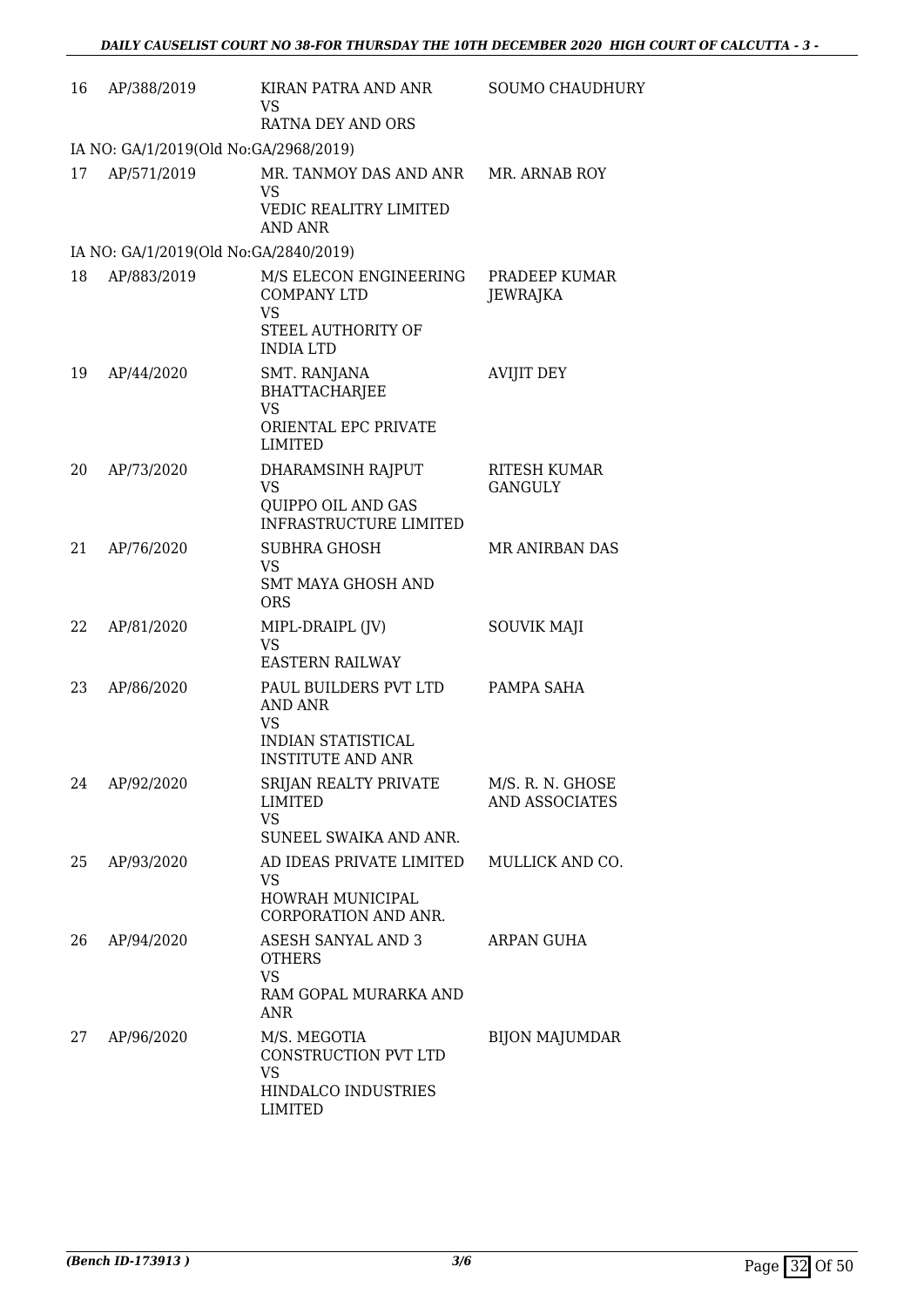| 28 | AP/101/2020                          | <b>SAHA BUILDING CENTRE</b><br><b>PVT LTD</b><br><b>VS</b><br>THE UNION OF INDIA                     | <b>SANTANU</b><br><b>CHATTERJEE</b> |
|----|--------------------------------------|------------------------------------------------------------------------------------------------------|-------------------------------------|
| 29 | AP/102/2020                          | SRI DURGA CONSTRUCTION<br><b>VS</b><br>UNION OF INDIA AND ORS                                        | <b>BIJON MAJUMDAR</b>               |
| 30 | AP/103/2020                          | M/S MEGOTIA<br>CONSTRUCTION PVT LTD<br><b>VS</b><br>HINDALCO INDUSTRIES<br><b>LTD</b>                | <b>BIJON MAJUMDAR</b>               |
| 31 | AP/112/2020                          | SRI DURGA CONSTRUCTION<br><b>VS</b><br>UNION OF INDIA AND ORS                                        | <b>BIJON MAJUMDAR</b>               |
| 32 | AP/115/2020                          | MRT SIGNALS LTD<br>VS<br>KERNEX MICROSYSTEMS<br>(INDIA) LTD AND ANR                                  | SHARMA KAJARIA<br>AND CO            |
| 33 | AP/138/2020                          | ASRAFUL SK.<br><b>VS</b><br><b>HINDUSTHAN</b><br>CONSTRUCTION CO. LTD.<br>AND ANR.                   | SOURAV CHATTERJEE                   |
| 34 | AP/141/2020                          | <b>TAPATI SAHA</b><br><b>VS</b><br><b>CHOWDHURY PROJECTS</b><br>PRIVATE LIMITED                      | ASHIS KUMAR DUTTA                   |
| 35 | AP/166/2020                          | ASHOK KUMAR BAJORIA<br><b>VS</b><br><b>GAIL (INDIA) LTD</b>                                          | K N JANA                            |
| 36 | AP/200/2020                          | M/S. REMCO AND CO.<br><b>VS</b><br>UNION OF INDIA AND ORS.                                           | <b>RAHUL SARKAR</b>                 |
|    | IA NO: GA/1/2020(Old No:GA/878/2020) |                                                                                                      |                                     |
| 37 | AP/220/2020                          | <b>SK. ANWAR HAQUE AND</b><br>ANR.<br><b>VS</b><br>AMINA BEGUM AND ORS.                              | SHUVANIL<br><b>CHAKRABORTY</b>      |
| 38 | AP/270/2020                          | P G AND W SAWOO PVT LTD<br><b>VS</b><br>UNION OF INDIA, MINS OF<br>FINANCE DEPT OF<br><b>REVENUE</b> | SHARMISTHA LAHA                     |
| 39 | AP/271/2020                          | USHA LUBES PRIVATE<br>LIMITED<br><b>VS</b><br>LINGARAJ DAS                                           | A P AGARWALA                        |
| 40 | AP/279/2020                          | UNIVERSAL CONSORTIUM<br>OF ENGINEERS PVT LTD<br><b>VS</b><br>SRI KANAK MITRA AND ANR                 | MAHESWARI SHARMA                    |
| 41 | AP/290/2020                          | M/S. BHADORA INDUSTRIES<br>PRIVATE LIMITED<br><b>VS</b><br>SPML INFRA LTD.                           | S. DUTT AND CO.                     |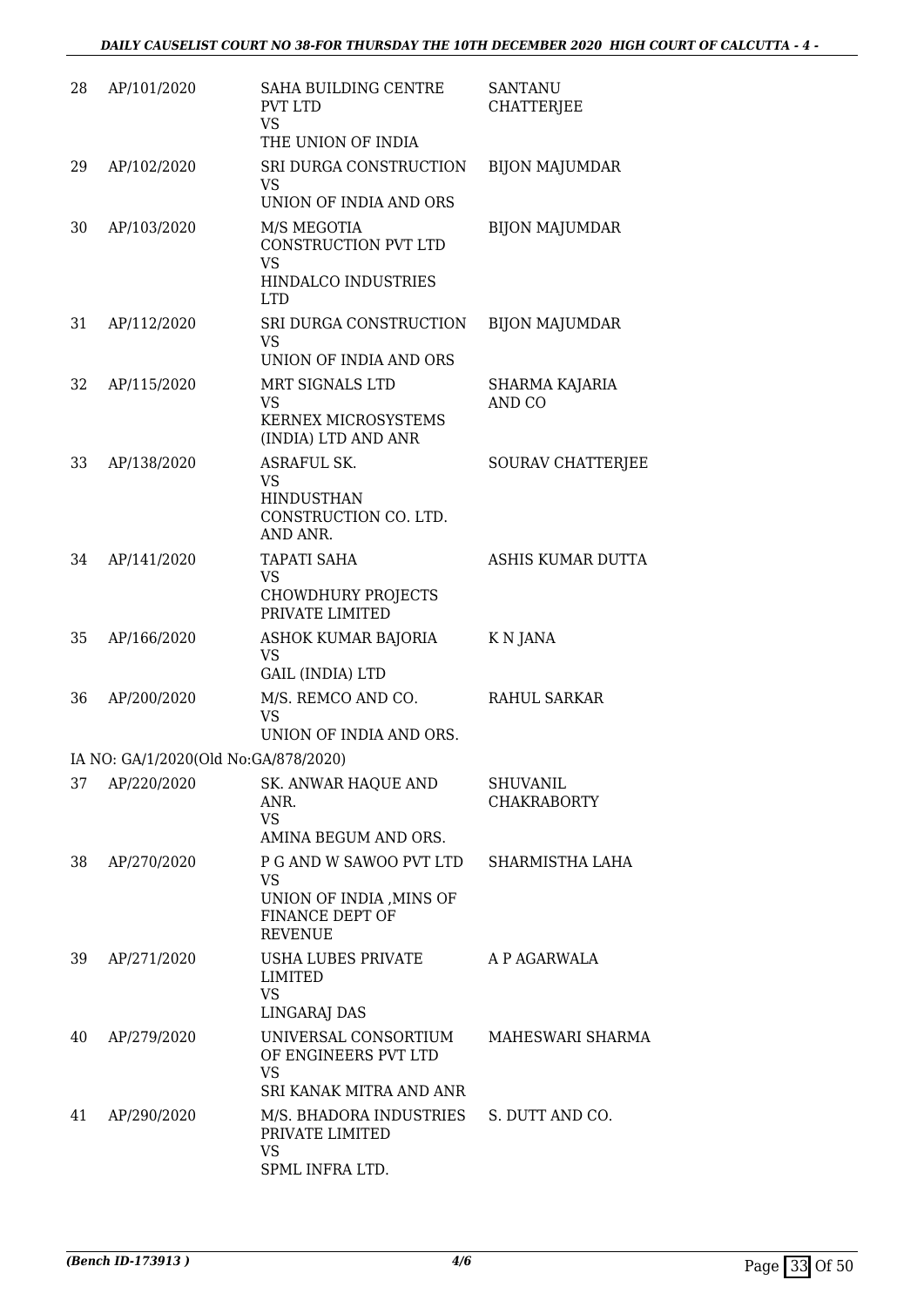| 42 | AP/293/2020 | THE HOOGHLY MILLS<br><b>COMPANY LIMITED</b><br>VS<br><b>ACUMEN J MARKETING</b><br>PRIVATE LIMITED | <b>VICTOR MOSES AND</b><br>CO      |
|----|-------------|---------------------------------------------------------------------------------------------------|------------------------------------|
| 43 | AP/294/2020 | THE HOOGHLY MILLS<br><b>COMPANY LIMITED</b><br>VS<br><b>ACUMEN J MARKETING</b><br>PRIVATE LIMITED | <b>VICTOR MOSES AND</b><br>CO      |
| 44 | AP/295/2020 | <b>HOOGHLY MILLS PROJECTS</b><br>LIMITED<br>VS<br><b>ACUMEN J MARKETING</b><br>PRIVATE LIMITED    | <b>VICTOR MOSES AND</b><br>CO      |
| 45 | AP/296/2020 | HOOGHLY MILLS PROJECTS<br>LIMITED<br><b>VS</b><br><b>ACUMEN J MARKETING</b><br>PRIVATE LIMITED    | <b>VICTOR MOSES AND</b><br>CO      |
| 46 | AP/303/2020 | KAASHVI ESTATE<br>VS<br>RAMA NARAYANA<br><b>EDUCATION TRUST</b>                                   | SANDIP AGARWAL<br>AND CO           |
| 47 | AP/304/2020 | KAUSHIK MUKHERJEE<br>VS<br>THE STEEL AUTHORITY OF<br><b>INDIA LIMITED AND ANR</b>                 | SATRAJIT SINHA ROY                 |
| 48 | AP/316/2020 | SHREE LAXMI IRON AND<br>STEEL WORKS PRIVATE<br>LIMITED<br>VS<br>THE EASTERN RAILWAY<br>AND ORS.   | <b>AVIJIT DEY</b>                  |
| 49 | AP/319/2020 | <b>TARUN KANTI DAS</b><br>VS.<br>UNION OF INDIA AND ANR.                                          | SOURAV CHATTERJEE                  |
| 50 | AP/326/2020 | M/S. BALAJEE EDUCATION<br>PRIVATE LIMITED<br>VS<br><b>BISHWAJIT BARNWAL</b>                       | <b>SOUMA SIL</b>                   |
| 51 | AP/329/2020 | GILLANDERS ARBUTHNOT<br>AND CO. LTD.<br>VS<br>STEEL AUTHORITY OF<br><b>INDIA LIMITED</b>          | <b>ABHIJIT RAY</b>                 |
| 52 | AP/335/2020 | AIRCARE ENTERPRISES<br>AND ORS.<br>VS<br>LEVER FOUNDATION, WEST<br>BENGAL AND ANR.                | <b>AVIJIT DEY</b>                  |
| 53 | AP/337/2020 | M/S. EASTMAN CRUSHER<br>CO. (P) LTD.<br>VS<br>LARSEN AND TOUBRO<br>LIMITED                        | <b>GOUTAM KUMAR</b><br><b>GOON</b> |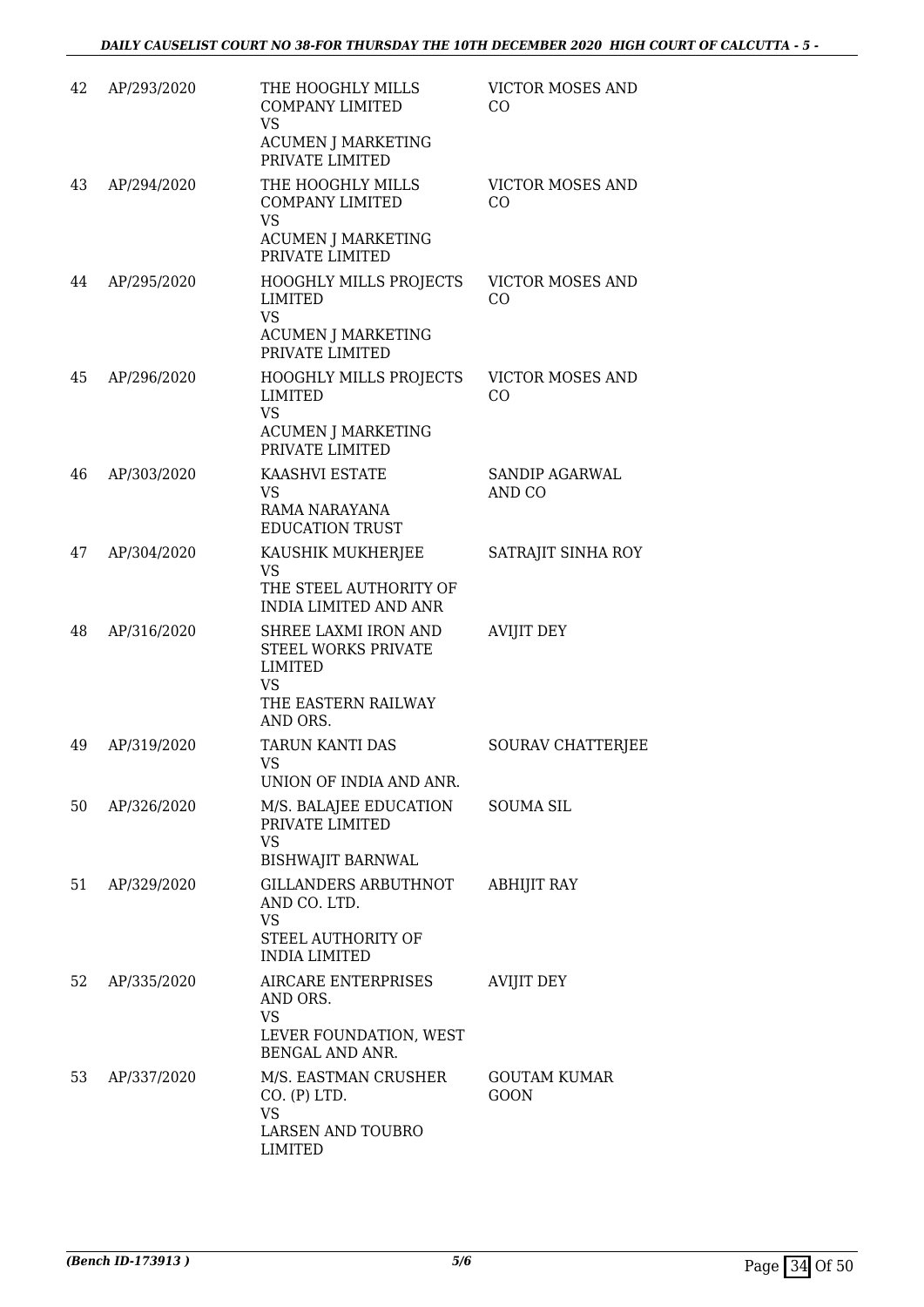| 54 | AP/345/2020 | <b>GYANESHWAR PRASAD</b><br><b>AGARWAL</b><br><b>VS</b><br><b>DISHNET WIRELESS</b><br><b>LIMITED</b>                               | <b>FARHAN GHAFFAR</b>                |
|----|-------------|------------------------------------------------------------------------------------------------------------------------------------|--------------------------------------|
| 55 | AP/348/2020 | DOLLY CHAKRAVORTY<br><b>VS</b><br><b>SHYAMAL RAY</b>                                                                               | <b>SHABANA HASIN</b>                 |
| 56 | AP/349/2020 | <b>BHARAT PETROLEUM</b><br><b>CORPORATION LTD</b><br><b>VS</b><br>MAHESH SHAH                                                      | <b>SUMAN DEY</b>                     |
| 57 | AP/363/2020 | MCNROE CONSUMER<br>PRODUCTS PRIVATE<br><b>LIMITED</b><br><b>VS</b><br><b>ALLURE CONSUMER</b><br>PRODUCTS PRIVATE<br><b>LIMITED</b> | <b>SOBHAN KUMAR</b><br><b>PATHAK</b> |
| 58 | AP/365/2020 | <b>NAUSHAD ALAM</b><br>VS<br>PARTHA CHAKRABORTY                                                                                    | <b>MAINAK SWARNOKAR</b>              |
| 59 | AP/366/2020 | <b>NAUSHAD ALAM</b><br>VS.<br>PARTHA CHAKRABORTY                                                                                   | <b>MAINAK SWARNOKAR</b>              |
| 60 | AP/371/2020 | RREPL-KIPL (JV)<br><b>VS</b><br>EASTERN COALFIELDS LTD                                                                             | <b>RIJU GHOSH</b>                    |
| 61 | AP/374/2020 | M/S HINDUSTHAN<br><b>BUILDERS</b><br>VS<br><b>IRCON INTERNATIONAL</b><br><b>LIMITED</b>                                            | <b>SOMNATH SAHA</b>                  |
| 62 | AP/376/2020 | M/S. ELGI EQUIPMENTS<br>LTD.<br>VS<br>M/S. HIRANMAYE ENERGY<br>LTD.                                                                | DIPANJAN DATTA                       |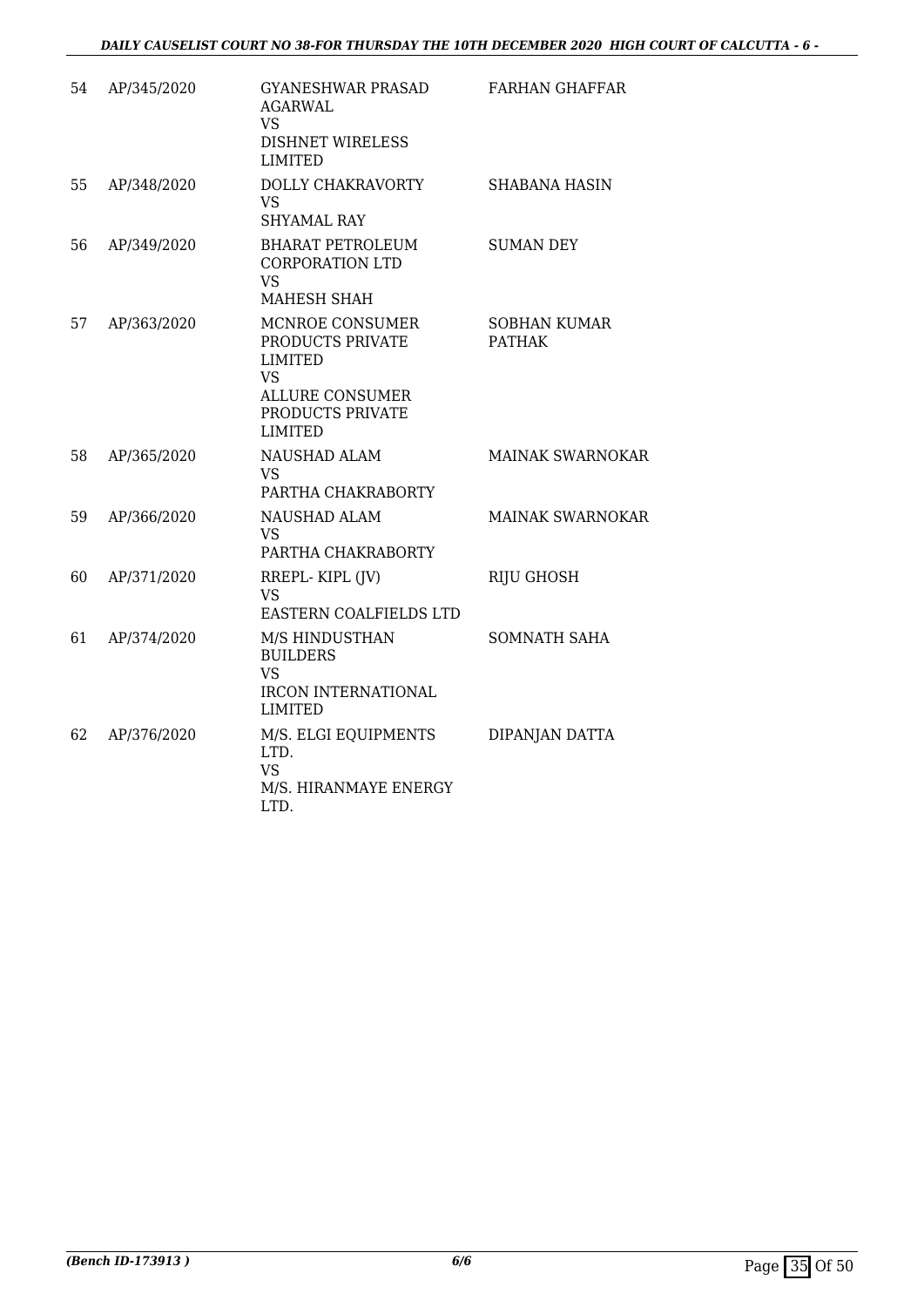

## **Original Side**

**DAILY CAUSELIST For Thursday The 10th December 2020**

**COURT NO. 13 SINGLE BENCH (SB-VI, SECOND FLOOR) AT 3:30 PM HON'BLE JUSTICE RAJASEKHAR MANTHA (VIA VIDEO CONFERENCE)**

**NOTE:MATTERS WILL BE TAKEN UP THROUGH PHYSICAL HEARING ONLY WHEN BOTH THE PARTIES ARE AGREED.**

**NOTE : 1. ORIGINAL SIDE MENTIONING WILL BE ALLOWED ON EVERY TUESDAY AT 3.30 P.M.UPON NOTICE TO THE OTHER SIDE.**

**2. ORIGINAL SIDE MATTERS WILL BE TAKEN UP ON EVERY FRIDAY AT 3.30 P.M.**

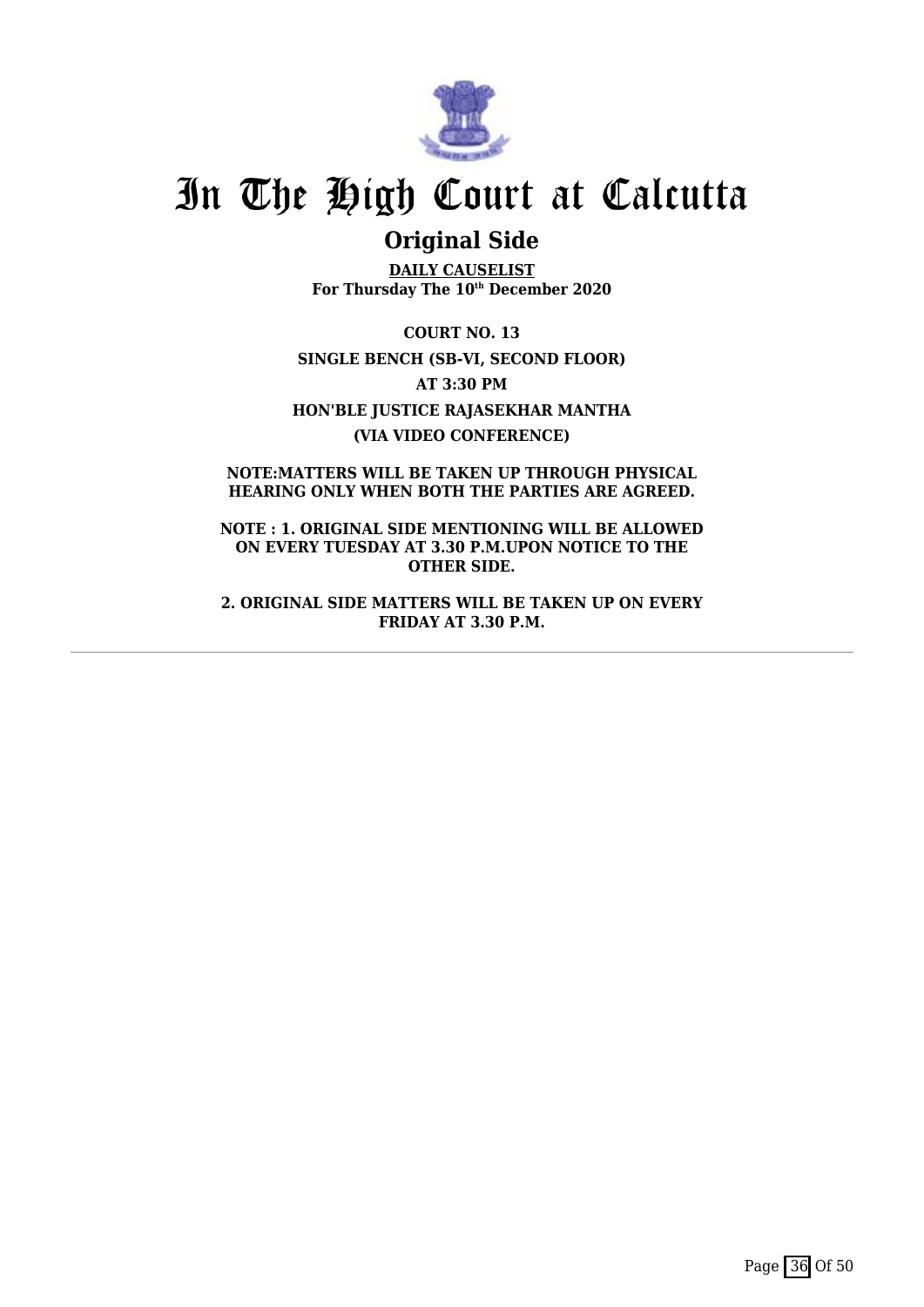

## **Original Side**

**DAILY CAUSELIST For Thursday The 10th December 2020**

**COURT NO. 8 SINGLE BENCH (SB-VII, SECOND FLOOR) AT 10:45 AM HON'BLE JUSTICE SABYASACHI BHATTACHARYYA (VIA VIDEO CONFERENCE)**

### **NOTE:MATTERS WILL BE TAKEN UP THROUGH PHYSICAL HEARING ONLY WHEN BOTH THE PARTIES ARE AGREED.**

**NOTE: (I) ORIGINAL SIDE MATTERS WILL BE TAKEN UP FROM 10:45 A.M.TO 1:00 P.M. EVERYDAY.**

**(TODAY ORIGINAL SIDE MATTERS WILL BE TAKEN UP AFTER THE APPELLATE SIDE MATTER FIXED AT 10:45 A.M.)**

**(II) APPELLATE SIDE MATTERS WILL BE TAKEN FROM 2:00 P.M. TO 4:00 P.M. OR IMMEDIATELY AFTER COMPLETION OF ORIGINAL SIDE MATTERS, WHICHEVER IS EARLIER.**

**(III) MENTIONING WILL BE ALLOWED ONLY ON EVERY MONDAY AT THE FIRST SITTING.**

## **TO BE MENTIONED**

1 WPO/185/2019 RANJIT KUMAR PAUL AND ORS. VS HINDUSTAN PETROLEUM CORPORATION AND ORS. MULLICK AND CO. PRASUN MUKHERJEE(RES.1)

IA NO: GA/2/2019(Old No:GA/1778/2019)

### **COURT APPLICATIONS UNDER ART.226**

2 WPO/401/2020 MESA NARULA INFRA PROJECTS PRIVATE LIMITED AND ANR. VS UNION OF INDIA AND ORS. ANIRBAN PRAMANICK

### **FOR HEARING**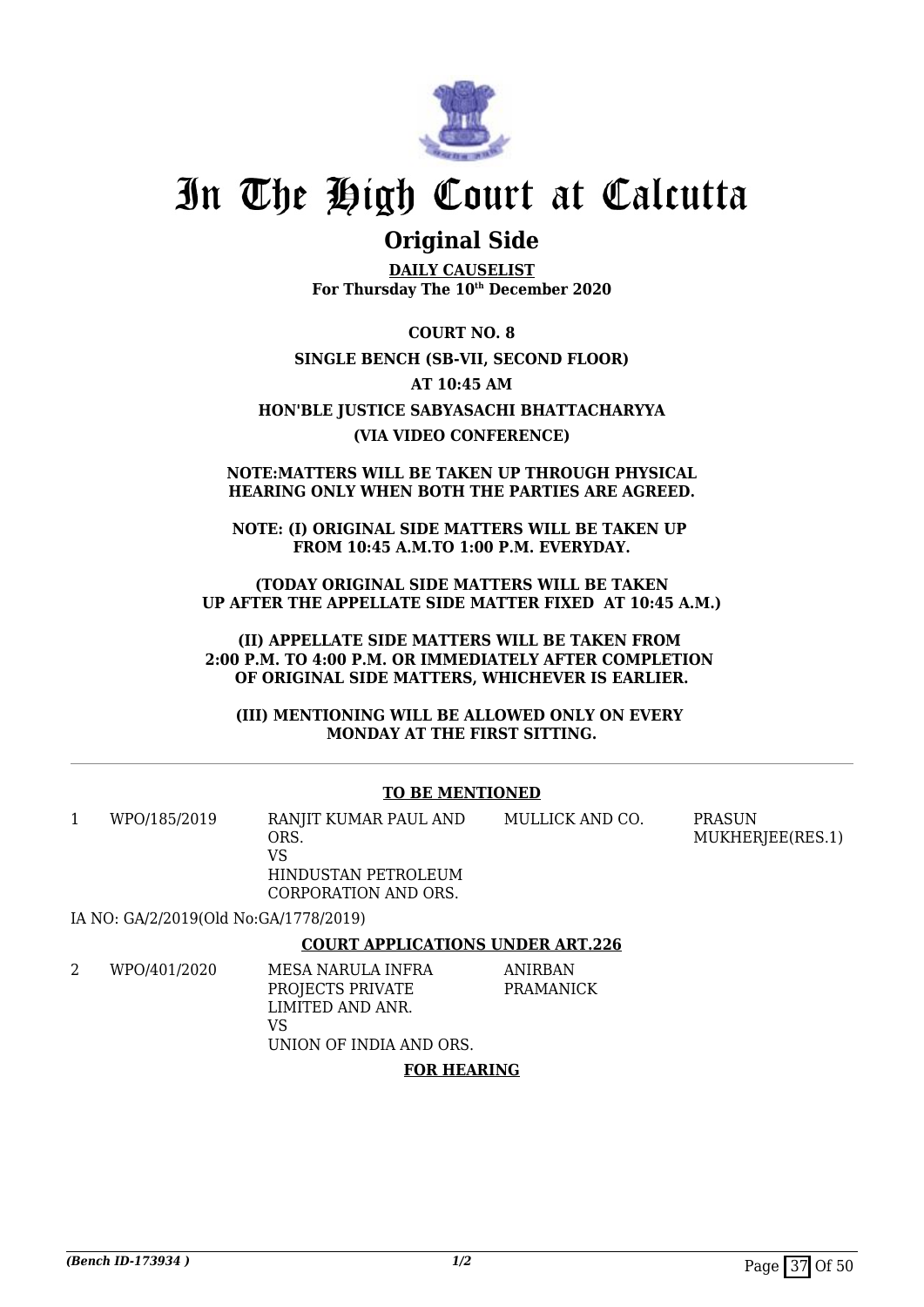| 3  | WPO/206/2020<br>[Pt. Hd.] | SURESH KUMAR PATNI<br>AND ORS<br><b>VS</b><br>PUNJAB NATIONAL BANK                                                          | KHAITAN AND CO                  |                               |
|----|---------------------------|-----------------------------------------------------------------------------------------------------------------------------|---------------------------------|-------------------------------|
|    |                           | <b>AND ANR</b>                                                                                                              |                                 |                               |
| 4  | WPO/318/2018              | IA NO: GA/1/2020(Old No:GA/838/2020), GA/2/2020(Old No:GA/984/2020), GA/3/2020(Old No:GA/1098/2020)<br>SK. MOZAMMAL HAQUE & | <b>SYED SHAMSUL</b>             | <b>GOUR BARAN</b>             |
|    |                           | <b>ANR</b><br><b>VS</b><br>THE STATE OF WEST<br><b>BENGAL &amp; ORS</b>                                                     | <b>AREFIN</b>                   | SAU(RES.4)                    |
| 5  | WPO/427/2019              | MD EHTESHAMUDDIN<br><b>VS</b><br>STATE OF WEST BENGAL<br><b>AND ORS</b>                                                     | NILOFER SIDDIQUE<br>ALAM        | PRANGOPAL DAS<br>(FOR 13, 14) |
| 6  | WPO/466/2019              | MINA BEGUM PROP OF M/S<br>M N SULTANA ENTERPRISE<br><b>VS</b><br>THE KOLKATA PORT TRUST<br><b>AND ANR</b>                   | <b>SUPREEM NASKAR</b>           |                               |
|    | wt7 WPO/559/2019          | MINA BEGUM, PROPRITOR<br>OF M/S. M N SULTANA<br><b>ENTERPRISE</b><br><b>VS</b><br>THE KOLKATA PORT TRUST<br>AND ANR.        | <b>SUPREEM NASKAR</b>           |                               |
| 8  | WPO/517/2019              | PRATIMA SAHA<br><b>VS</b><br>STATE OF WESWT BENGAL<br><b>AND ORS</b>                                                        | PATIK BANDHU<br><b>BANERJEE</b> |                               |
| 9  | WPO/524/2019              | GLACIER ENGINEERING CO<br><b>AND ORS</b><br><b>VS</b><br>STATE OF WEST BENGAL<br><b>AND ORS</b>                             | <b>SINTHIA BALA</b>             |                               |
| 10 | WPO/541/2019              | <b>JAJU BROTHERS</b><br><b>VS</b><br>THE BOARD OF TRUSTEES<br>FOR KOLKATA PORT TRUST<br><b>AND ORS</b>                      | SHREYASI SANYAL                 |                               |
| 11 | WPO/278/2020              | <b>MONISHA GROVER</b><br><b>VS</b><br>UNION OF INDIA AND ANR                                                                | AMALAKSHA JANA                  |                               |
|    | IA NO: GA/1/2020          |                                                                                                                             |                                 |                               |
| 12 | WPO/309/2020              | THE NORTH WESTERN<br>CACHAR TEA COMPANY<br><b>LIMITED AND ANR</b><br><b>VS</b><br>RESERVE BANK OF INDIA<br><b>AND ORS</b>   | <b>SHIVANGI THARD</b>           |                               |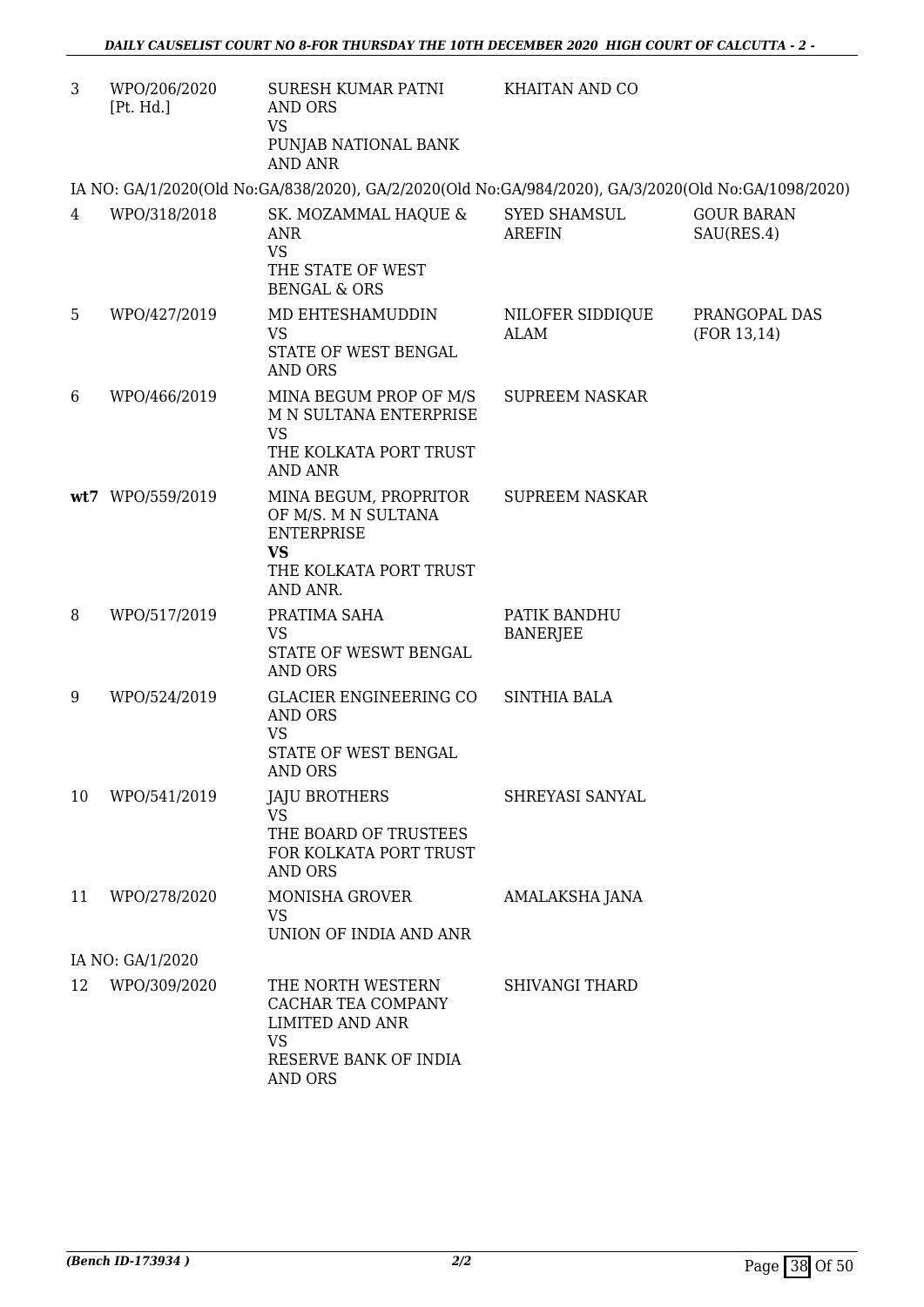

## **Original Side**

**DAILY CAUSELIST For Thursday The 10th December 2020**

**COURT NO. 39 SINGLE BENCH (SB-VIII, THIRD FLOOR COMMERCIAL BENCH) AT 10:45 AM HON'BLE JUSTICE MOUSHUMI BHATTACHARYA (VIA VIDEO CONFERENCE)**

**NOTE: MATTERS WILL BE TAKEN UP THROUGH PHYSICAL HEARING ONLY WHEN BOTH THE PARTIES ARE AGREED**

## **ADJOURNED MOTION**

1 AP/206/2020 [S.A.]

ADITYA KHAITAN AND ORS VS IL AND FS FINANCIAL SERVICES KHAITAN AND CO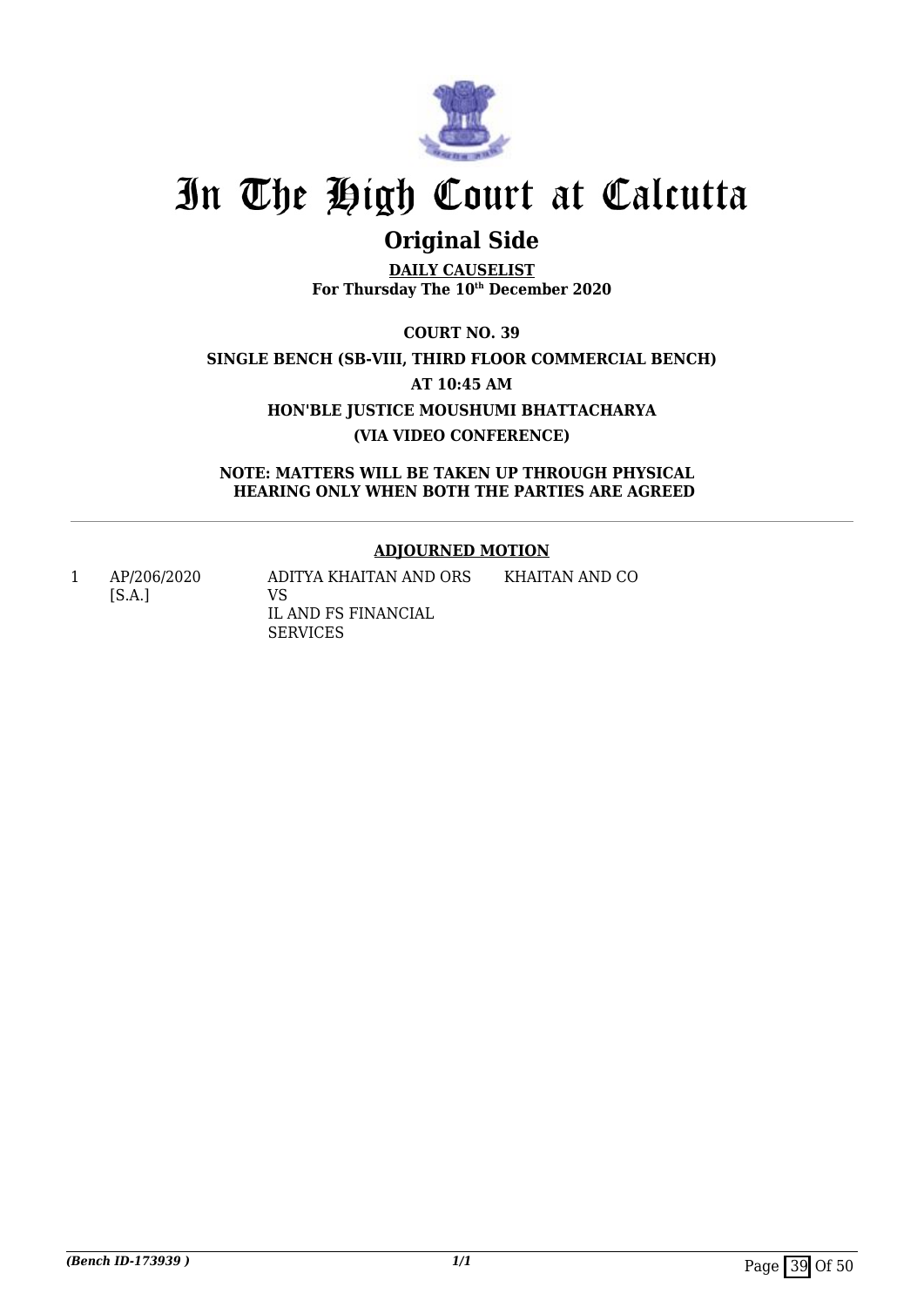

## **Original Side**

**DAILY CAUSELIST For Thursday The 10th December 2020**

**COURT NO. 39 SINGLE BENCH (SB-VIII,THIRD FLOOR) AT 10:45 AM HON'BLE JUSTICE MOUSHUMI BHATTACHARYA (VIA VIDEO CONFERENCE)**

**NOTE:MATTERS WILL BE TAKEN UP THROUGH PHYSICAL HEARING ONLY WHEN BOTH THE PARTIES ARE AGREED.**

**NOTE : AFTER COMMERCIAL DIVISION MATTERS**

## **NEW CHAMBER APPLICATIONS**

| $\mathbf{1}$   | IA NO. GA/5/2020 | RUMI SEIN AND OTHERS<br>Vs.<br>SANJAY SUREKA & OTHERS                                                                              | <b>ASOKE BASU</b><br><b>ASOKE BASU</b> |                    |
|----------------|------------------|------------------------------------------------------------------------------------------------------------------------------------|----------------------------------------|--------------------|
|                | In CS/41/2011    |                                                                                                                                    |                                        |                    |
| $\overline{2}$ | IA NO. GA/4/2020 | SANJAY SUREKA & ORS.<br>Vs.<br>RATAN LAL NAHATA                                                                                    | H.N.DATTA<br>H.N.DATTA & CO.           |                    |
|                | In CS/143/2013   |                                                                                                                                    |                                        |                    |
|                |                  | <b>NEW MOTIONS (SECTION 34)</b>                                                                                                    |                                        |                    |
| 3              | AP/377/2020      | SMT. MADHABI MONDAL<br>AND ANR.<br><b>VS</b><br>CHOLAMANDALAM<br><b>INVESTMENT AND</b><br><b>FINANCE COMPANY</b><br><b>LIMITED</b> | MUKHERJE<br><b>ASSOCIATES</b>          |                    |
|                |                  | <b>ARBITRATION MOTION (ADJ.) SEC. 34</b>                                                                                           |                                        |                    |
| 4              | AP/547/2008      | MADAN KUMAR SAHA<br>VS.<br>INDIAN OIL CORPORATION<br><b>LIMITED</b>                                                                | JAVED K.<br><b>SANWARWALA</b>          | AMIT KR. NAG       |
| 5              | AP/780/2012      | UNION OF INDIA<br><b>VS</b><br>M/S. JAY BHARAT<br>CONSTRUCTION                                                                     | <b>ANIRUDHA</b><br><b>MOHANTA</b>      | <b>SWAPNA PAUL</b> |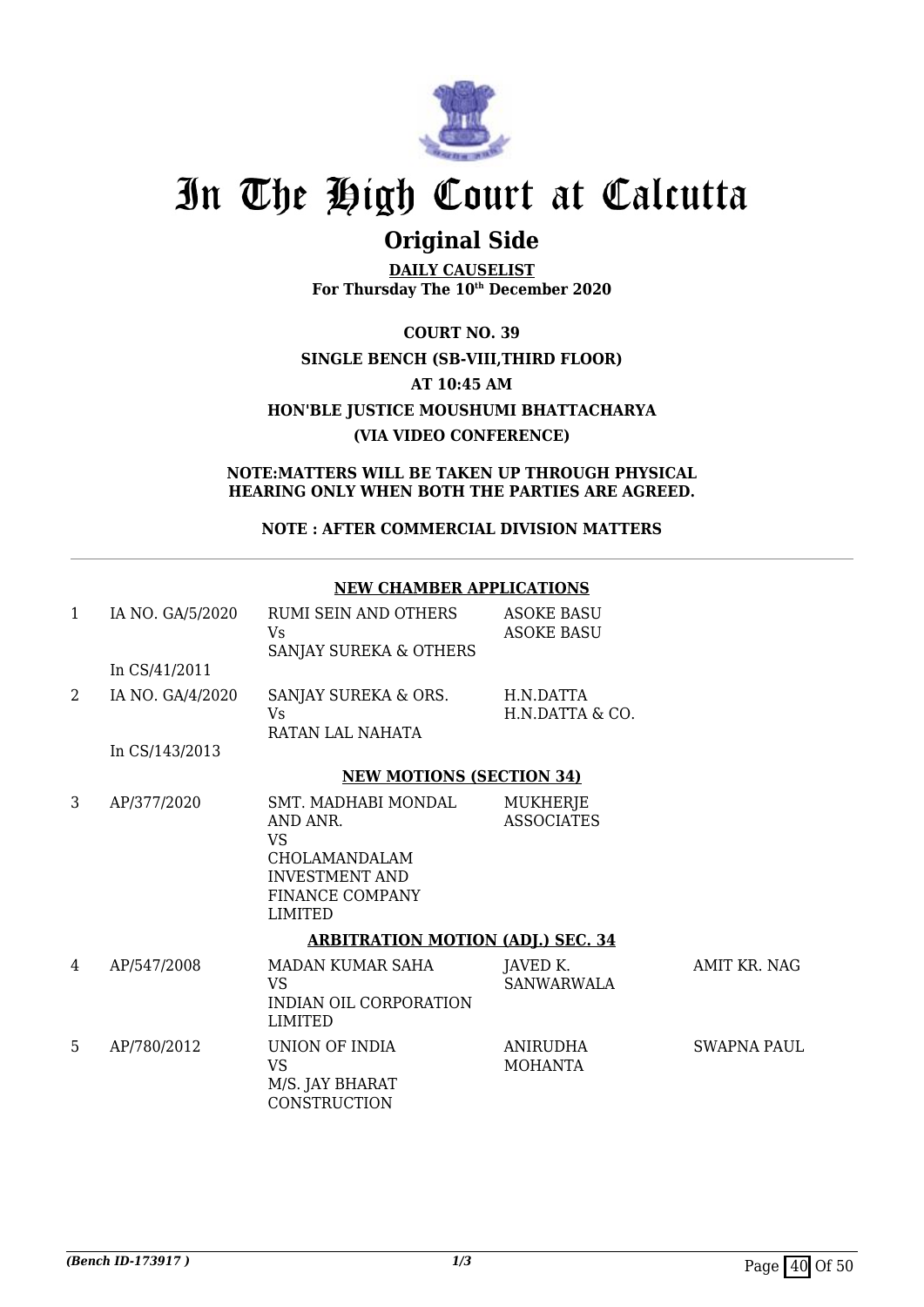| 6  | AP/866/2012  | THE STATE OF WEST<br><b>BENGAL</b><br><b>VS</b><br>MADHUSUDAN GARAI                                                                  | PARITOSH SINHA                     |                      |
|----|--------------|--------------------------------------------------------------------------------------------------------------------------------------|------------------------------------|----------------------|
| 7  | AP/206/2013  | WEST BENGAL TOURISM<br>DEVELOPMENT<br>CORPORATION LIMITED<br><b>VS</b>                                                               | <b>DIPAYAN</b><br><b>CHOUDHURY</b> |                      |
|    |              | <b>SUPRATIK BANERJEE &amp;</b><br>ANR.                                                                                               |                                    |                      |
| 8  | AP/381/2013  | VASAVI INFRASTRUCTURE<br>PROJECTS LIMITED<br><b>VS</b><br>THE KOLKATA MUNICIPAL<br>CORPORATION                                       | V. BHATIA &<br><b>ASSOCIATES</b>   |                      |
| 9  | AP/393/2015  | WADIA TECHNO-<br><b>ENGINEERING SERVICE</b><br>LTD.<br><b>VS</b><br>HINDUSTAN PETROLEUM                                              | MUKHERJEE & CO.                    |                      |
| 10 | AP/1750/2015 | CORPORATION LTD.<br>STEEL AUTHORITY OF<br><b>INDIA LIMITED</b><br><b>VS</b><br><b>VIZAG SEAPORT PRIVATE</b><br>LTD.                  | <b>DIPANKAR DAS</b>                |                      |
| 11 | AP/374/2016  | NATIONAL HIGHWAYS<br><b>AUTHORITY OF INDIA</b><br><b>VS</b><br>KAUSHALYA<br><b>INFRASTRUCTURE</b><br>DEVELOPMENT<br>CORPORATION LTD. | DIPANKAR DAS                       |                      |
| 12 | AP/313/2017  | OIL AND NATURAL GAS<br>CORPORATION LIMITED &<br>ANR.<br><b>VS</b><br>PAHAL SWAYAM SEVI<br>SANSTHA & ORS.                             | ANS ASSOCIATES                     |                      |
| 13 | AP/352/2017  | STATE OF WEST BENGAL &<br><b>ORS</b><br><b>VS</b><br>M/S. B.B.M. ENTERPRISES                                                         | MR. PARITOSH SINHA                 | <b>SUPRATIK BASU</b> |
| 14 | AP/377/2017  | THE ORIENTAL INSURANCE<br>CO. LTD<br><b>VS</b><br>MADHYA BHARAT PAPERS<br><b>LTD</b>                                                 | RAJESH SINGH                       | R. GINODIA & CO.     |
| 15 | AP/429/2017  | PURNIMA PURAKAYASTHA<br>& ANR.<br><b>VS</b><br>A. S. PLAZA PRIVATE<br><b>LIMITED</b>                                                 | DEBSOUMYA BASAK                    |                      |

IA NO: GA/2/2018(Old No:GA/2830/2018)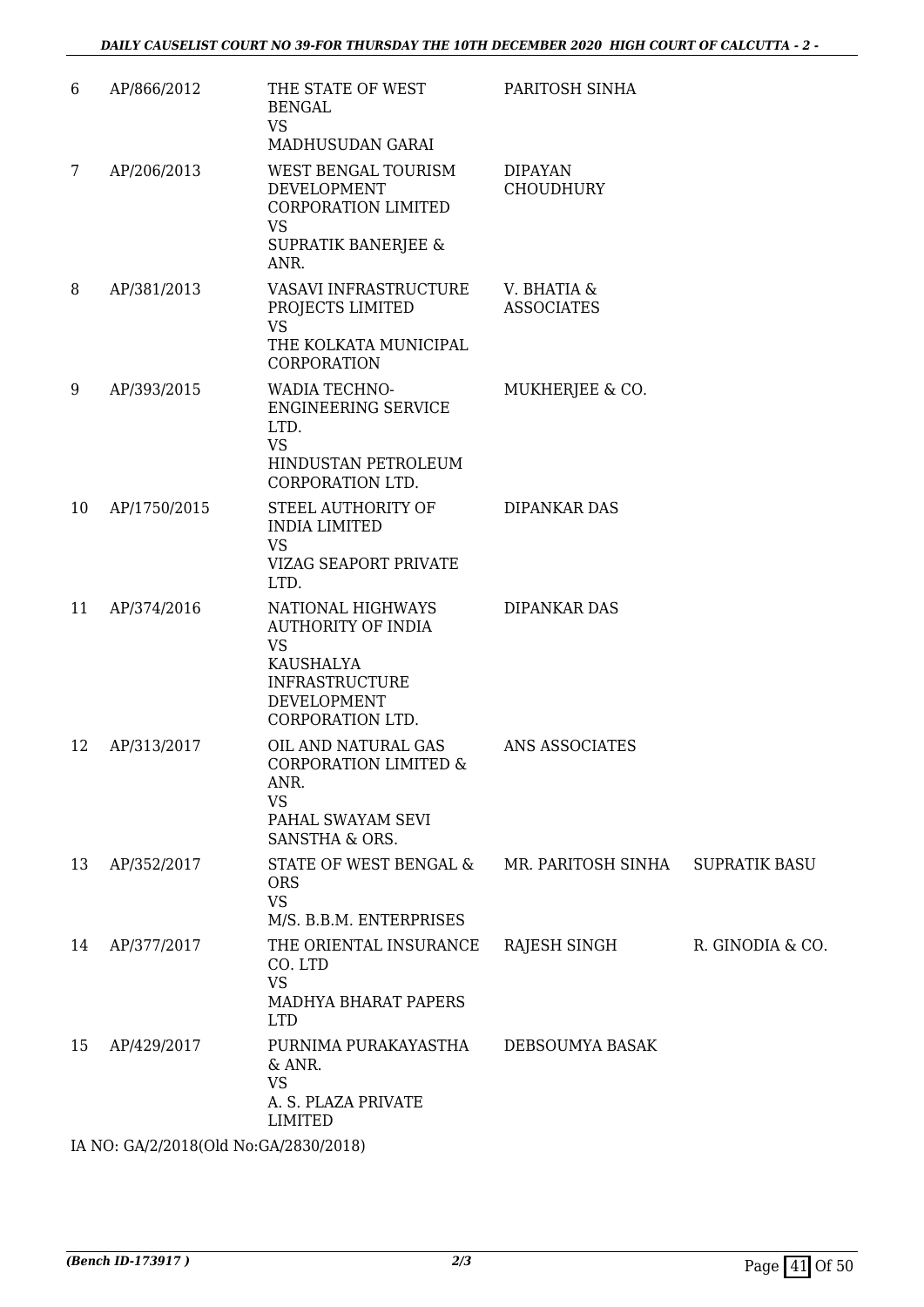| 16 | AP/702/2017                           | UNITED INDIA ASSURANCE<br>COMPANY LIMITED<br>VS<br>A.I. CHAMPDANY<br><b>INDUSTRIES LIMITED</b>                                | SOUMENDRA NATH<br>GANGULY            | <b>ABHIJIT GUHA RAY</b> |
|----|---------------------------------------|-------------------------------------------------------------------------------------------------------------------------------|--------------------------------------|-------------------------|
|    | IA NO: GA/1/2017(Old No:GA/2853/2017) |                                                                                                                               |                                      |                         |
| 17 | AP/99/2018                            | UNION OF INDIA,<br>THROUGH THE GENERAL<br>MANAGER, METRO<br>RAILWAY.<br>VS<br>M/S PERFECT<br>CONSTRUCTION                     | APARNA BANERJEE                      | CHANDAN DUTTA           |
| 18 | AP/696/2018                           | M/S. RAMA INFRAPROJECTS<br>PRIVATE LIMITED<br>VS<br>CHIEF ENGINEER, LIFE<br><b>INSURANCE CORPORATION</b><br>OF INDIA, EASTERN | <b>SOMALI</b><br><b>MUKHOPADHYAY</b> |                         |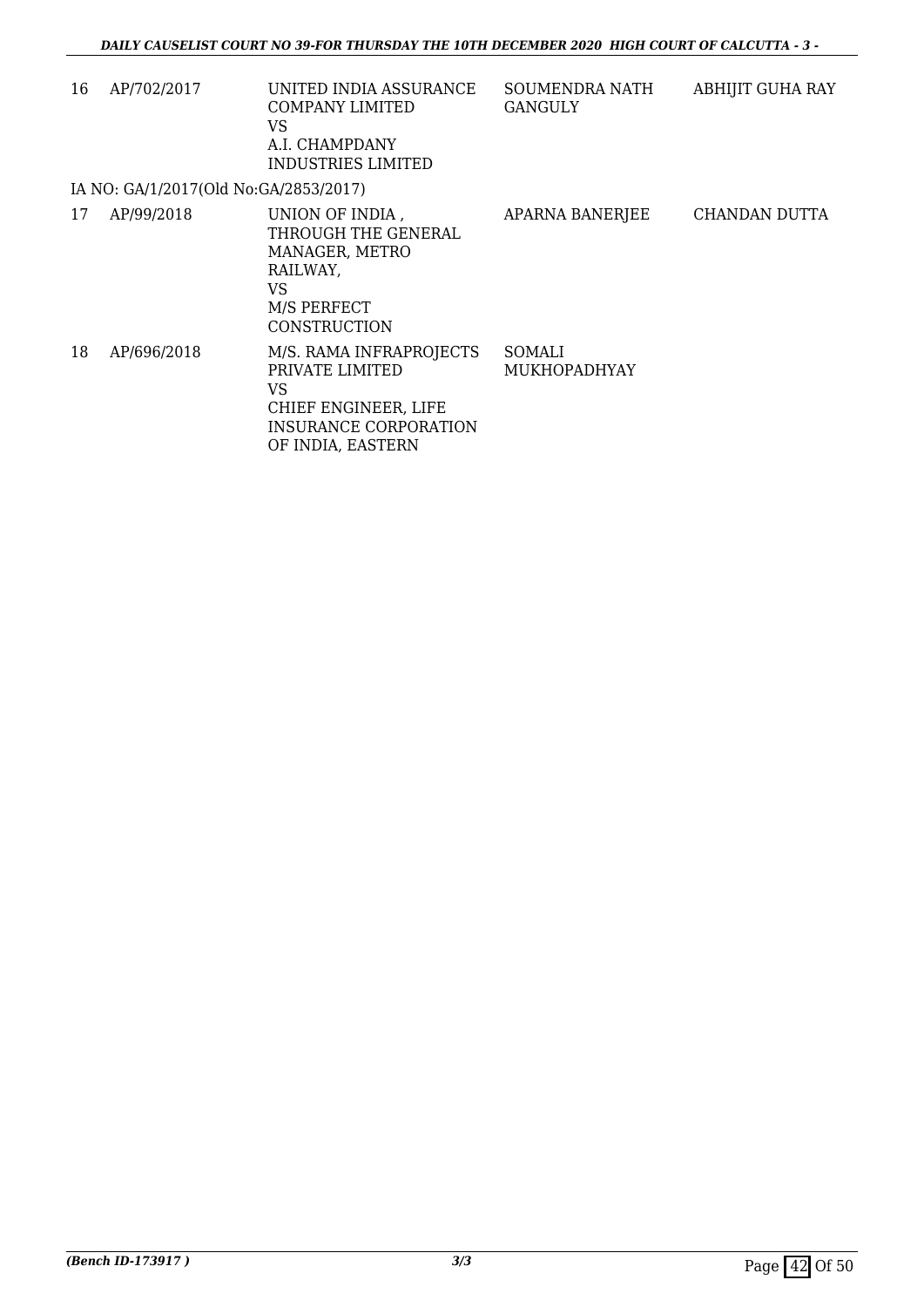

## **Original Side**

**DAILY CAUSELIST For Thursday The 10th December 2020**

**COURT NO. 26 SINGLE BENCH (SB-IX, FIRST FLOOR) AT 3:00 PM HON'BLE JUSTICE SHEKHAR B. SARAF (VIA VIDEO CONFERENCE)**

### **NOTE:MATTERS WILL BE TAKEN UP THROUGH PHYSICAL HEARING ONLY WHEN BOTH THE PARTIES ARE AGREED.**

### **NOTE : 1) EVERYDAY ORIGINAL SIDE MATTERS WILL BE TAKEN UP IMMEDIATELY AFTER THE COMPLETION OF THE APPELLATE SIDE MATTERS OR AT 3:00 P.M. WHICHEVER IS EARLIER.**

 **2) ORIGINAL SIDE MENTIONING WILL BE ALLOWED IMMEDIATELY BEFORE THE ORIGINAL SIDE MATTERS ARE TAKEN UP.**

 **3) MENTIONING FOR INCLUSION IN THE LIST SHALL BE ENTERTAINED ONLY UPON PROPER NOTICE.**

## **COURT APPLICATIONS UNDER ART.226**

| 1 | WPO/99/2020  | SHREE RAMNIWAS GOYAL<br>MEMORIAL TRUST AND<br>ANR.<br>VS<br>INCOME TAX OFFICER<br>(EXEMPTION), WARD-1(1),<br>KOLKATA AND ANR. | <b>ABHIJAT DAS</b> |
|---|--------------|-------------------------------------------------------------------------------------------------------------------------------|--------------------|
| 2 | WPO/143/2020 | ATIBIR INDUSTRIES<br>COMPANY LIMITED<br>VS<br>UNION OF INDIA AND ORS                                                          | DIBANATH DEY       |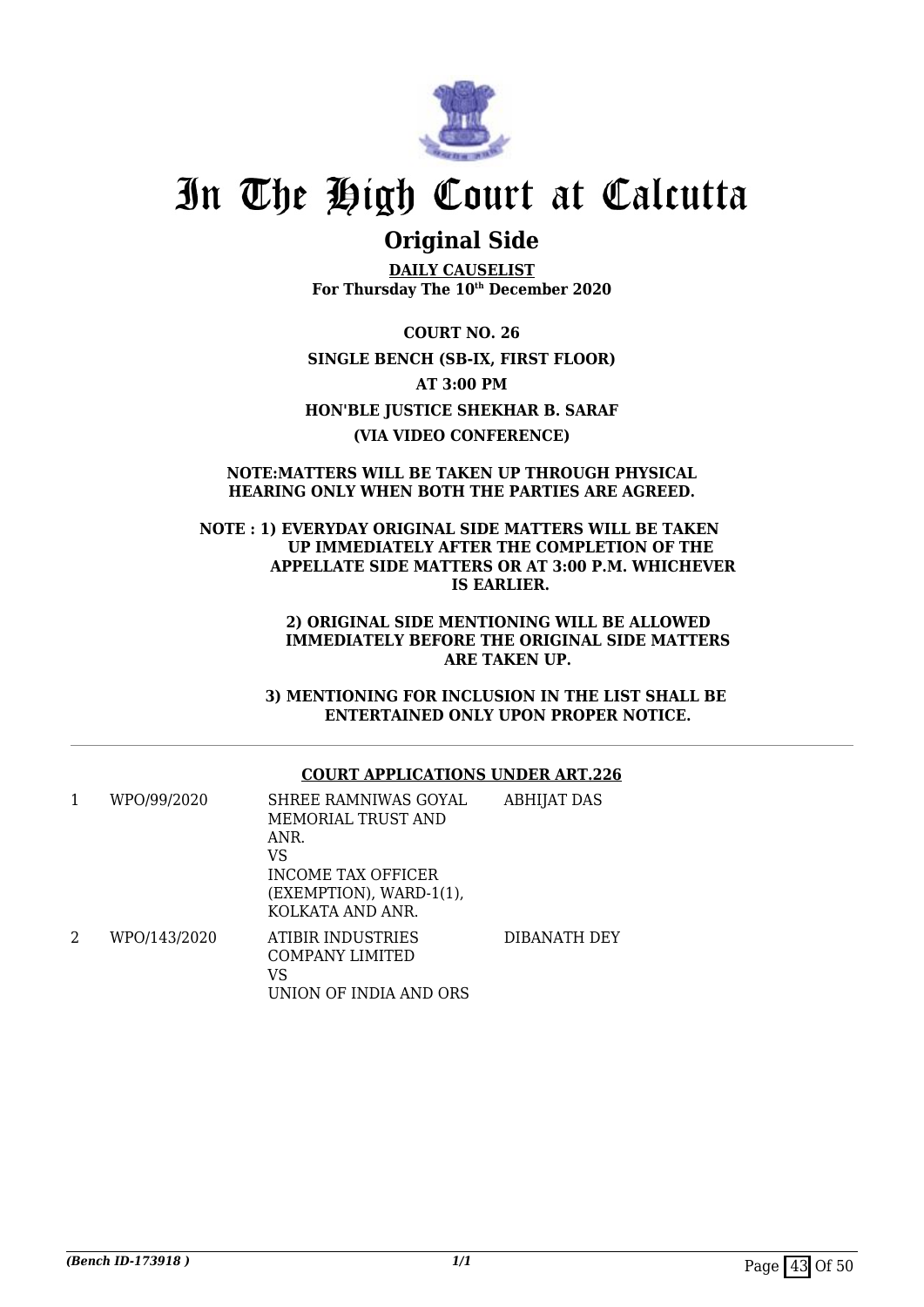

## **Original Side**

**DAILY CAUSELIST For Thursday The 10th December 2020**

**COURT NO. 15 SINGLE BENCH (SB-X, SECOND FLOOR) AT 10:45 AM HON'BLE JUSTICE RAJARSHI BHARADWAJ (VIA VIDEO CONFERENCE)**

**NOTE:MATTERS WILL BE TAKEN UP THROUGH PHYSICAL HEARING ONLY WHEN BOTH THE PARTIES ARE AGREED.**

**ON FRIDAY(11.12.2020) ORIGINAL SIDE MATTER WILL BE TAKEN UP AT 10:45 A.M.**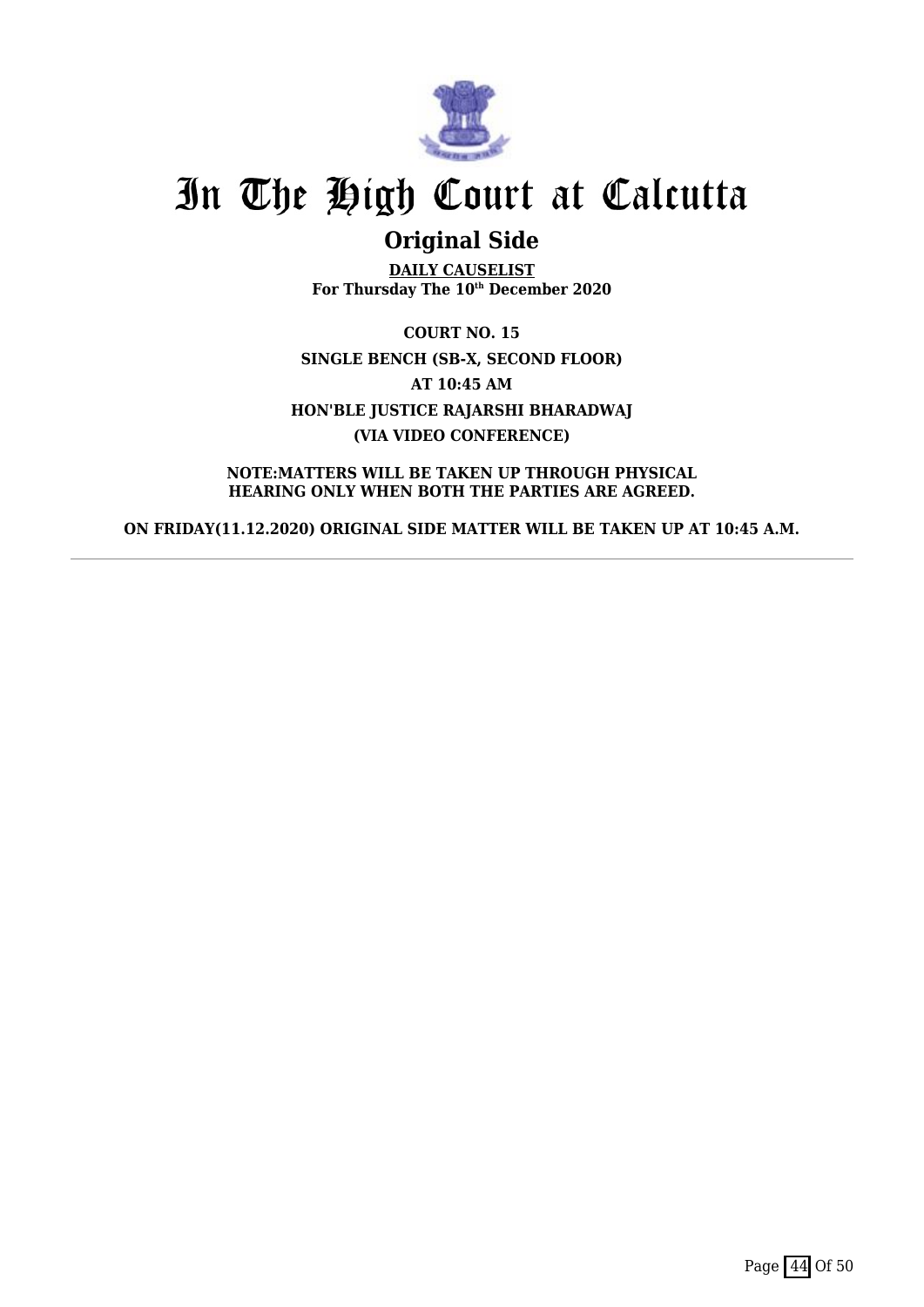

## **Original Side**

**DAILY CAUSELIST For Thursday The 10th December 2020**

**COURT NO. 10**

**SINGLE BENCH (SB-XII, FIRST FLOOR)**

**AT 10:45 AM**

**HON'BLE JUSTICE RAVI KRISHAN KAPUR**

**(VIA VIDEO CONFERENCE)**

### **NOTE:MATTERS WILL BE TAKEN UP THROUGH PHYSICAL HEARING ONLY WHEN BOTH THE PARTIES ARE AGREED. NOTE: (I) ORIGINAL SIDE MENTIONING EVERY WEDNESDAY AND THURSDAY AT 10:45 A.M.**

### **(II) ORIGINAL SIDE MATTERS WILL BE TAKEN UP EVERY WEDNESDAY AND THURSDAY AT 10:45 A.M. BEFORE APPELLATE SIDE MATTERS. AFTER COMPLETION OF ORIGINAL SIDE MATTERS, APPELLATE SIDE MATTERS WILL BE TAKEN UP.**

### **FOR HEARING (WRIT PETITION)**

| 1 | WPO/1502/1995                                                    | <b>ORIENT PAPER &amp;</b><br><b>INDUSTRIES LTD</b><br>VS<br>STATE OF WEST BENGAL &<br>ORS.      | P.D.HIMATSINGKA    |                                          |
|---|------------------------------------------------------------------|-------------------------------------------------------------------------------------------------|--------------------|------------------------------------------|
| 2 | IA NO. GA/2/2020<br>(Old No:<br>GA/515/2020)<br>In WPO/2222/1996 | PAHARPUR COOLING<br>TOWERS LTD.<br>Vs.<br>COMM. OF CENTRAL<br>EXCISE. CAL-1                     | M SEAL.<br>M SEAL. |                                          |
| 3 | IA NO. GA/1/2020<br>(Old No:<br>GA/514/2020)<br>In WPO/2222/1996 | PAHARPUR COOLING<br>TOWERS LTD.<br>Vs.<br>COMM. OF CENTRAL<br>EXCISE. CAL-1                     | M SEAL.<br>M SEAL. |                                          |
| 4 | IA NO. GA/1/2020<br>(Old No:<br>GA/516/2020)<br>In WPO/1259/1998 | M/S.PAHARPUR COOLING<br>TOWERS LTD.& ANR.<br>Vs.<br>ASST.COMMISSIONER OF<br>CENTRAL EXCISE CAL. | A.N.SEN<br>A.N.SEN | NRS.S.BHATTACHARYA<br>NRS.S.BHATTACHARYA |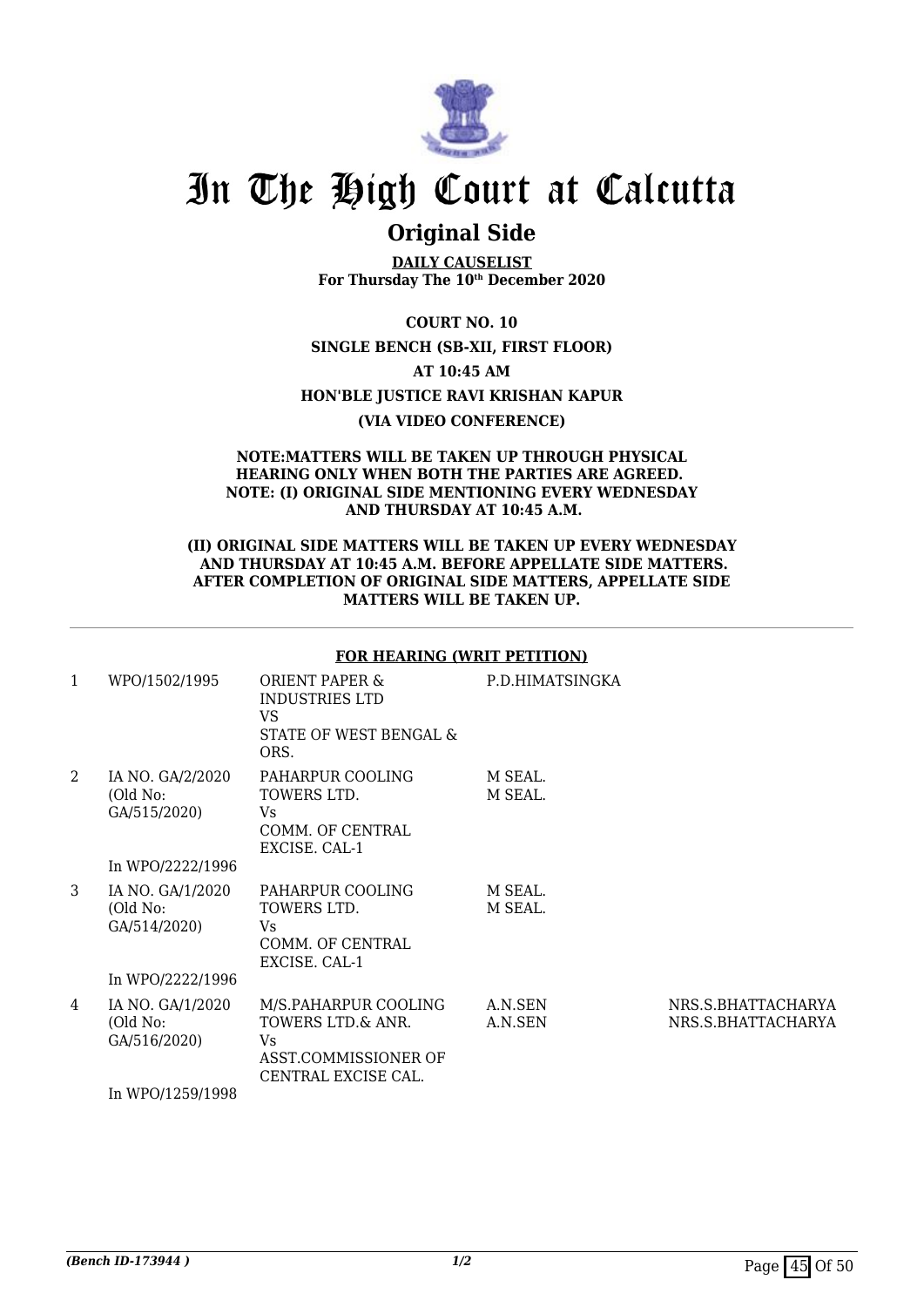| 5                                    | IA NO. GA/2/2020<br>(Old No:<br>GA/517/2020) | M/S.PAHARPUR COOLING<br>TOWERS LTD.& ANR.<br>Vs<br>ASST.COMMISSIONER OF<br>CENTRAL EXCISE CAL.                          | A.N.SEN<br>A.N.SEN                   | NRS.S.BHATTACHARYA<br>NRS.S.BHATTACHARYA |  |
|--------------------------------------|----------------------------------------------|-------------------------------------------------------------------------------------------------------------------------|--------------------------------------|------------------------------------------|--|
|                                      | In WPO/1259/1998                             |                                                                                                                         |                                      |                                          |  |
| 6                                    | IA NO. GA/1/2020<br>(Old No:<br>GA/57/2020)  | SUNDER LAL AND ANR<br>Vs<br>STATE OF WEST BENGAL<br><b>AND ORS</b>                                                      | AJAY GAGGAR<br>AJAY GAGGAR           |                                          |  |
|                                      | In WPO/884/2013                              |                                                                                                                         |                                      |                                          |  |
| 7                                    | WPO/740/2016                                 | CHINTAMONI SAH<br><b>VS</b><br>THE STATE OF WEST<br><b>BENGAL &amp; ORS.</b>                                            | <b>SYED SHAMSUL</b><br><b>AREFIN</b> |                                          |  |
|                                      | IA NO: GA/1/2020(Old No:GA/205/2020)         |                                                                                                                         |                                      |                                          |  |
| 8                                    | WPO/110/2017                                 | REKHA BHAKAT<br>VS<br>STATE OF WEST BENGAL &<br><b>ORS</b>                                                              | <b>SYED SHAMSUL</b><br><b>AREFIN</b> |                                          |  |
| 9                                    | WPO/591/2017                                 | <b>INDIAN JUTE MILLS</b><br><b>ASSOCIATION &amp; ANR</b><br><b>VS</b><br>UNION OF INDIA & ORS                           | M/S. L.P. AGARWALLA<br>& CO          |                                          |  |
| 10                                   | WPO/676/2017                                 | MD. MOINUDDIN<br>VS<br>THE STATE OF WEST<br><b>BENGAL &amp; ORS</b>                                                     | <b>SUSANTA PAL</b>                   |                                          |  |
| 11                                   | WPO/194/2018                                 | JAYANTA KUMAR NEOGI<br><b>VS</b><br>KOLKATA MUNICIPAL<br><b>CORPORATION &amp; ORS.</b>                                  | T.C. RAY & CO.                       |                                          |  |
| 12                                   | WPO/311/2018                                 | <b>SOMENATH</b><br><b>BHATTACHARYYA &amp; ORS</b><br><b>VS</b><br>THE KOLKATA MUNICIPAL<br><b>CORPORATION &amp; ANR</b> | MAHABOOB AHMED                       | <b>RATUL</b><br>BHATTACHARYA(DEF.7,8)    |  |
| IA NO: GA/4/2019(Old No:GA/152/2019) |                                              |                                                                                                                         |                                      |                                          |  |
| 13                                   | WPO/582/2018                                 | <b>CHHABI PANSEY</b><br><b>VS</b><br>THE STATE OF WEST<br><b>BENGAL &amp; ORS</b>                                       | <b>SYED SHAMSUL</b><br><b>AREFIN</b> |                                          |  |
| 14                                   | WPO/8/2019                                   | CENTRAL BANK OF INDIA<br>VS.<br>KOLKATA MUNICIPAL<br>CORPORATION & ORS.                                                 | <b>GAUTAM</b><br><b>CHAKRABARTY</b>  |                                          |  |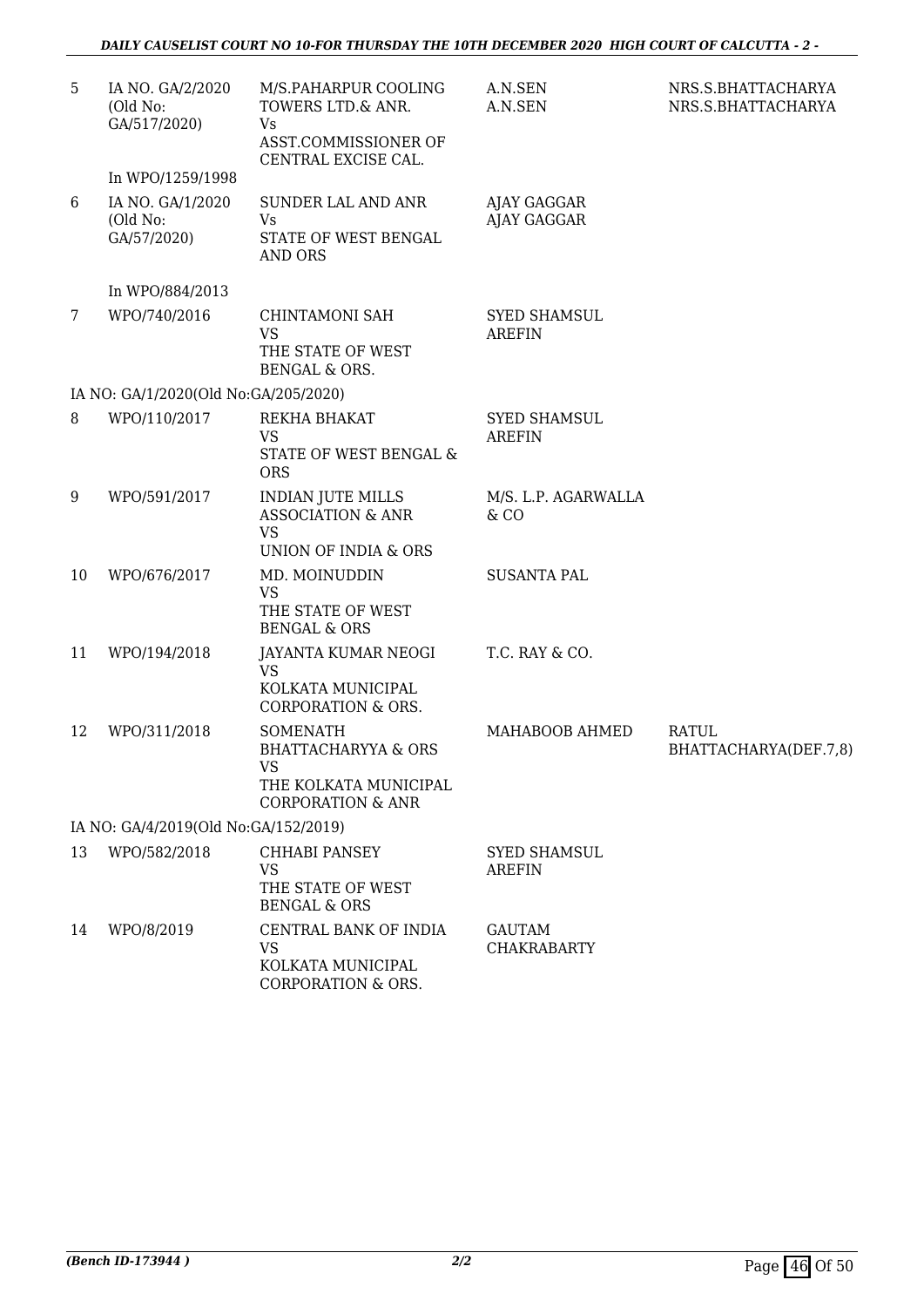

## **Original Side**

**DAILY CAUSELIST For Thursday The 10th December 2020**

**COURT NO. 23 SINGLE BENCH (SB-XIII, SECOND FLOOR) AT 2:00 PM HON'BLE JUSTICE ARINDAM MUKHERJEE (VIA VIDEO CONFERENCE)**

**NOTE:MATTERS WILL BE TAKEN UP THROUGH PHYSICAL HEARING ONLY WHEN BOTH THE PARTIES ARE AGREED.**

**NOTE: 1) ORIGINAL SIDE MATTERS SHALL BE TAKEN UP EVERYDAY AT 2:00 P.M.**

**2) ORDINARILY, SPECIALLY ASSIGNED MATTERS SHALL BE TAKEN UP ON FRIDAY AT 2:00 P.M.**

**3) AFTER COMPLETION OF ORIGINAL SIDE MATTERS, APPELLATE SIDE MATTERS SHALL BE AGAIN TAKEN UP.**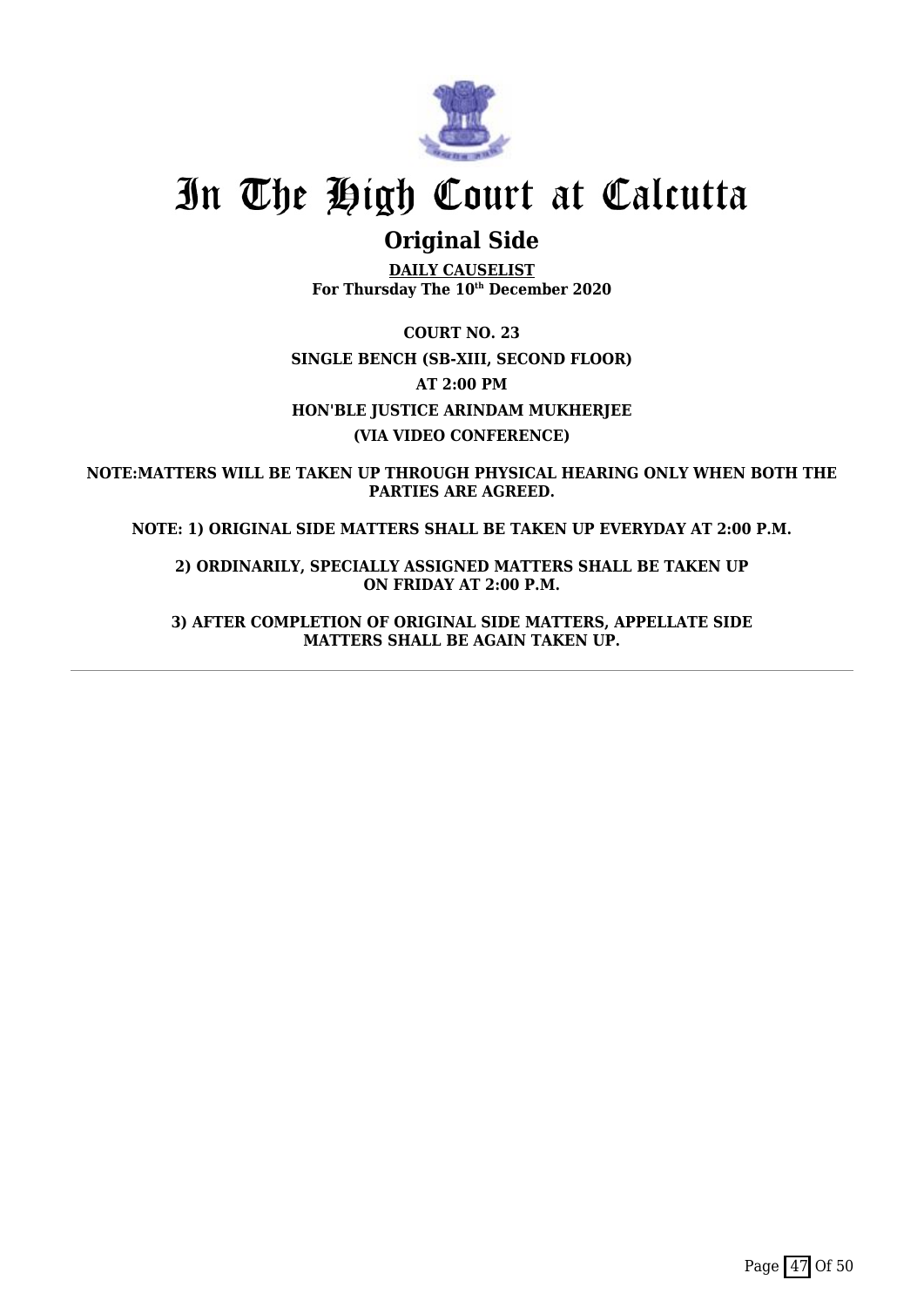

## **Original Side**

**DAILY CAUSELIST For Thursday The 10th December 2020**

**COURT NO. 24 SINGLE BENCH (SB-XV, FIRST FLOOR) AT 10:45 AM HON'BLE JUSTICE AMRITA SINHA (VIA VIDEO CONFERENCE)**

## **NOTE:MATTERS WILL BE TAKEN UP THROUGH PHYSICAL HEARING ONLY WHEN BOTH THE PARTIES ARE AGREED.**

### **NOTE: ORIGINAL SIDE MATTERS WILL BE TAKEN UP AT THE FIRST SITTING OF THE COURT.**

### **AFTER COMPLETION OF ORIGINAL SIDE MATTERS, APPELLATE SIDE MATTERS WILL BE TAKEN UP.**

## **COURT APPLICATIONS UNDER ART.226**

|   | WPO/169/2020           | PARWEZ KHAN<br>VS<br>THE STATE OF WEST<br><b>BENGAL AND 5 OTHERS</b>        | KAKALI NASKAR |
|---|------------------------|-----------------------------------------------------------------------------|---------------|
| 2 | WPO/170/2020           | GOPAL CHAKRABORTY<br>VS<br>THE STATE OF WEST<br><b>BENGAL AND 20 OTHERS</b> | KAKALI NASKAR |
| 3 | WPO/300/2020<br>[S.A.] | PURNABASI BEHERA<br>VS<br>EASTERN COALFIELDS LTD<br>AND ORS                 | PARTHA GHOSH  |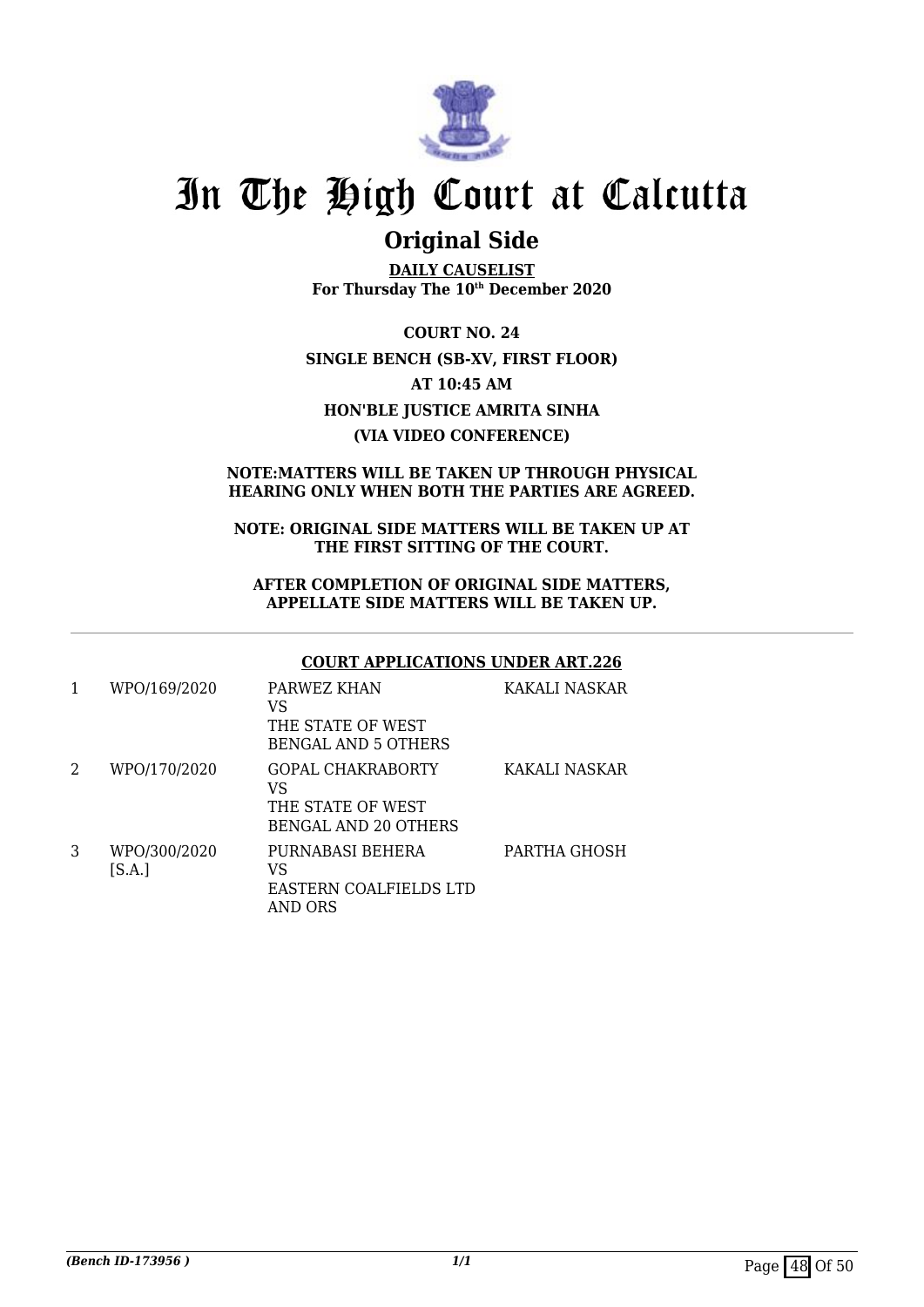

## **Original Side**

**DAILY CAUSELIST For Thursday The 10th December 2020**

**COURT NO. 22 SINGLE BENCH (SB-XVI, SECOND FLOOR) AT 3:30 PM HON'BLE JUSTICE ABHIJIT GANGOPADHYAY (VIA VIDEO CONFERENCE)**

### **NOTE:MATTERS WILL BE TAKEN UP THROUGH PHYSICAL HEARING ONLY WHEN BOTH THE PARTIES ARE AGREED.**

### **NOTE: 1) ORIGINAL SIDE MATTERS WILL BE TAKEN UP EVERY TUESDAY AND THURSDAY AT 3:30 P.M.**

### **2) MENTIONING ON THE ORIGINAL SIDE WILL BE ALLOWED EVERY TUESDAY AND THURSDAY AT 3:30 P.M.**

## **FOR HEARING**

| 1 | WPO/377/2011 | M/S CALCUTTA TRAMWAYS<br>COMPANY (1978) LIMITED<br>$\&$ ANR.<br>VS<br><b>STATE OF WEST BENGAL</b>    | A.K CHATTERJEE &<br>CO. |
|---|--------------|------------------------------------------------------------------------------------------------------|-------------------------|
| 2 | WPO/378/2011 | M/S CALCUTTA TRAMWAYS<br>COMPANY (1978) LIMITED<br>& ANR.<br>VS<br>STATE OF WEST BENGAL &<br>ORS,    | A.K CHATTERJEE &<br>CO. |
| 3 | WPO/379/2011 | M/S CALCUTTA TRAMWAYS<br>COMPANY (1978) LIMITED<br>$\&$ ANR.<br>VS<br>STATE OF WEST BENGAL &<br>ORS. | A.K CHATTERJEE &<br>CO. |
| 4 | WPO/482/2011 | M/S. CALCUTTA TRAMWAYS<br>CO. (1978) LTD. & ANR.<br><b>VS</b><br>STATE OF WEST BENGAL &<br>ORS.      | DIPANKAR PAL            |